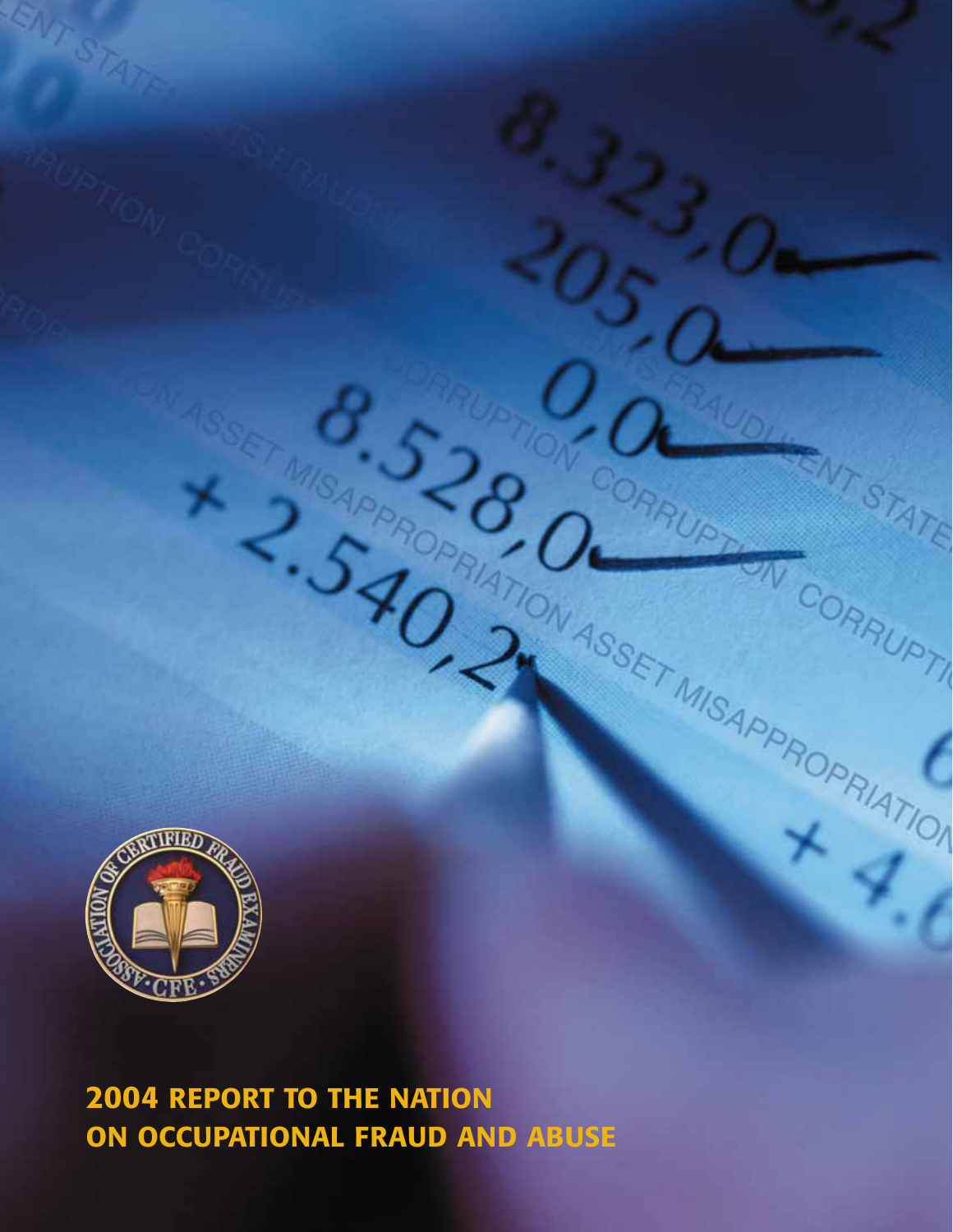# *Table of Contents*

## *2004 Report to the Nation on Occupational Fraud and Abuse*

| 1.             |                                                                  |
|----------------|------------------------------------------------------------------|
|                | What is Occupational Fraud?                                      |
| $\mathbf{2}$ . |                                                                  |
|                | Who Provided the Data?                                           |
|                | Where Did the Frauds Occur?<br><b>Types of Organizations</b>     |
| 3.             | MEASURING THE COST OF OCCUPATIONAL FRAUD 8                       |
|                | <b>Distribution of Dollar Losses</b>                             |
|                | Uniform Occupational Fraud Classification System 10              |
| 4.             | HOW OCCUPATIONAL FRAUD IS COMMITTED 11                           |
|                | Asset Misappropriations - Cash vs. Non-Cash                      |
|                | <b>Cash Misappropriations</b><br><b>Fraudulent Disbursements</b> |
|                | Comparison of All Fraud Categories - 2002 and 2004               |
|                | Methods of Fraud Based on Industry                               |
|                | Methods of Fraud Based on Organization Type of the Victim        |
|                | Methods of Fraud in Small Businesses                             |
| 5.             | Detecting Fraud by Owners and Executives                         |
|                | Detecting the Largest Frauds                                     |
|                | Detecting Fraud in Small Businesses                              |
|                | Detection Based on the Type of Victim Organization               |
| 6.             |                                                                  |
|                | <b>Anonymous Fraud Hotlines</b><br><b>Internal Audits</b>        |
|                | <b>External Audits</b>                                           |
| 7.             |                                                                  |
|                | The Effect of the Perpetrator's Position                         |
|                | The Perpetrator's Annual Income<br>The Effect of Tenure          |
|                | The Effect of Gender                                             |
|                | The Effect of Age                                                |
|                | The Effect of Education                                          |
|                | The Effect of Collusion                                          |
|                | The Perpetrators' Criminal Histories                             |
| 8.             | <b>Employment Actions Taken Against Fraudsters</b>               |
|                | <b>Criminal Prosecutions</b>                                     |
|                | <b>Civil Lawsuits</b>                                            |
|                | Why do Organizations Decline to Take Legal Action?               |
|                | Recovering Losses Caused by Fraud                                |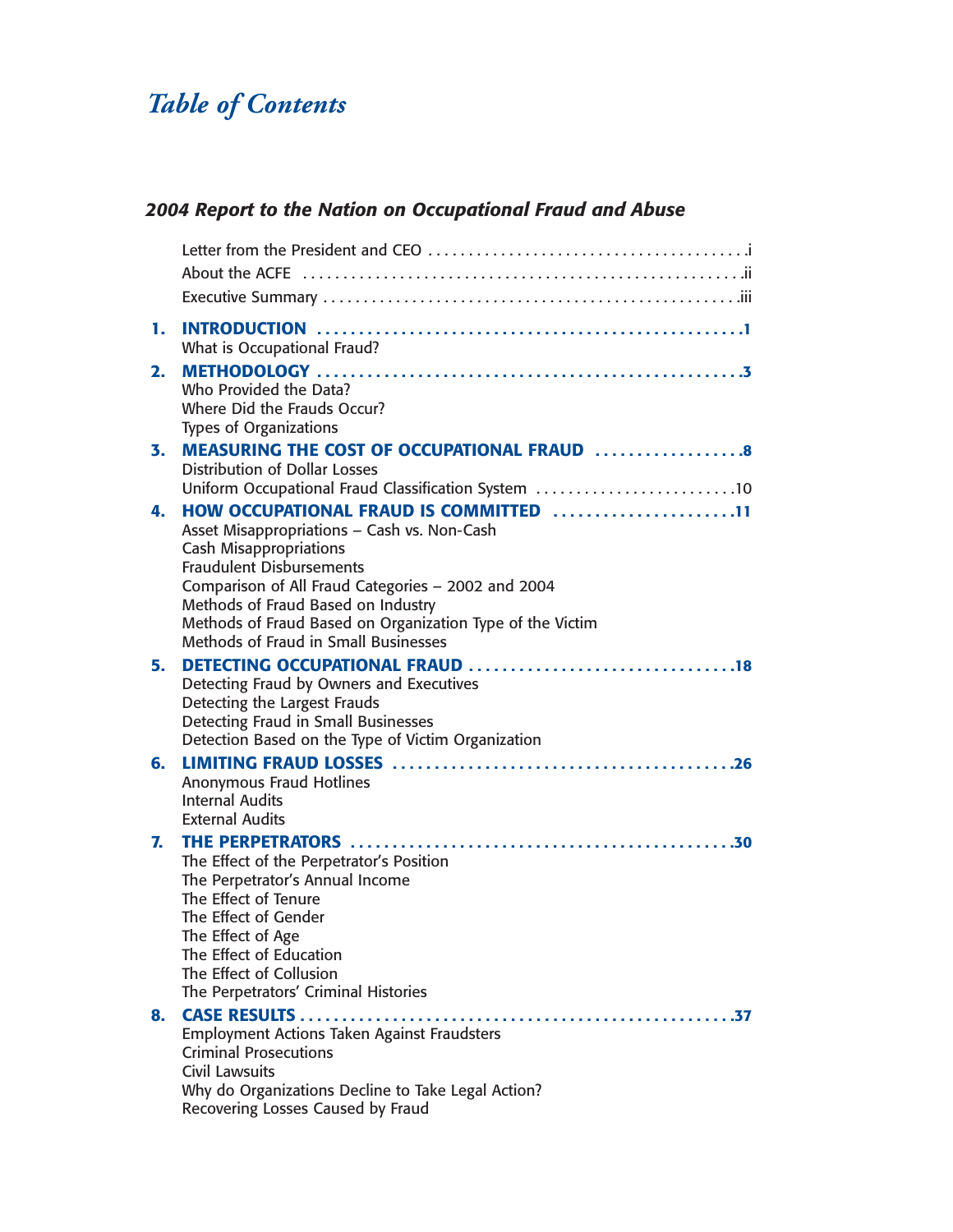<span id="page-2-0"></span>

## *Letter from the President & CEO*

Occupational fraud and abuse is a tremendous problem, one that affects practically every organization. In 1996, the Association of Certified Fraud Examiners (ACFE) published its first *Report to the Nation on Occupational Fraud and Abuse*, which was the largest privately funded study on the subject. Six years later, the ACFE released the *2002 Report to the Nation on Occupational Fraud and Abuse*, which updated and expanded the original report. We now present our third major study on occupational fraud, the *2004 Report to the Nation on Occupational Fraud and Abuse*. This new study represents our most comprehensive examination of the effects of occupational fraud and abuse to date.

This report is based on 508 occupational fraud cases that were reported by the Certified Fraud Examiners (CFEs) who investigated them. In total, the cases in this study caused over \$761 million in losses. This report focuses on six areas: the cost of occupational fraud and abuse, the methods for committing these crimes, detection of occupational fraud, the victims, the perpetrators, and the legal outcomes of fraud cases.

The *2004 Report to the Nation* was conceived by the Association's founder and chairman, Joseph T. Wells. Through his work with the ACFE, Mr. Wells has contributed more to the study of occupational fraud than any person in the field. In his honor, Dr. Gil Geis, former president of ACFE, named this report *The Wells Report*.

This report is being made available to the general public, organizations, practitioners, academicians and the media. For anyone who is interested in the study of occupational fraud or the practical consequences wrought by this type of crime, the *2004 Wells Report* is an invaluable source of information.

Toby J. F. Bishop, CFE, CPA, FCA President and CEO Association of Certified Fraud Examiners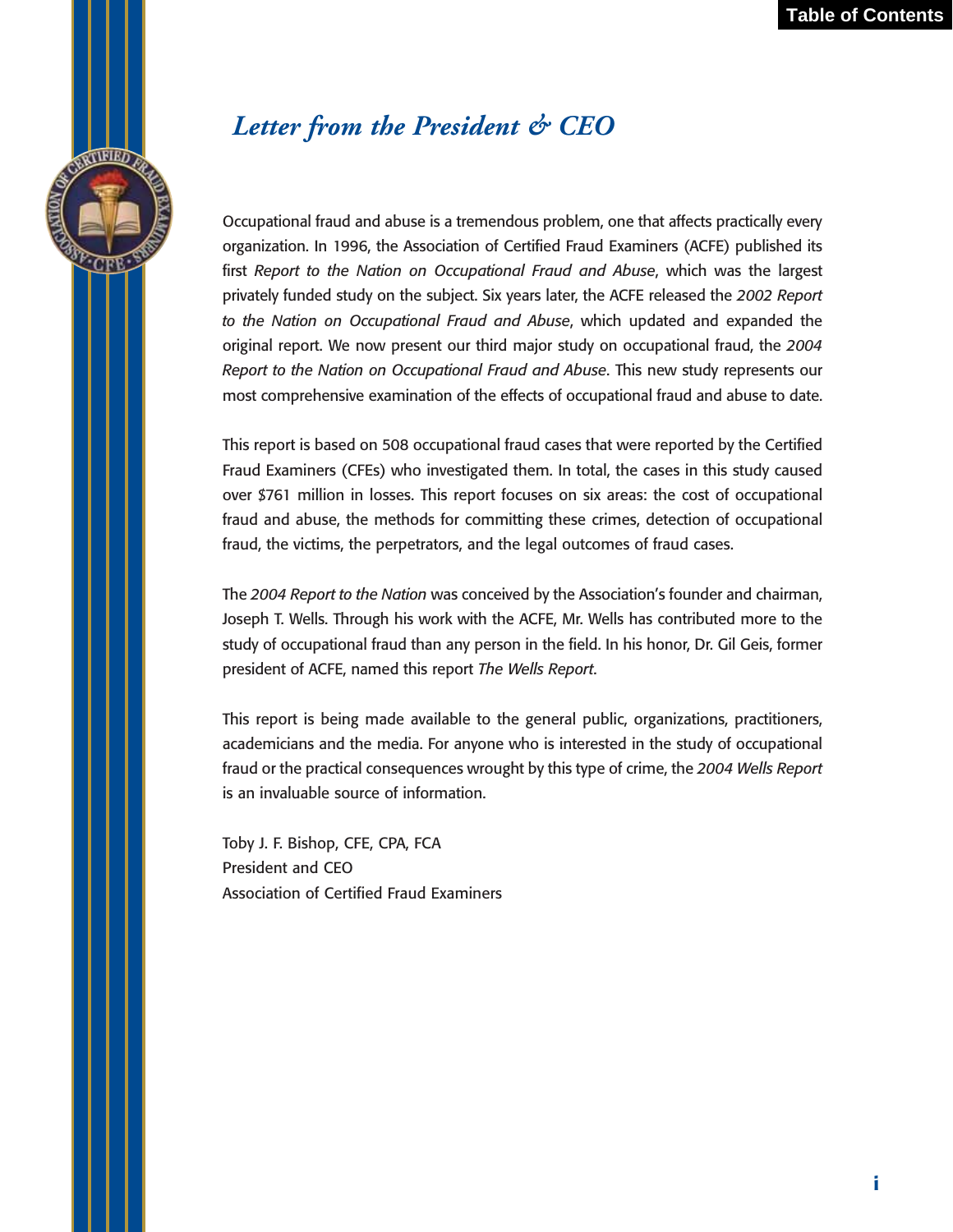## <span id="page-3-0"></span>*About the ACFE*

The Association of Certified Fraud Examiners is the world's premier provider of anti-fraud training and education. A leader in the global anti-fraud community, the ACFE has over 30,000 members, sponsors more than 100 chapters worldwide and provides anti-fraud educational materials to over 180 universities. Certified Fraud Examiners (CFEs) on six continents have investigated more than 1 million suspected cases of civil and criminal fraud. Together, with our members, the ACFE is reducing business fraud worldwide and inspiring public confidence in the value and integrity of the profession.

The ACFE is dedicated to the global advancement of the fight against fraud while increasing the recognition of the CFE credential. Every year the ACFE strives to support its mission by offering new resources and tools.

2004 Initiatives include:

- Enhanced selection of training on timely fraud topics like international bribery, e-fraud, insurance fraud, Sarbanes-Oxley, statement analysis and fraud prevention.
- Conferences and seminars in cities around the world including Calgary, London, Toronto, Vancouver, Auckland, Hong Kong and Melbourne. Spanish language anti-fraud courses are also being conducted.
- Expanded ACFE resources, focused on research and development of comprehensive antifraud educational and training materials.
- Anti-fraud database including searchable fraud-related articles at CFEnet.com
- Enhanced Higher Education Initiative providing anti-fraud educational materials and fee-waived attendance at seminars and conferences worth up to \$800,000 to academics worldwide who commit to provide anti-fraud education at their colleges and universities.
- A new *Corporate Fraud Handbook* providing up-to-date information on fraud schemes perpetrated in business and government.
- A college textbook, *Principles of Fraud Examination*, which is being published to support dedicated courses in fraud examination.
- Expanded *Fraud Magazine* with more articles providing practical solutions to today's fraud challenges.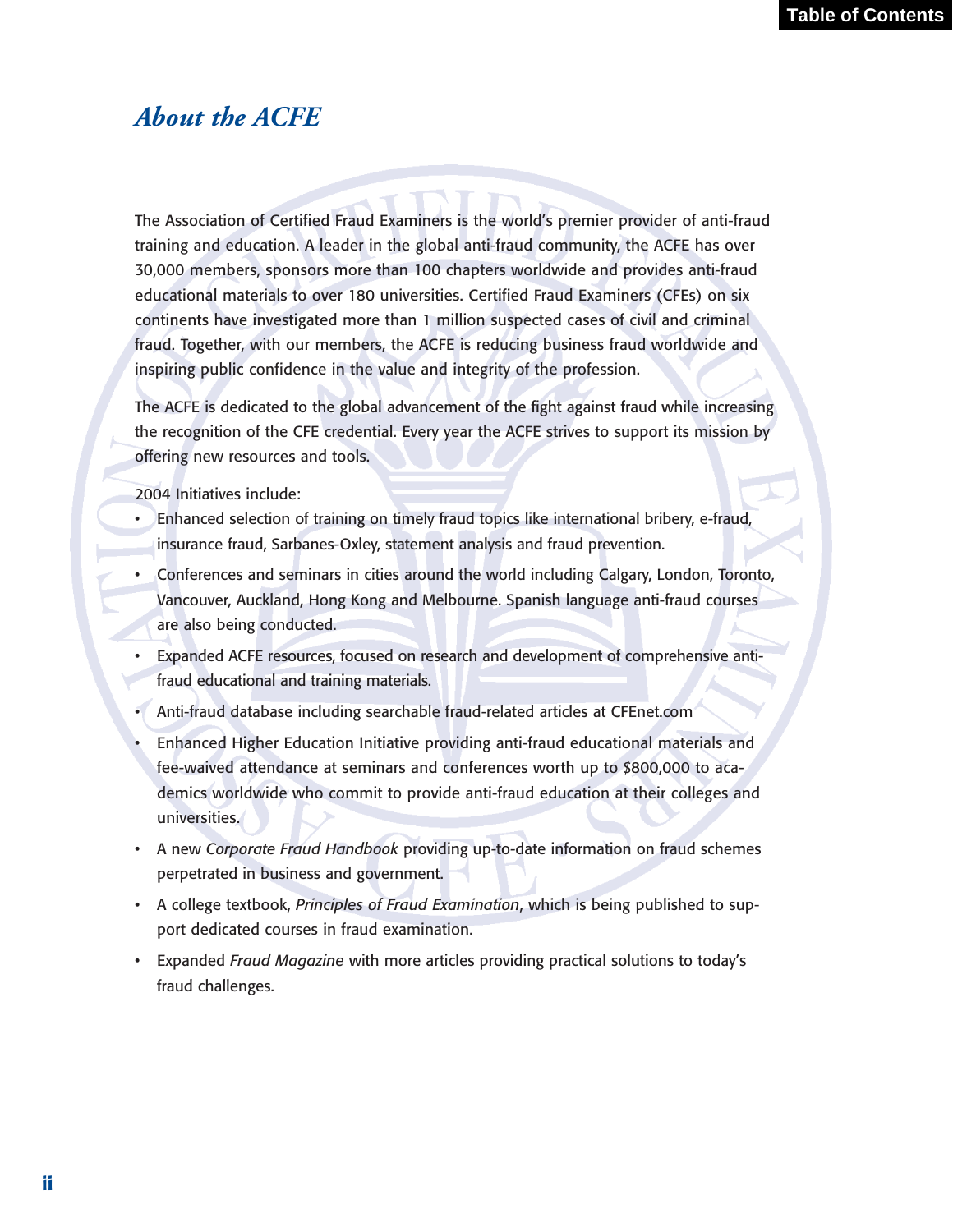## <span id="page-4-0"></span>*Executive Summary*

- ✓ **This study covers 508 cases of occupational fraud totaling over \$761 million in losses.** All information was provided by the Certified Fraud Examiners (CFEs) who investigated these cases.
- ✓ **Organizations suffer tremendous costs as a result of occupational fraud and abuse.** Participants in this study, anti-fraud specialists with a median 16

years' experience in the fraud examination field, estimate that the typical U.S. organization loses 6% of its annual revenues to fraud. Applied to the US Gross Domestic Product for 2003, this translates to approximately \$660 billion in total losses.

✓ **Our data strongly supports Sarbanes-Oxley's requirement for audit committees to establish confidential reporting mechanisms.** Occupational



frauds in our study were much more likely to be detected by a tip than through other means such as internal audits, external audits, and internal controls. Among frauds committed by owners and executives, which tend to be the most costly, over half of all cases were identified by a tip.

✓ **Confidential reporting mechanisms reduce fraud losses significantly.** The median loss among organizations that had anonymous reporting mechanisms was \$56,500. In organizations that did not have established reporting procedures, the median loss was more than twice as high.

✓ **While Sarbanes-Oxley only requires publicly traded companies to establish confidential reporting mechanisms for employees, our data strongly suggests that these programs should also embrace third-party sources such as customers and vendors.** Among cases that were detected by a tip, 60% of the tips came from employees, 20% of the tips came from customers, 16% came from vendors, and 13% came from anonymous sources. Companies that have implemented basic employee hotlines to ensure Sarbanes-Oxley compliance could detect significantly more frauds by making their hotlines available to third parties as well.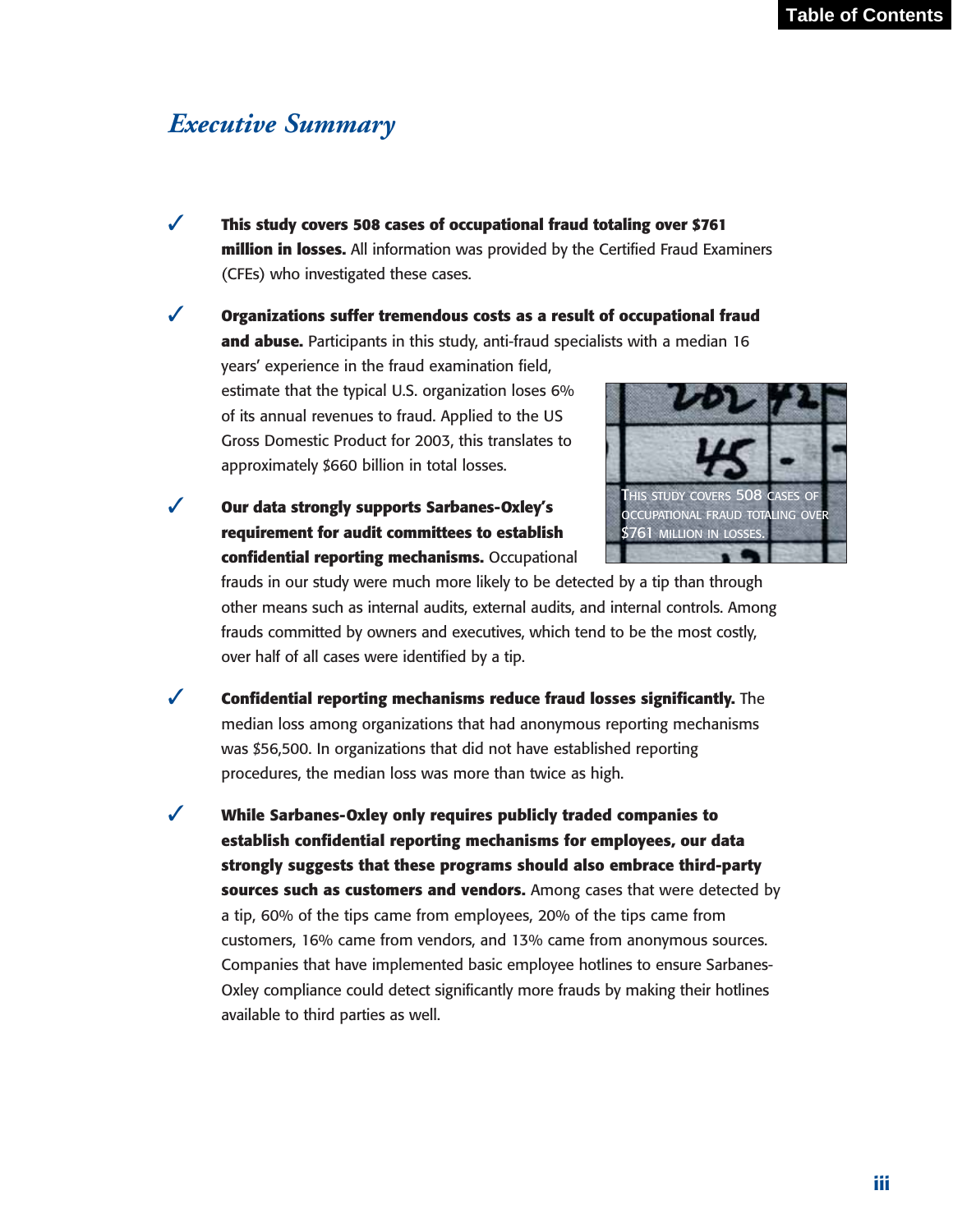✓ **More effective internal controls are needed to detect fraud.** Internal controls ranked fourth – behind *By Accident* – in terms of the number of frauds detected in our study. Furthermore, the frauds that were detected by internal controls tended to be relatively small, with a median loss of \$40,000, which was by far the lowest of any detection method. More effective types of internal controls are needed to detect fraud, especially larger frauds that may involve senior personnel overriding or circumventing traditional internal controls.

✓ **Small businesses suffer disproportionately large losses due to occupational fraud and abuse.** The median cost experienced by small businesses in our study was \$98,000. This was higher than the median loss experienced by all but the very largest organizations. Small businesses are less likely to be able to survive such losses and should better protect themselves from fraud.

✓ **The loss caused by occupational fraud is directly related to the position of the perpetrator.** Frauds committed by owners and executives caused a median loss of \$900,000, which was six times higher than the losses caused by managers, and 14 times higher than the losses caused by employees. Despite this fact, organizations were less likely to take legal action against owners and executives who had committed fraud than they were against employees and managers. This may remove a useful deterrent and unnecessarily expose such organizations to additional high-dollar frauds.

✓ **Most occupational fraudsters are first time offenders.** Only 12% of the fraudsters in our study had a previous conviction for a fraud-related offense. Criminal background checks can help organizations make informed hiring decisions, but they will not weed out all fraudsters because most frauds are committed by apparently honest employees.

✓ **The most cost-effective way to deal with fraud is to prevent it.** According to our study, once an organization has been defrauded it is unlikely to recover its losses. The median recovery among victim organizations in our study was only 20% of the original loss. Almost 40% of victims recovered nothing at all.

❇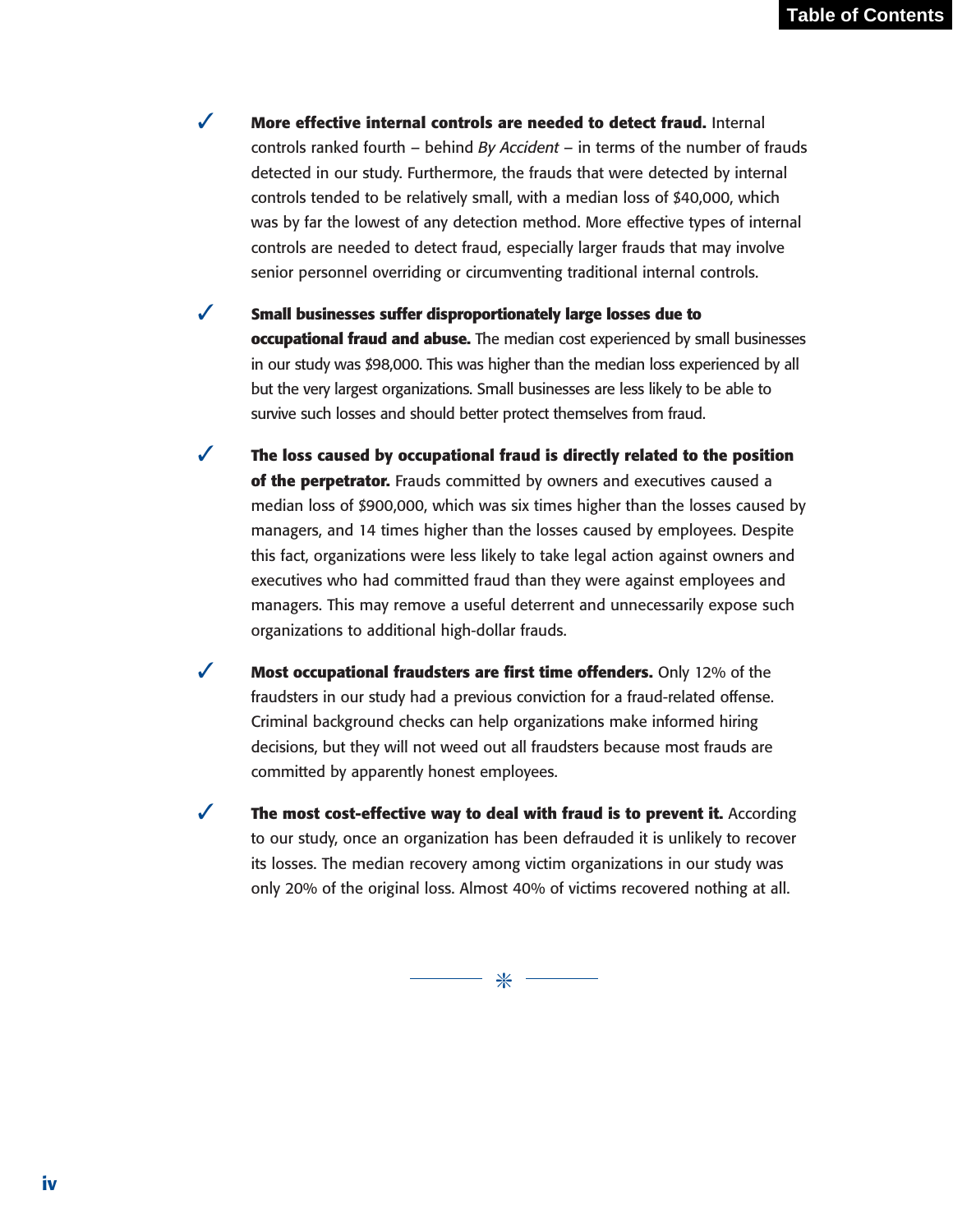# <span id="page-6-0"></span>*Introduction 1*

#### **What is Occupational Fraud?**

The term "occupational fraud" may be defined as:

*"The use of one's occupation for personal enrichment through the deliberate misuse or misapplication of the employing organization's resources or assets."* 

This definition is very broad, encompassing a wide range of misconduct by employees, managers, and executives. Occupational fraud schemes can be as simple as pilferage of company supplies or as complex as sophisticated financial statement frauds. All occupational fraud schemes have four key elements in common. The activity:

- is clandestine;
- violates the perpetrator's fiduciary duties to the victim organization;



- is committed for the purpose of direct or indirect financial benefit to the perpetrator; and
- costs the employing organization assets, revenue, or reserves.

Occupational fraud and abuse is a widespread problem that affects practically every organization, regardless of size, location, or industry. The ACFE has made it a goal to better educate the public and anti-fraud professionals about this threat. In 1996, we released the first *Report to the Nation on Occupational Fraud and Abuse*, the largest known privately funded study on the subject. The stated goals of that report were to:

- Summarize the opinions of experts on the percentage and amount of organizational revenue lost to all forms of occupational fraud and abuse
- Examine the characteristics of the employees who commit occupational fraud and abuse
- Determine what kinds of organizations are victims of occupational fraud and abuse
- Categorize the ways in which serious fraud and abuse occurs.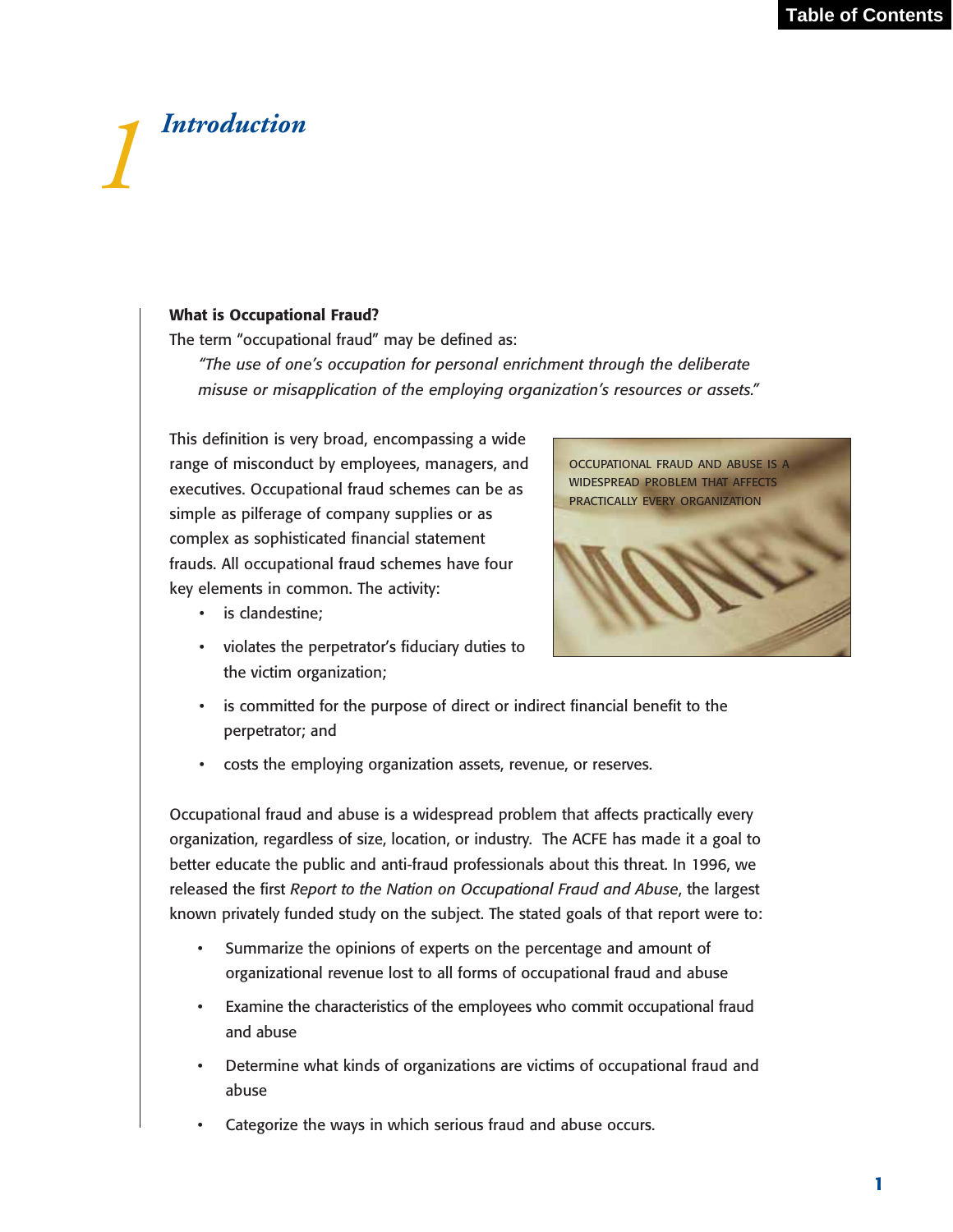In 2002 we issued our second *Report to the Nation*. Like the first Report, the 2002 edition was also based on detailed case information supplied by CFEs, but this report expanded on the first. In 2002 we revised our survey instrument to gather more useful information on the specific methods used to commit occupational fraud. We also gathered information on the legal dispositions of the cases, which had not been included in the 1996 *Report*.

Like the fight against fraud, the task of gathering meaningful information about fraud is an arduous and ongoing process. With each successive edition of the *Report to the Nation*, it is our goal to provide better, more accurate and more useful information.

In the present edition of the Report, we have again expanded its scope. Our 2004 survey of CFEs was designed to gather the same key information that was present in the first two *Reports to the Nation*, but in this edition we added key questions on methods of detection and the effectiveness of anti-fraud controls in limiting fraud losses. We also added more demographic questions on the perpetrators and victims of occupational fraud to give us an even better picture of who commits fraud and who suffers from it.

The result of these changes is what we believe to be the most complete and useful edition of the *Report to the Nation* to date. The information contained in this Report should be of great value to anti-fraud practitioners everywhere. It also should offer stark lessons and valuable insights to any organization concerned with limiting its exposure to occupational fraud and abuse.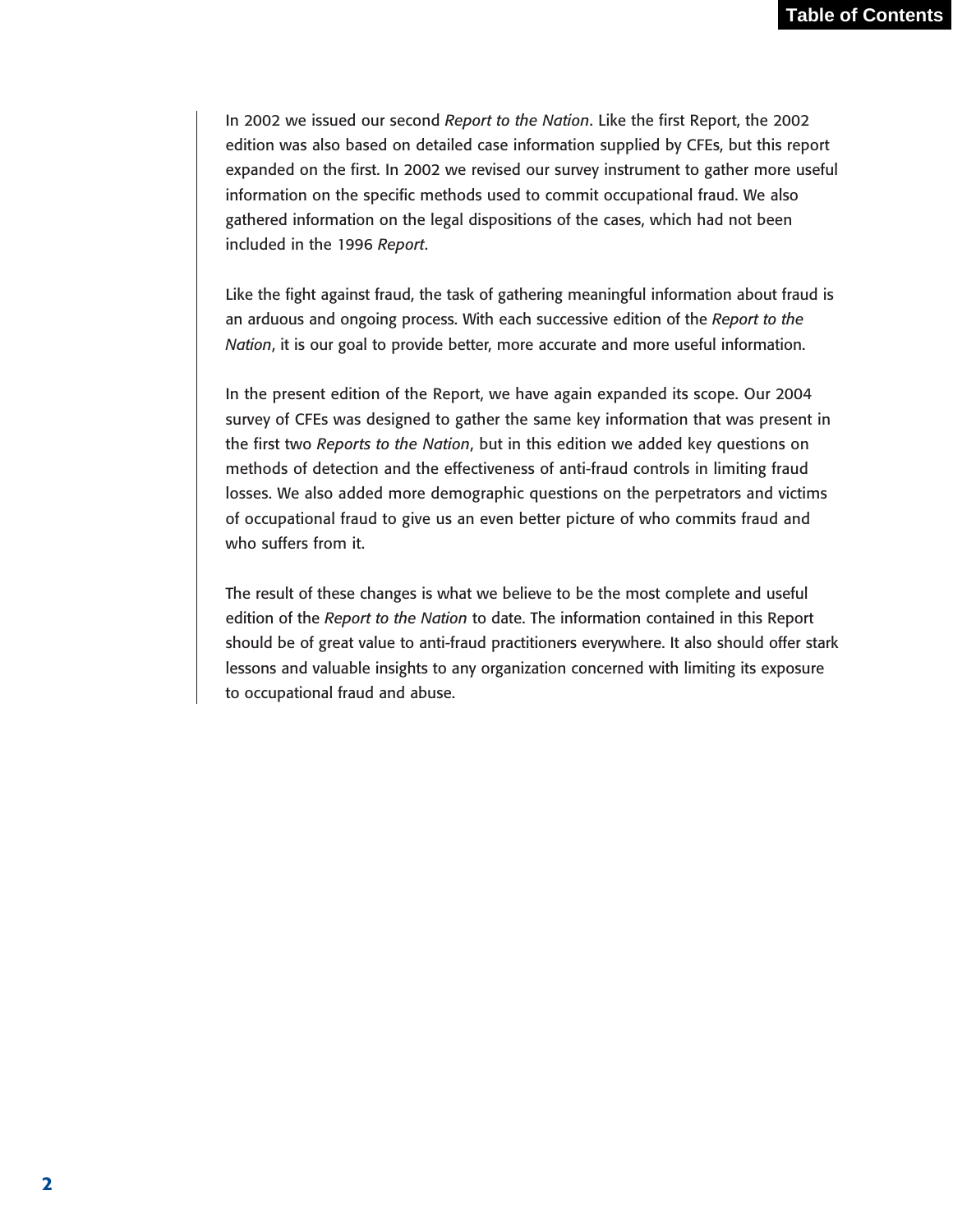# <span id="page-8-0"></span>*Methodology*

The *2004 Report to the Nation* is based on a survey that began in late 2003 and ran through the early months of 2004. We distributed an online questionnaire to CFEs throughout the US asking each participant to provide detailed information on one fraud case he or she had personally investigated that met the following criteria:

- 1. The case involved occupational fraud;
- 2. The fraud occurred within the last two years;
- 3. The investigation of the fraud was complete; and
- 4. The CFE was reasonably sure that the perpetrator had been identified.

For each case in our survey, the CFE who investigated it was asked to provide a narrative explanation of how the scheme worked, along with detailed information about the perpetrator and the victim of the crime. Respondents



also provided information on how the frauds were detected, and the anti-fraud controls that the victims had in place at the time the frauds occurred. The goal was to help us measure the effectiveness of various controls in identifying fraud and limiting fraud losses. Finally, CFEs were asked to describe how the victims responded to the frauds after they had been detected, including whether any criminal or civil legal actions were taken.

Our survey yielded 508 usable cases of occupational fraud. The data in this Report is based solely on the information from those 508 cases. Cumulatively, the frauds in this study caused over \$761 million in total losses.

#### **Who Provided the Data?**

The data in this report was supplied by CFEs who related information from cases they had personally investigated. Because CFEs work in many different fields, we asked our respondents to define their occupation so we would have some indication of the perspective from which they were viewing these crimes. The following chart shows that approximately half of those who responded deemed *fraud examiner* to be their primary role. This was an increase from 28% in our 2002 Report. We believe this indicates an increase in the demand for professionals dedicated specifically to the detection, prevention and investigation of fraud, whereas in the past these duties were often merged into other, more traditional job functions.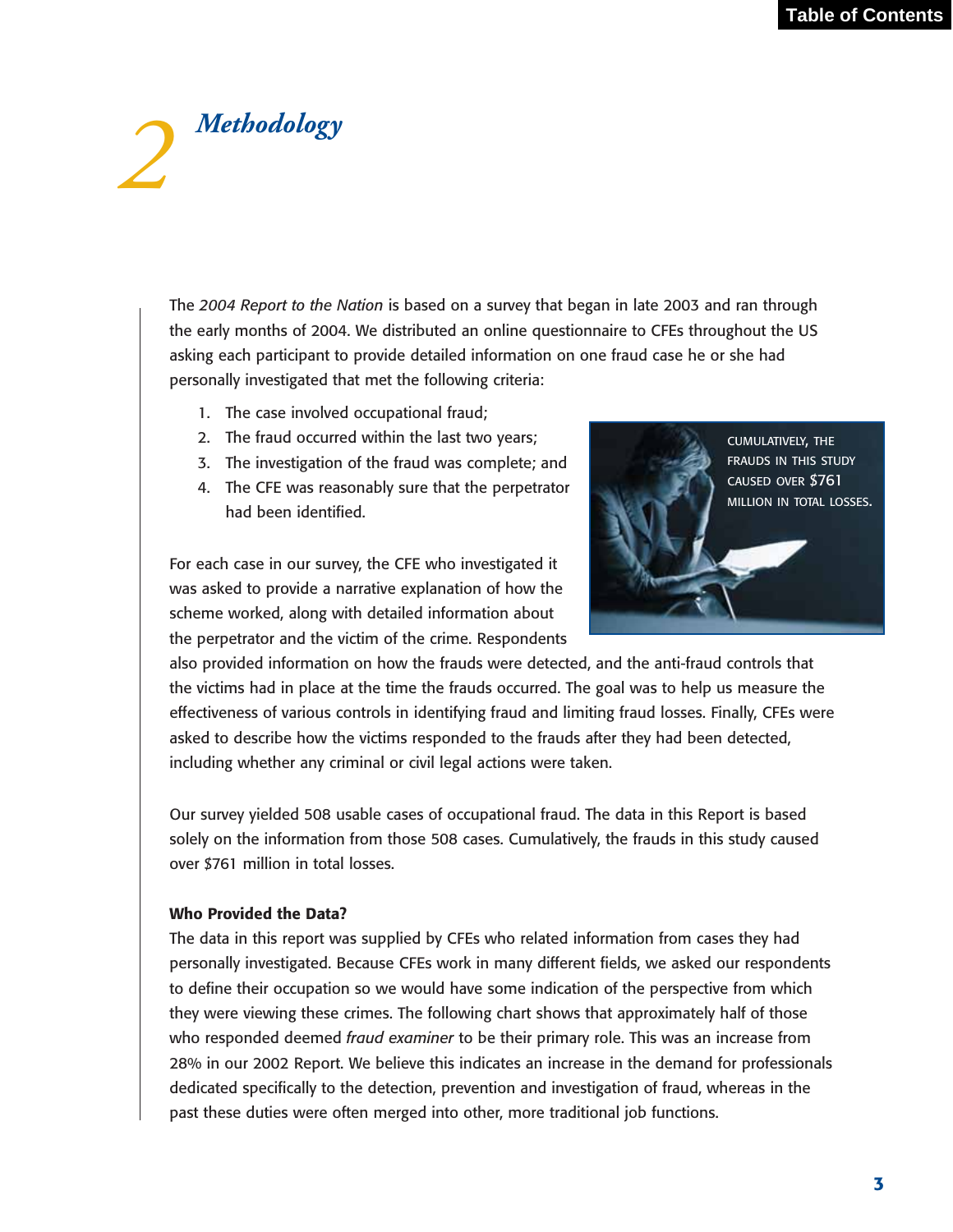

**Occupations of Survey Respondents 1**

The CFEs who took part in our survey had a great deal of experience in the fraud examination field. The median length of experience among respondents was 16 years, making this group an excellent source from which to draw meaningful information. The following chart shows the distribution of the respondents' experience.



#### **Participants' Fraud-Related Experience**

<sup>&</sup>lt;sup>1</sup> The sum of percentages in this chart exceeds 100% because a number of participants identified themselves under more than one occupational category.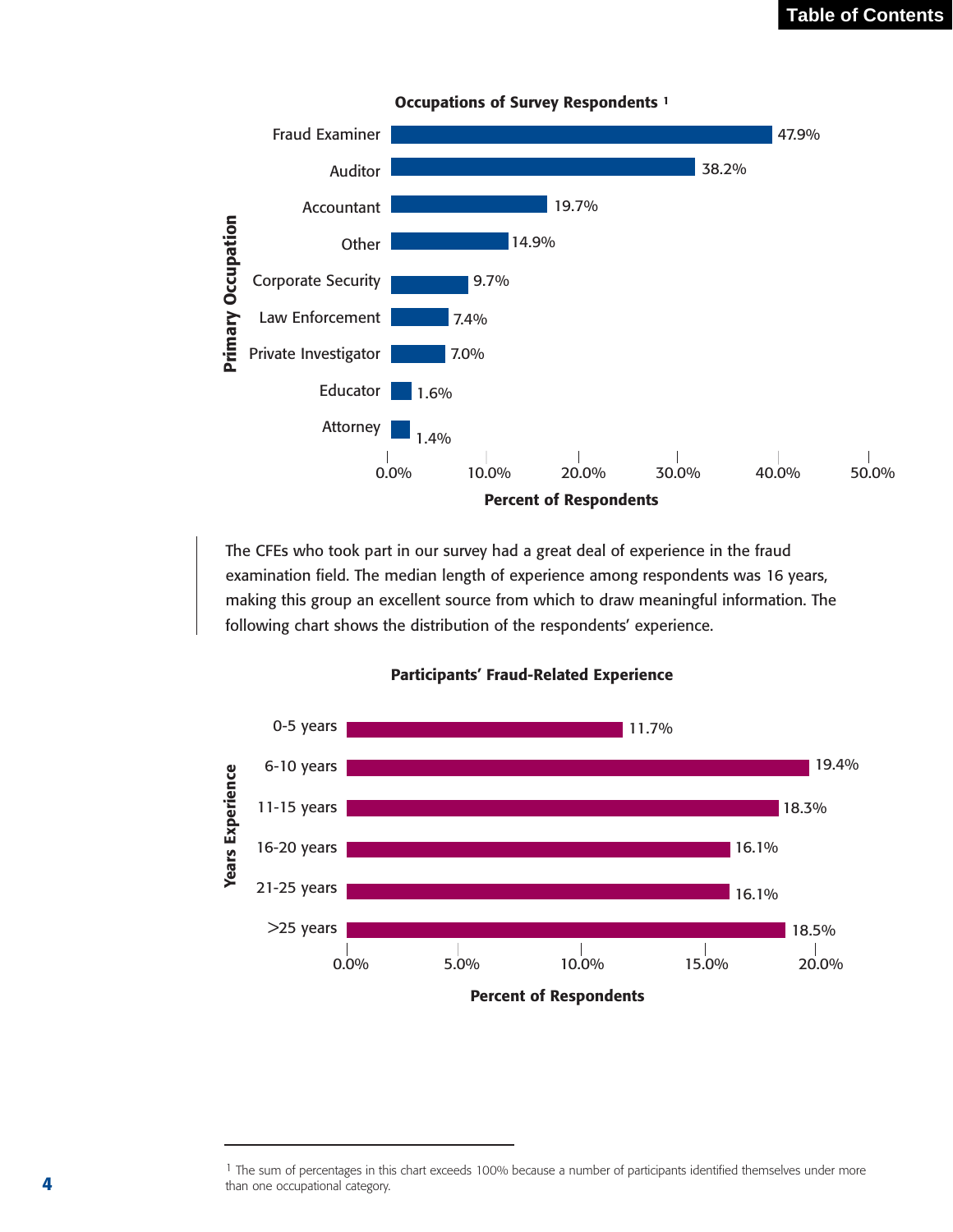#### *Where Did the Frauds Occur?*

The victims of occupational fraud are the organizations that employ the fraud perpetrators and suffer losses as a result of these crimes. The frauds in our study occurred in a wide range of organizations, based on size, industry and type of organization. The victims in our study had gross annual revenues ranging from a low of \$25,000 to a high of over \$80 billion, with median annual revenues of \$26 million.

It should be remembered that our survey was not designed to measure the prevalence of fraud in various industries or types of organizations; therefore, we did not seek a statistically random sample of victim organizations from which to gather our information. The data in this report was provided by CFEs based on cases they had personally investigated, so to some extent the information on victims in this report is reflective of the types of organizations that employ or hire CFEs. Nevertheless, the following data shows that the pool of victims in our study was well distributed over several key fields.

#### **Types of Organizations**

The following chart shows the distribution of frauds in our survey, based on the type of organization that was victimized. Most of the frauds occurred in privately held or publicly traded companies, although government agencies and not-for-profit organizations were well represented.

Privately held companies suffered the largest median losses, followed by public companies and not-for-profit organizations. Government agencies had the lowest median losses by far, at \$37,500 per scheme.



#### **Organization Type of Victims**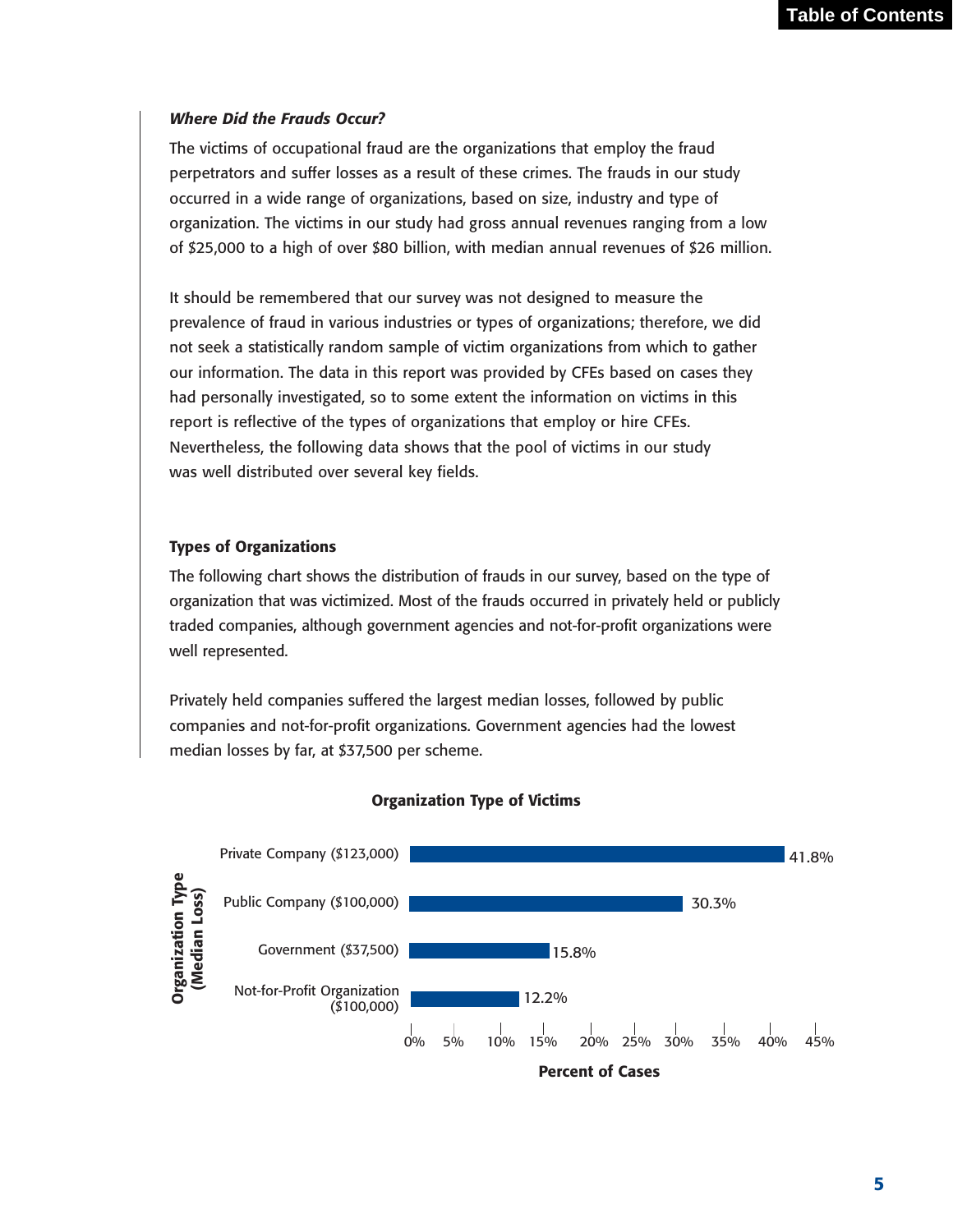#### **Small Organizations Suffered Disproportionately Large Losses**

Approximately 46% of the frauds in our study attacked small businesses, which we define as organizations that employ fewer than 100 people. Given their relative size, the impact on small businesses from the occupational frauds in our survey was much greater than the impact on larger companies. The median loss in small companies was \$98,000. Only the largest organizations – those with 10,000 or more employees suffered greater losses. This finding was consistent with the results from our 2002 Report.



#### **Percent of Cases Based on Size of Victim Organization**





**Median Loss**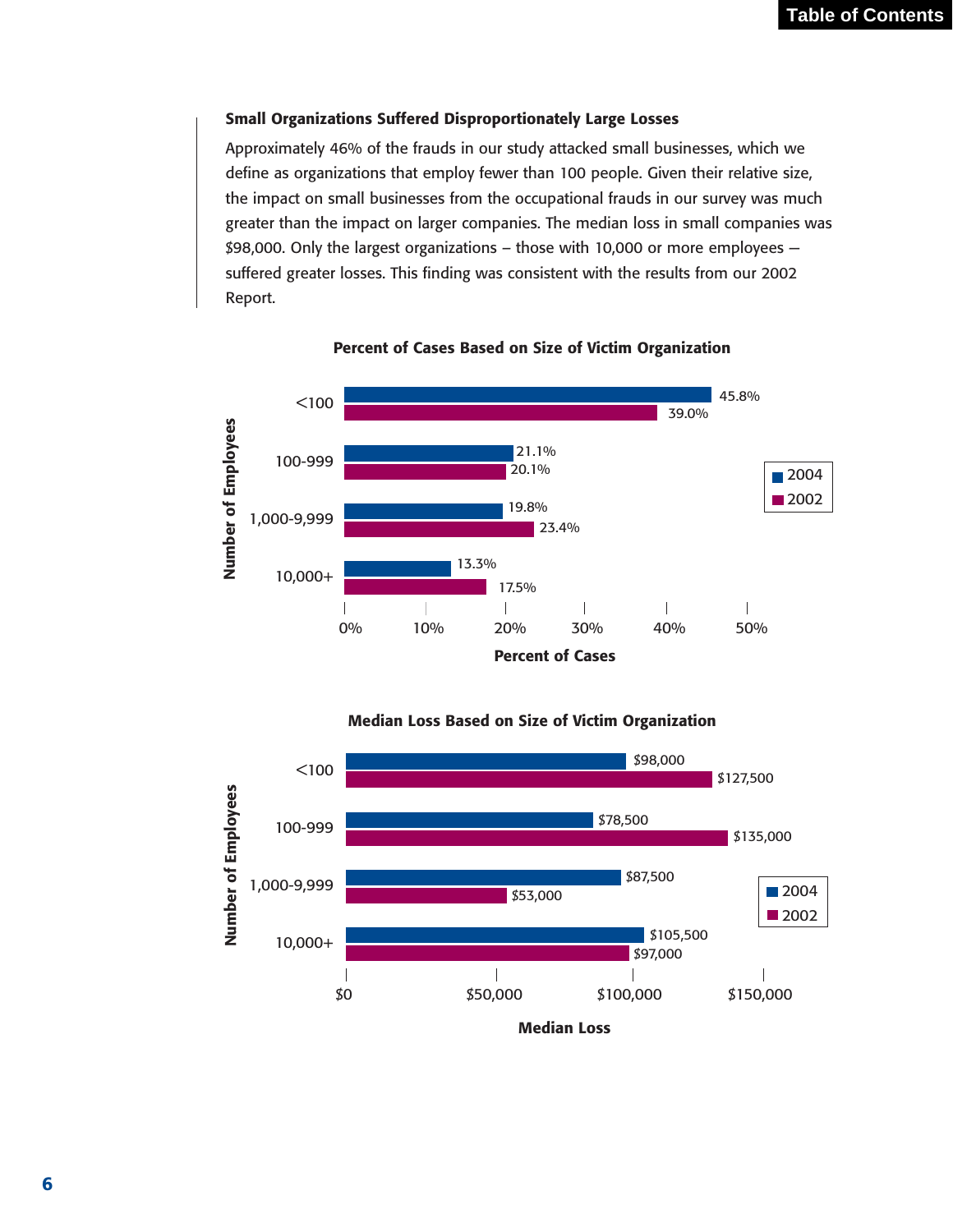#### **What Industries Were Affected?**

The following table shows the industries that were affected by the frauds in our survey, along with the median loss for schemes in each industry. Again, readers should be cautioned that our survey was not designed to measure the relative frequency of fraud in various industries. Nevertheless, this information is meaningful in that it shows that the frauds we studied were spread over a wide range of industries. It also gives some measure of how various industries are affected by occupational fraud.

| <b>INDUSTRY</b>    | # CASES | % CASES <sup>2</sup> | <b>MEDIAN LOSS</b> |
|--------------------|---------|----------------------|--------------------|
| Manufacturing      | 65      | 12.9%                | \$125,000          |
| <b>Banking</b>     | 56      | 11.1%                | \$101,000          |
| Service            | 56      | 11.1%                | \$139,000          |
| Government         | 53      | 10.5%                | \$45,000           |
| Other              | 47      | $9.3\%$              | \$145,000          |
| <b>Insurance</b>   | 46      | 9.1%                 | \$172,500          |
| Retail             | 40      | 7.9%                 | \$35,500           |
| <b>Health Care</b> | 37      | 7.3%                 | \$105,000          |
| Education          | 31      | 6.1%                 | \$31,000           |
| Construction       | 17      | 3.4%                 | \$145,000          |
| Transportation     | 17      | 3.4%                 | \$225,000          |
| Oil & Gas          | 16      | 3.2%                 | \$101,500          |
| Communication      | 13      | 2.6%                 | \$150,000          |
| <b>Utility</b>     | 13      | 2.6%                 | \$30,000           |
| <b>Real Estate</b> | 11      | $2.2\%$              | \$385,000          |
| Agriculture        | 6       | 1.2%                 | \$1,080,000        |

#### **Frequency and Median Loss of Occupational Frauds Based on Industry**

<sup>2</sup> The sum of percentages in this column exceeds 100% because some victim organizations were characterized as belonging to more than one industry category.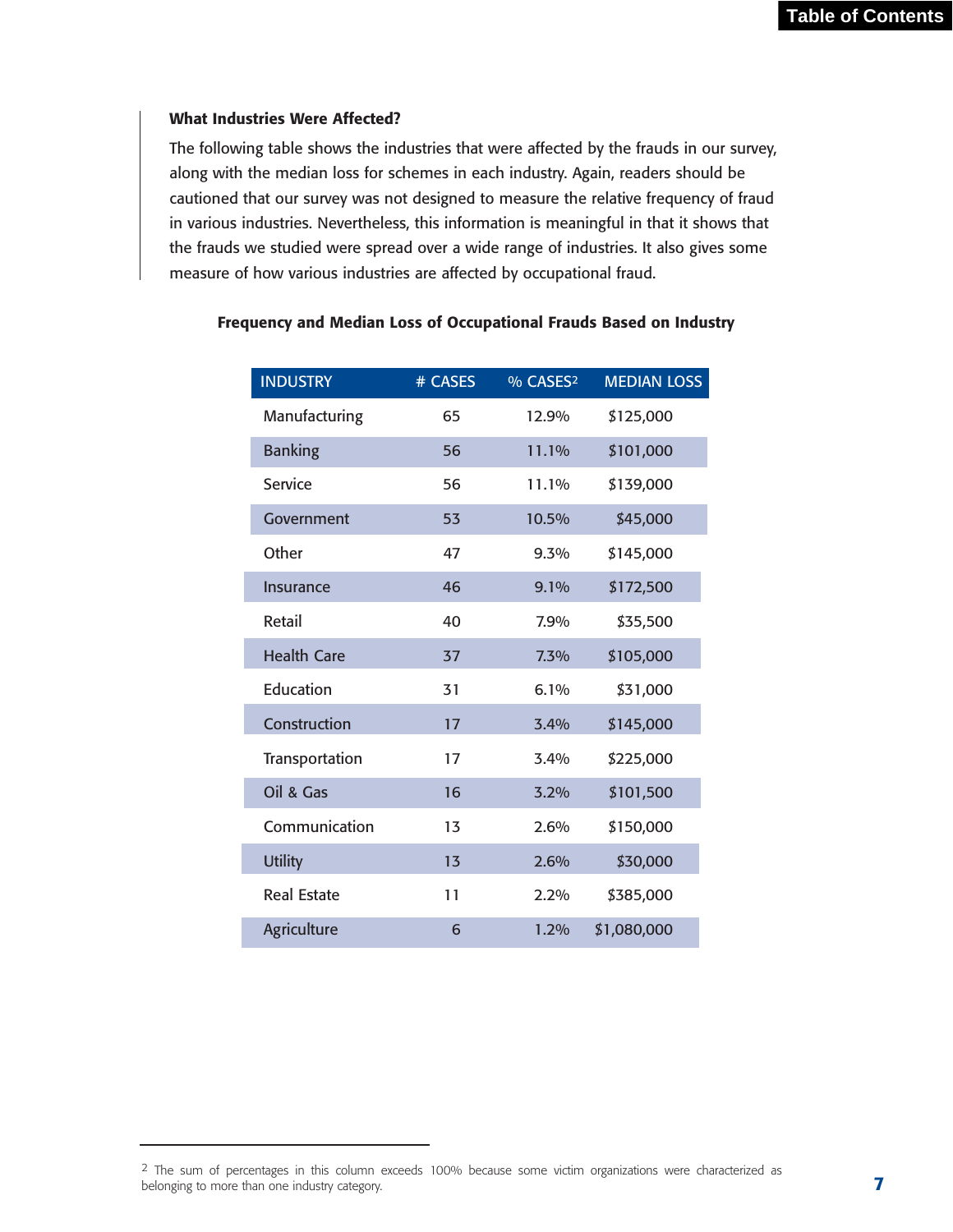# <span id="page-13-0"></span>*Measuring the Cost of Occupational Fraud 3*

Determining the true cost of occupational fraud and abuse is most likely an impossible task. Because fraud is a crime based on concealment, organizations often do not know



when they are being victimized. Many frauds are never detected, or are only caught after they have gone on for several years. Furthermore, many frauds that are detected are never reported for a variety of reasons, and those frauds that are reported are often not prosecuted. Finally, there is no agency or organization that is specifically charged with gathering comprehensive fraud-related information. All of these factors combine to make any estimate of the total cost of occupational fraud just that – an estimate.

In our study we asked CFEs to give us their best estimate of the percent of revenues a typical organization in the US loses in a given year as a result of occupational fraud (for government agencies, we asked what percent of the annual budget was lost). The answers to this question were based on the opinions of CFEs, not specific data from the cases they had reported. But keep in mind that our body of respondents was

made up of experts in fraud prevention and detection, with 16 years' median experience in the field. Given the obstacles to developing meaningful data on the overall costs of fraud, this may be as reliable a source as is available.

The median response among the CFEs we surveyed was that the typical organization loses 6% of its annual revenues to occupational fraud, the same result we obtained from our studies in 1996 and 2002. This is a staggering figure. If multiplied by the U.S. Gross Domestic Product, which in 2003 totaled just under \$11 trillion, it would translate into \$660 billion in annual fraud losses.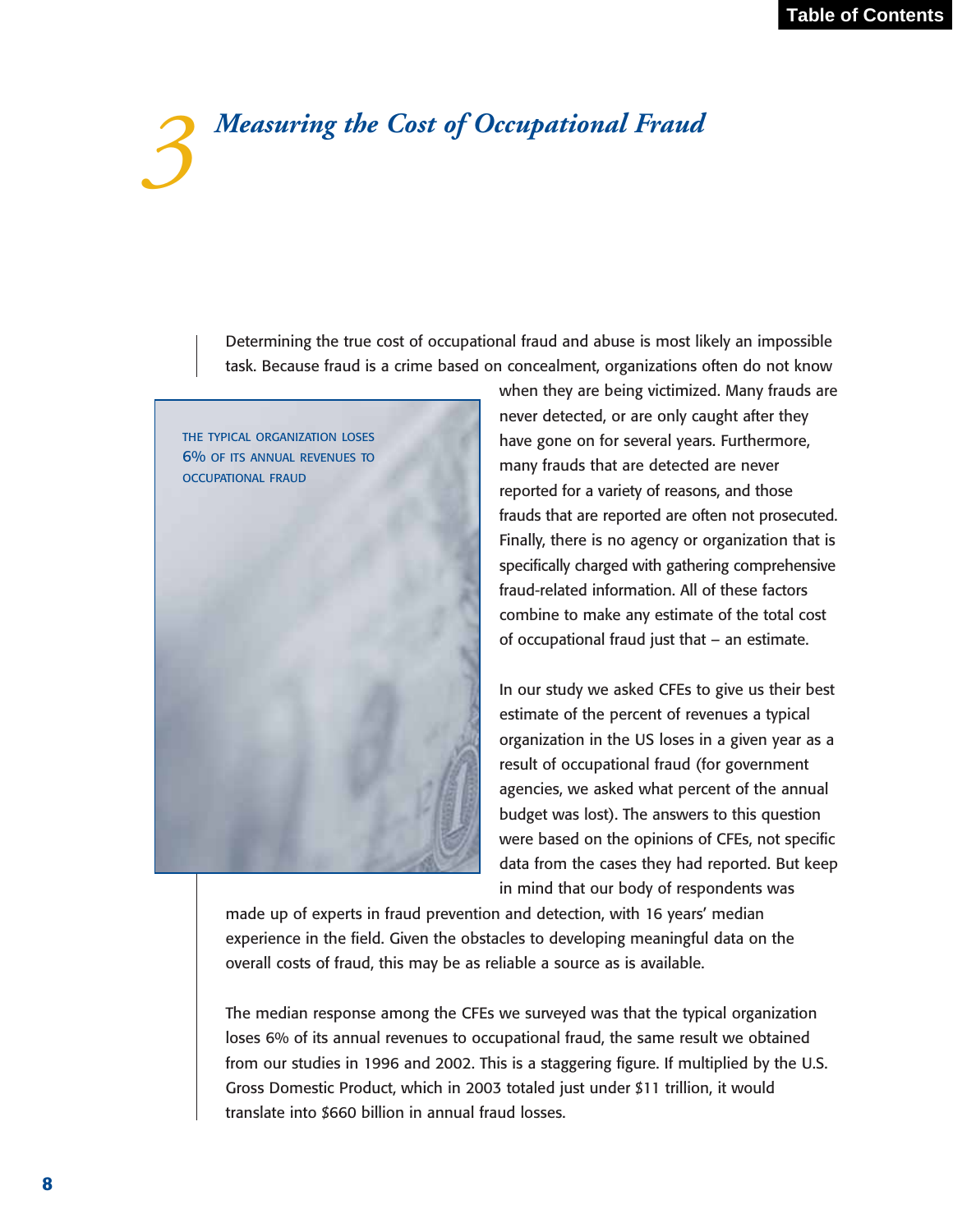

#### **Total Occupational Fraud Losses 3**

#### **Distribution of Dollar Losses**

There were 487 cases in our study in which the respondent was able to specify the amount of loss suffered by the victim organization. The median loss for all cases in the study was \$100,000. As the following distribution shows, 15% of the frauds in our study caused losses of at least \$1 million, while one in five cost at least \$500,000. This distribution was very similar to the one in our 2002 Report.



#### **Distribution of Dollar Losses**

<sup>3</sup> Dollar figures are based on an estimated 6% loss of annual revenues to fraud, multiplied by Annual U.S. Gross Domestic Product.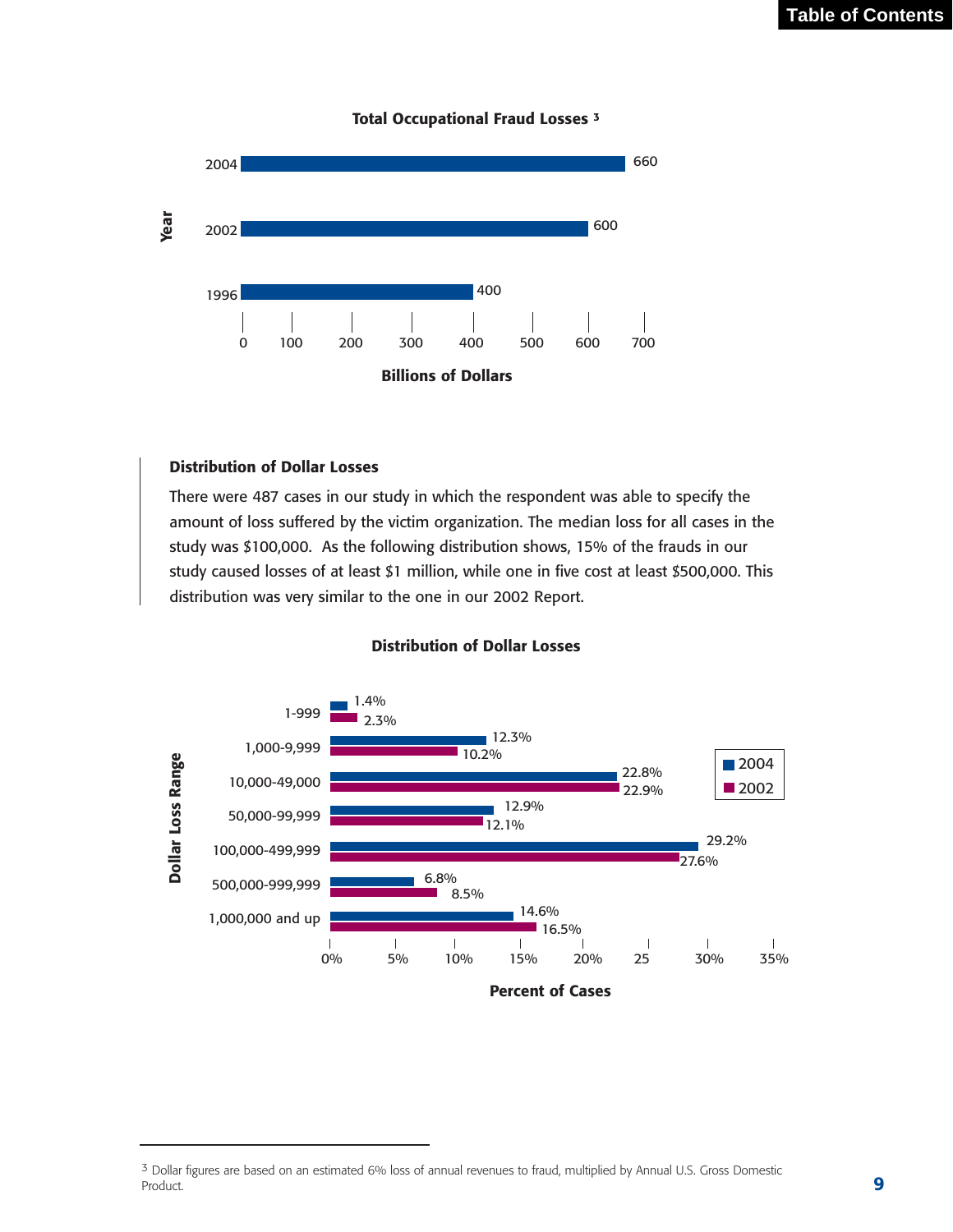## <span id="page-15-0"></span>*Uniform Occupational Fraud Classification System*

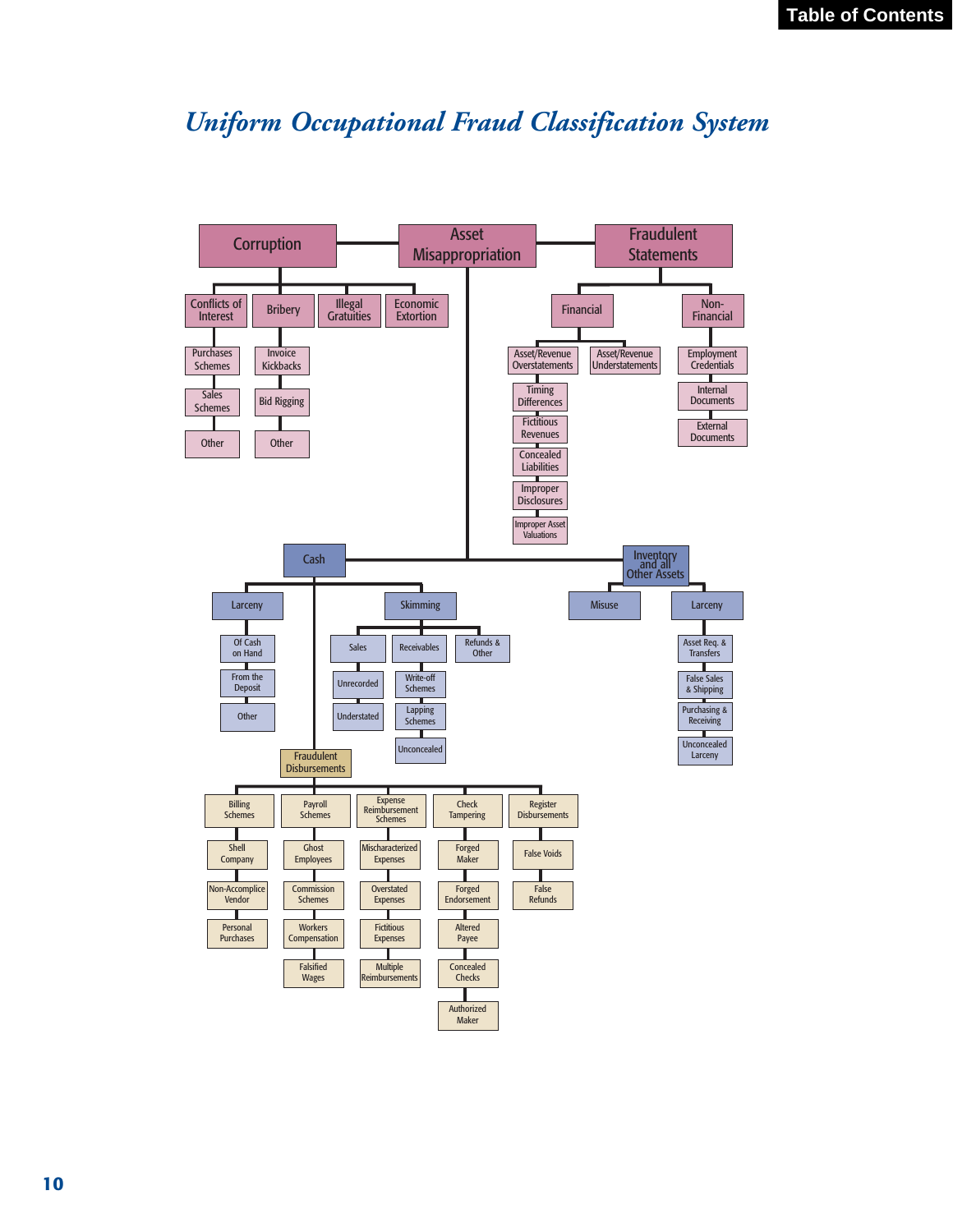# <span id="page-16-0"></span>*How Occupational Fraud is Committed 4*

One of the major goals of this Report was to classify each fraud according to the methods used by the perpetrator. This gives us a better understanding of how fraud is committed

and the types of schemes that tend to produce the largest losses. Also, by breaking down occupational frauds into distinct categories, we are better able to study their common characteristics, which in turn assists in the development of better anti-fraud tools. Accordingly, every fraud in our study was classified according to the *Uniform Occupational Fraud Classification System* (commonly known as the Fraud Tree), [which is illustrated on the preceding page.](#page-15-0)

As was first stated in the *1996 Report to the Nation*, all occupational frauds fall into one of three major categories:

**• Asset Misappropriations**, which involve the theft or

misuse of an organization's assets. (Common examples include skimming revenues, stealing inventory and payroll fraud.)

**• Corruption**, in which fraudsters wrongfully use their influence in a business transaction in order to procure some benefit for themselves or another person, contrary to their duty to their employer or the rights of another. (Common examples include accepting kickbacks, and engaging in conflicts of interest.)

**• Fraudulent Statements**, which generally involve falsification of an organization's financial statements. (Common examples include overstating revenues and understating liabilities or expenses.)

Asset misappropriations were by far the most common of the three categories, occurring in over 90% of the cases we reviewed. However, these schemes had the lowest median loss, at \$93,000. Conversely, fraudulent statements were the least commonly reported frauds (7.9%) but they had the highest median loss at \$1,000,000.4



<sup>4</sup> It should be noted that a number of cases involved aspects of more than one type of occupational fraud. For instance, several schemes involved both corruption and asset misappropriation. We were unable to subdivide the losses in cases where there were multiple schemes to show exactly how much of the loss was attributable to each of the component schemes. The same is true for all charts in this report showing median loss based on scheme type.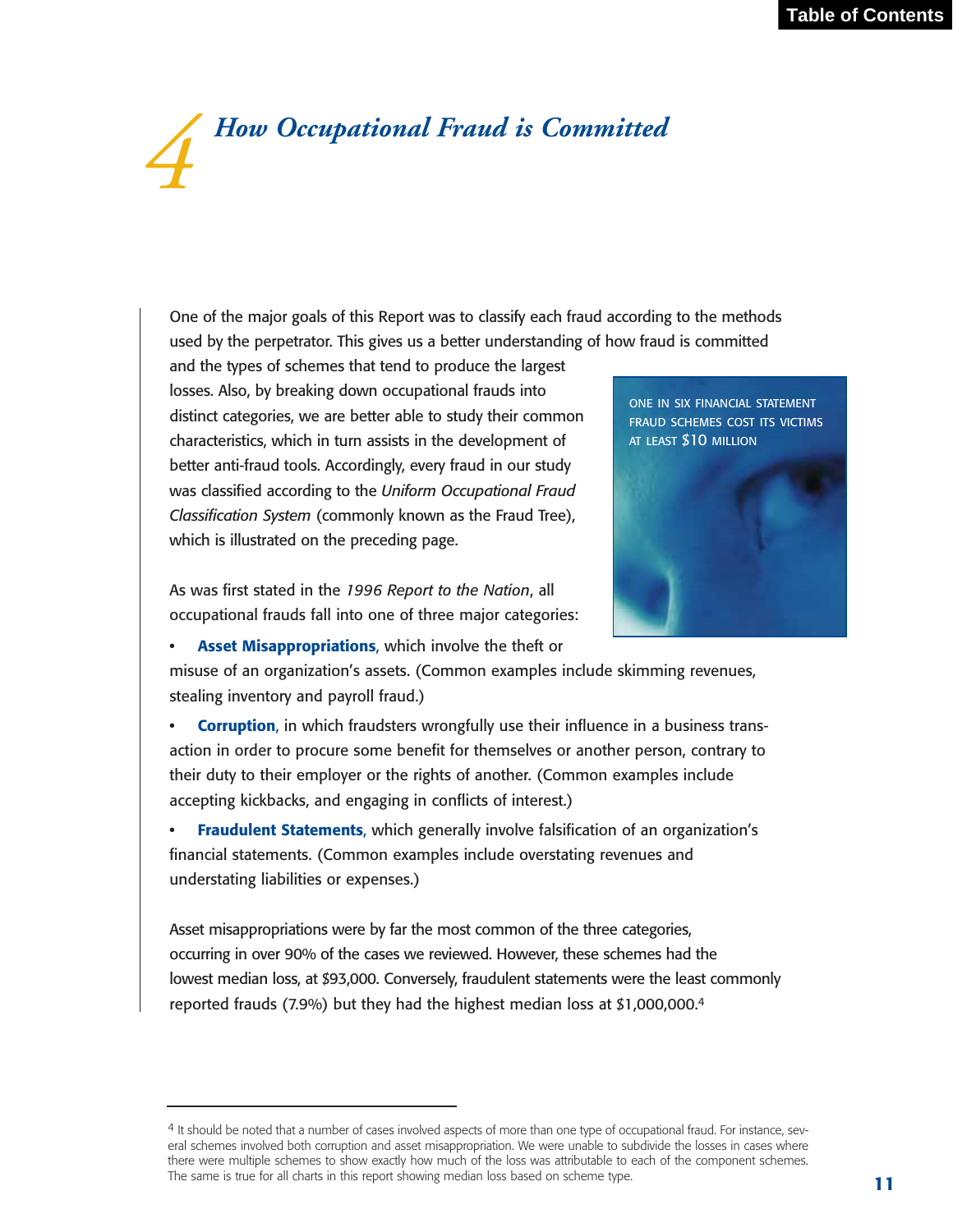

#### **Methods of Fraud – All Occupational Frauds 5**

The median loss figure for fraudulent statements was much lower than we expected and was significantly lower than what was reported in our 2002 study. The reader must be cautioned that this does not necessarily indicate a declining trend in the costs associated with financial statement fraud. As indicated earlier, this report is based on a compilation of information from frauds investigated by CFEs. It was not intended to be a comprehensive study on financial statement frauds, and we were not necessarily working from a representative sample of those crimes. There were only 40 financial statement schemes reported in our survey, too few to draw a meaningful conclusion on the impact of all financial statement frauds. Furthermore, the losses caused by these schemes can vary wildly based on a number of factors related to the specific organization whose financials are falsified. Reports of recent scandals indicate that shareholders are still suffering massive losses due to financial statement fraud. While the median loss in our study was low, we still found that one in six financial statement fraud schemes cost its victims at least \$10 million, with three cases generating at least \$50 million in losses.

#### **Asset Misappropriations – Cash vs. Non-Cash**

As the above chart illustrated, over 90% of the occupational fraud cases in our study involved the misappropriation of assets. Not surprisingly, the asset that was most frequently targeted was cash. Of 471 asset misappropriation cases we reviewed, 93% involved the misappropriation of cash, while only 22% involved misappropriation of non-cash assets. The median loss in the two categories was almost identical.

<sup>5</sup> The sum of percentages in this chart exceeds 100% because a number of cases involved multiple schemes that fell into more than one category.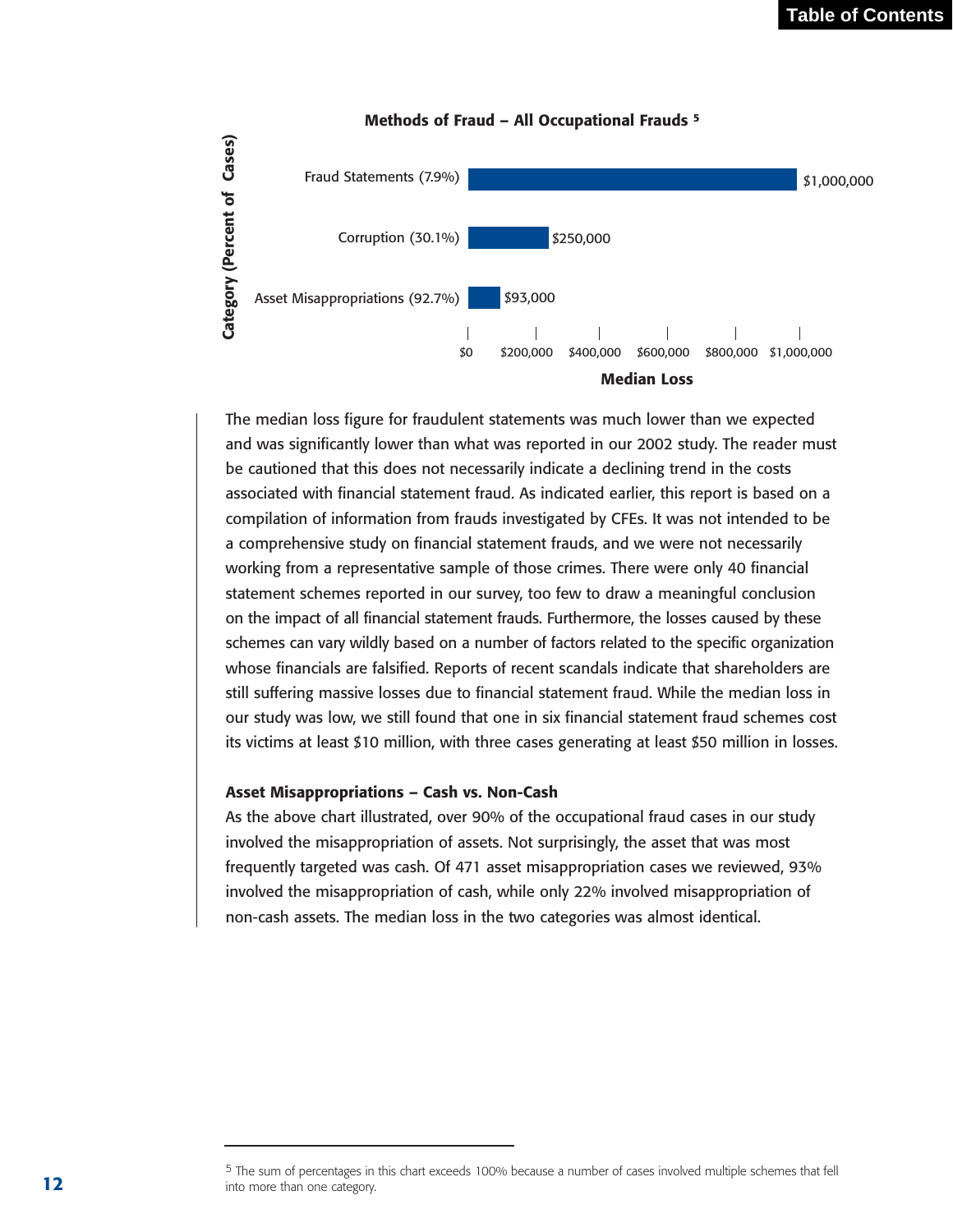#### **Breakdown of Asset Misappropriations 6**



#### **Cash Misappropriations**

Out of 508 cases in our study, 440 cases (87%) involved some form of cash misappropriation. According to the Fraud Tree, cash frauds fall into one of three categories:

- **Fraudulent Disbursements**, in which the perpetrator causes his organization to disburse funds through some trick or device. Common examples include submitting false invoices or forging company checks.
- **Skimming**, in which cash is stolen from an organization before it is recorded on the organization's books and records
- **Cash Larceny**, in which cash is stolen from an organization after it has been recorded on the organization's books and records

Approximately three-fourths of the cash frauds in our study involved some form of fraudulent disbursement, making this the most common category by far. Schemes that involved a fraudulent disbursement also had the highest median loss, at \$125,000.



#### **Breakdown of Cash Misappropriations 7**

<sup>6</sup> The sum of percentages in this chart exceeds 100% because a number of cases involved the misappropriation of more than one type of asset.

<sup>7</sup> The sum of percentages in this chart exceeds 100% because a number of cases involved multiple schemes that fell into more than one category.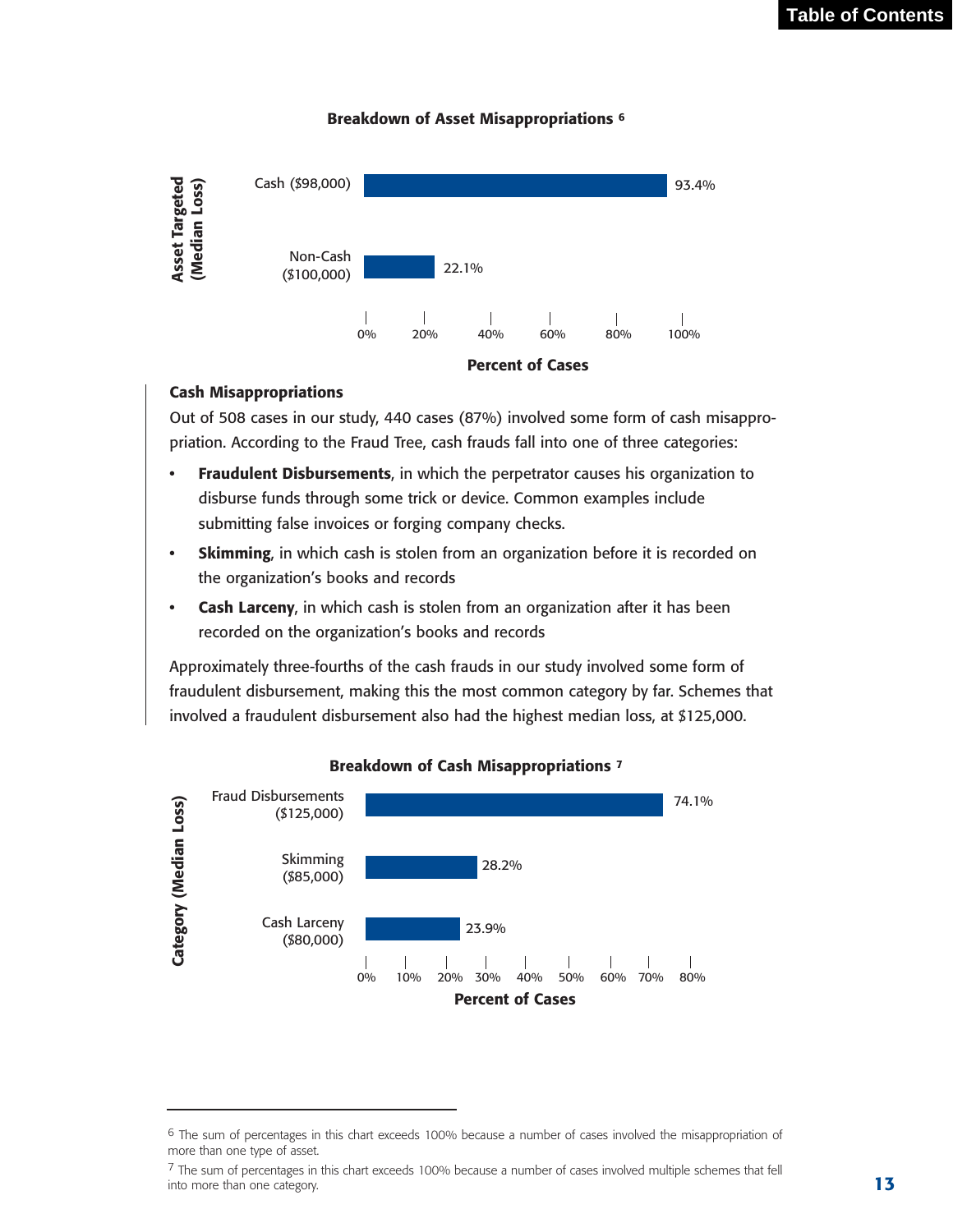#### **Fraudulent Disbursements**

Approximately two-thirds of all the cases in our study (326 out of 508) involved some form of fraudulent disbursement. These schemes can generally be divided into five distinct subcategories:

- **Billing Schemes**, in which a fraudster causes the victim organization to issue a payment by submitting invoices for fictitious goods or services, inflated invoices, or invoices for personal purchases.
- **Payroll Schemes**, in which an employee causes the victim organization to issue a payment by making false claims for compensation.
- **Expense Reimbursement Schemes**, in which an employee makes a claim for reimbursement of fictitious or inflated business expenses.
- **Check Tampering**, in which the perpetrator converts an organization's funds by forging or altering a check on one of the organization's bank accounts, or steals a check the organization has legitimately issued to another payee.
- **Register Disbursement Schemes**, in which an employee makes false entries on a cash register to conceal the fraudulent removal of currency.

Just over half of the fraudulent disbursement cases in our study involved billing fraud, making this the most common type of fraudulent disbursement scheme. The highest median loss occurred in schemes involving check tampering.



#### **Breakdown of Fraudulent Disbursements <sup>8</sup>**

<sup>8</sup> The sum of percentages in this chart exceeds 100% because a number of cases involved multiple schemes that fell into more than one category.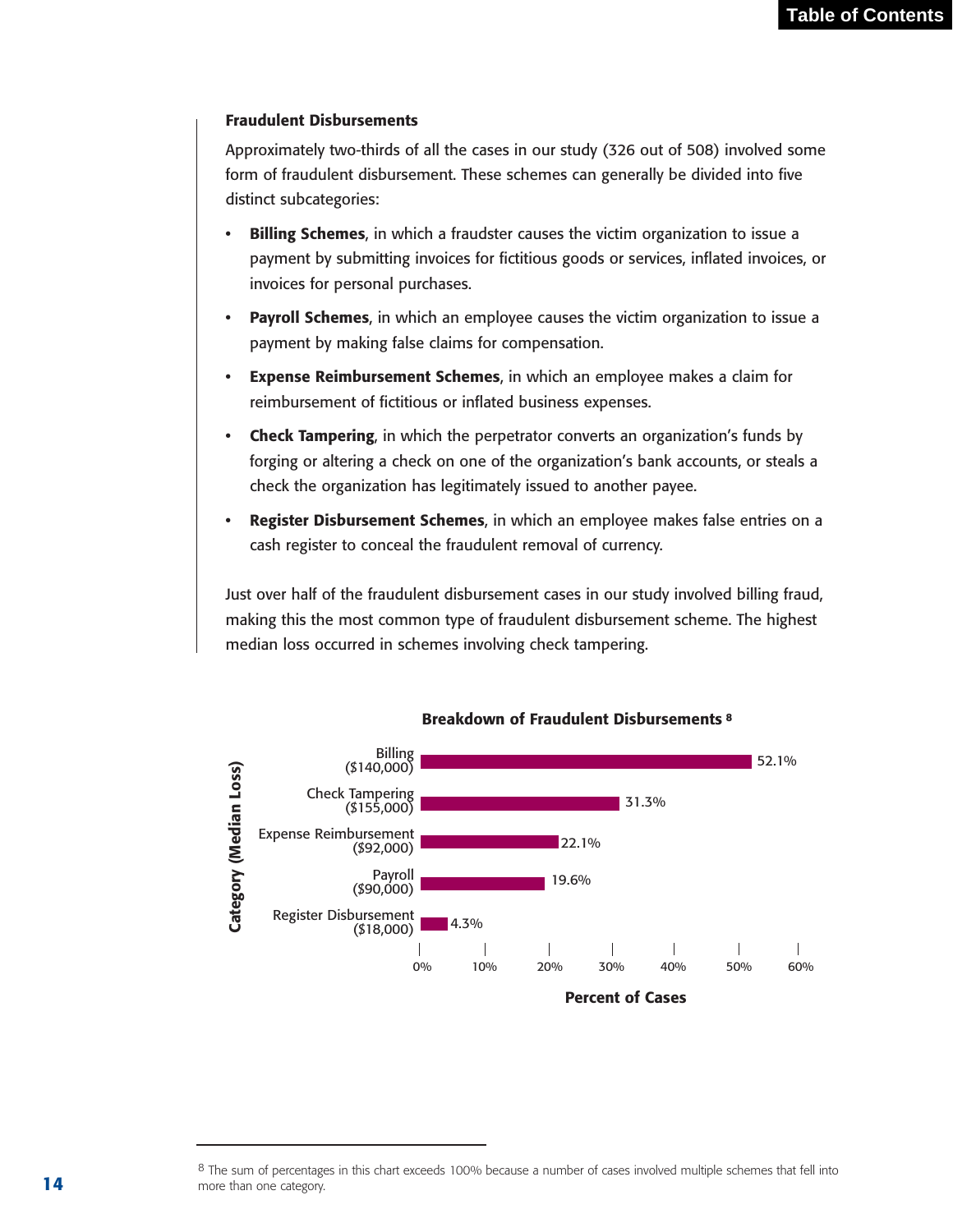#### **Comparison of All Fraud Categories – 2002 and 2004**

The following table provides a comparison of the frequency and median loss data for all categories of occupational fraud in 2004 and 2002.

#### **Comparison of All Occupational Fraud Categories by 2004 and 2002 Data**

|                                   |             | 2004               |         | 2002        |  |
|-----------------------------------|-------------|--------------------|---------|-------------|--|
| <b>Scheme Type</b>                | % Cases $9$ | <b>Median Cost</b> | % Cases | Median Cost |  |
| <b>Asset Misappropriations</b>    | 92.7        | \$93,000           | 85.7    | \$80,000    |  |
| <b>Cash Misappropriations</b>     | 86.6        | \$98,000           | 77.8    | \$80,000    |  |
| Cash Larceny                      | 20.7        | \$80,000           | 6.9     | \$25,000    |  |
| Skimming                          | 24.4        | \$85,000           | 24.7    | \$70,000    |  |
| <b>Fraudulent Disbursements</b>   | 64.2        | \$125,000          | 55.4    | \$100,000   |  |
| <b>Billing Schemes</b>            | 33.5        | \$140,000          | 25.2    | \$160,000   |  |
| <b>Payroll Schemes</b>            | 12.6        | \$90,000           | 9.8     | \$140,000   |  |
| <b>Expense Reimbursements</b>     | 14.2        | \$92,000           | 12.2    | \$60,000    |  |
| <b>Check Tampering</b>            | 20.1        | \$155,000          | 16.7    | \$140,000   |  |
| <b>Register Disbursements</b>     | 2.8         | \$18,000           | 1.7     | \$18,000    |  |
| <b>Non-Cash Misappropriations</b> | 20.5        | \$100,000          | 9.0     | \$200,000   |  |
| <b>Corruption Schemes</b>         | 30.1        | \$250,000          | 12.8    | \$530,000   |  |
| <b>Fraudulent Statements</b>      | 7.9         | \$1,000,000        | 5.1     | \$4,250,000 |  |

<sup>9</sup> Readers may note that the percentages in this column do not match the percentages in earlier charts. For instance, in this table skimming is shown to have occurred in 24.4% of cases in 2004, while in the chart entitled Breakdown of Cash Misappropriations on page 13 skimming had a value of 28.2%. That is because this table shows percentages based on our entire pool of 508 schemes, whereas the other chart reflected the percentage of skimming schemes based on the pool of cash misappropriations.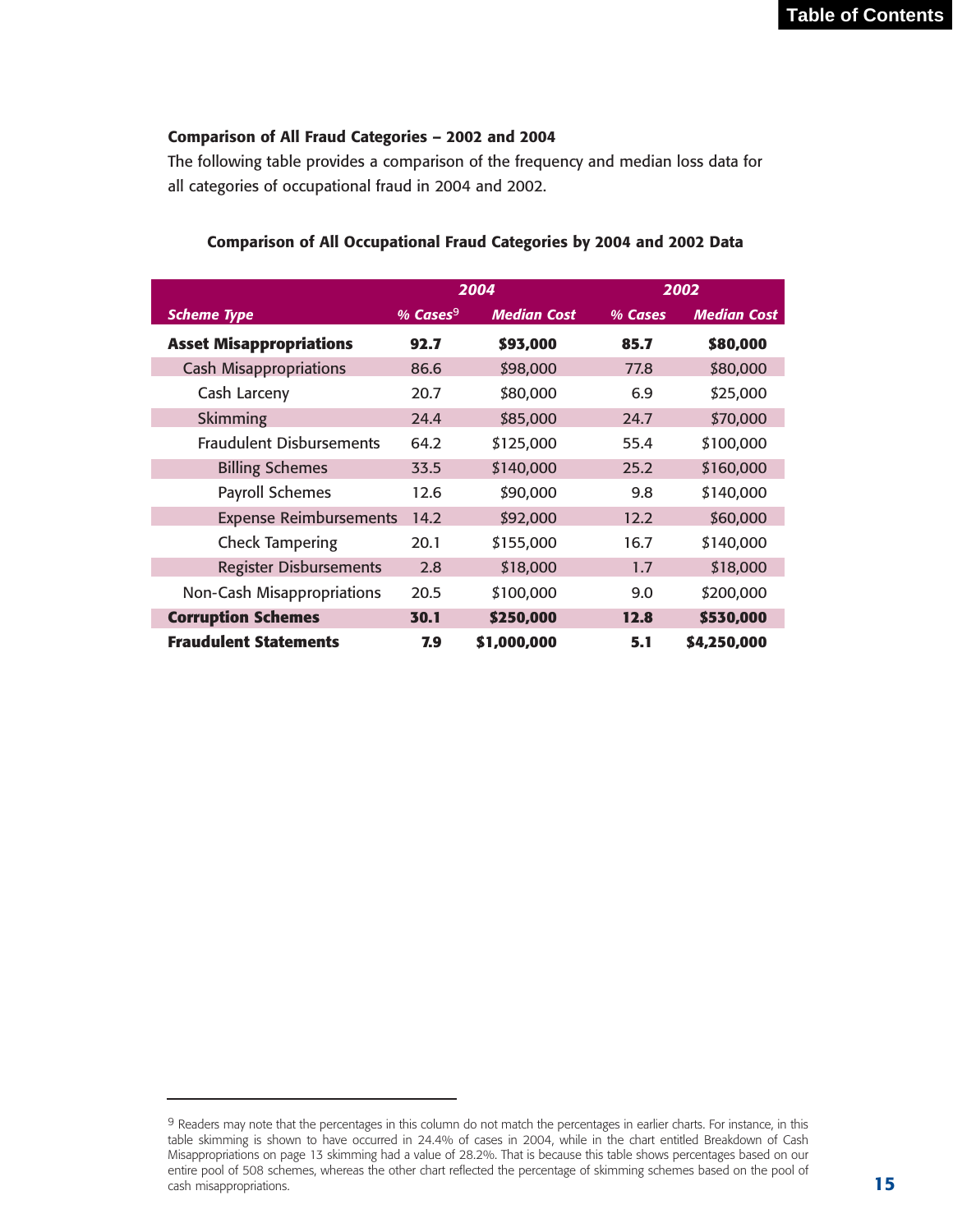#### **Methods of Fraud Based on Industry**

The following table shows the categories of occupational fraud that occurred based on the industry in which the victim organization operated. For example, there were 65 cases in our study that occurred in the manufacturing sector. Eleven of these cases (16.9%) involved skimming. We have placed the most common scheme for each industry in bold type.

|                    | <b>Total</b><br>Cases | #              | <b>Skimming</b><br>$\frac{0}{0}$ |                | <b>Cash Larc</b><br>$\frac{0}{0}$ | <b>Billing</b><br>#<br>$\mathcal{O}/\mathcal{O}$ |       | Payroll<br>$\frac{0}{0}$ |         |                          | Exp. Reimb.<br>$\%$ |
|--------------------|-----------------------|----------------|----------------------------------|----------------|-----------------------------------|--------------------------------------------------|-------|--------------------------|---------|--------------------------|---------------------|
|                    |                       |                |                                  |                |                                   |                                                  |       |                          |         |                          |                     |
| Manufacturing      | 65                    | 11             | 16.9%                            | 6              | 9.2%                              | 23                                               | 35.4% | $\overline{7}$           | 10.8%   | 12                       | 18.5%               |
| <b>Banking</b>     | 56                    | 8              | 14.3%                            | 10             | 17.9%                             | 11                                               | 19.6% | 1                        | 1.8%    | 3                        | 5.4%                |
| <b>Service</b>     | 56                    | 16             | 28.6%                            | 16             | 28.6%                             | 18                                               | 32.1% | 13                       | 23.2%   | 13                       | 23.2%               |
| Government         | 53                    | 15             | 28.3%                            | 16             | 30.2%                             | 16                                               | 30.2% | 9                        | 17.0%   | 8                        | 15.1%               |
| Insurance          | 46                    | 8              | 17.4%                            | $\overline{4}$ | 8.7%                              | 23                                               | 50.0% | $\overline{3}$           | 6.5%    | $\overline{2}$           | 4.3%                |
| Retail             | 40                    | 16             | 40.0%                            | 17             | 42.5%                             | 4                                                | 10.0% | 1                        | 2.5%    | 1                        | 2.5%                |
| <b>Health care</b> | 37                    | 8              | 21.6%                            | 11             | 29.7%                             | 13                                               | 35.1% | 5                        | 13.5%   | $\overline{2}$           | 5.4%                |
| Education          | 31                    | 8              | 25.8%                            | $\overline{2}$ | 6.5%                              | 13                                               | 41.9% | 8                        | 25.8%   | 7                        | 22.6%               |
| Construction       | 17                    | $\overline{4}$ | 23.5%                            | 1              | 5.9%                              | $\overline{3}$                                   | 17.6% | 5                        | 29.4%   | $\overline{2}$           | 11.8%               |
| Transportation     | 17                    | 3              | 17.6%                            | 1              | 5.9%                              | 9                                                | 52.9% | 4                        | 23.5%   | $\mathcal{P}$            | 11.8%               |
| Oil & gas          | 16                    | 6              | 37.5%                            | $\overline{2}$ | 12.5%                             | 8                                                | 50.0% | 1                        | 6.3%    | $\overline{3}$           | 18.8%               |
| Communication      | 13                    | 4              | 30.8%                            | 3              | 23.1%                             | 7                                                | 53.8% | $\overline{2}$           | 15.4%   | 4                        | 30.8%               |
| <b>Utility</b>     | 13                    | $\Omega$       | 0.0%                             | 1              | 7.7%                              | 8                                                | 61.5% | $\Omega$                 | 0.0%    | 3                        | 23.1%               |
| Real estate        | 11                    | 6              | 54.5%                            | 5              | 45.5%                             | 4                                                | 36.4% | $\Omega$                 | $0.0\%$ | $\overline{\phantom{a}}$ | 18.2%               |
| Agriculture        | 6                     |                | 16.7%                            | $\overline{2}$ | 33.3%                             | $\overline{\mathbf{2}}$                          | 33.3% | $\overline{2}$           | 33.3%   | $\Omega$                 | $0.0\%$             |

|                    | Total<br>Cases |                         | <b>Check Tamp</b><br>$\frac{0}{0}$ |                | <b>Register</b><br>$\frac{0}{0}$ | Non-Cash<br>$\frac{0}{0}$ |         | Corruption<br>$\frac{0}{0}$ |       | #                        | Frd. Stmts.<br>$\frac{0}{0}$ |
|--------------------|----------------|-------------------------|------------------------------------|----------------|----------------------------------|---------------------------|---------|-----------------------------|-------|--------------------------|------------------------------|
|                    |                |                         |                                    |                |                                  |                           |         |                             |       |                          |                              |
| Manufacturing      | 65             | 15                      | 23.1%                              | 1              | 1.5%                             | 21                        | 32.3%   | 25                          | 38.5% | 9                        | 13.8%                        |
| <b>Banking</b>     | 56             | 4                       | 7.1%                               | 1              | 1.8%                             | 3                         | 5.4%    | 20                          | 35.7% | 5                        | 8.9%                         |
| <b>Service</b>     | 56             | 18                      | 32.1%                              | $\overline{2}$ | 3.6%                             | 9                         | 16.1%   | 14                          | 25.0% | $\overline{3}$           | 5.4%                         |
| Government         | 53             | 6                       | 11.3%                              | 1              | 1.9%                             | 14                        | 26.4%   | 17                          | 32.1% | $\mathbf{0}$             | 0.0%                         |
| Insurance          | 46             | 8                       | 17.4%                              | $\Omega$       | $0.0\%$                          | 6                         | 13.0%   | 13                          | 28.3% | 3                        | 6.5%                         |
| Retail             | 40             | 3                       | 7.5%                               | 8              | 20.0%                            | 15                        | 37.5%   | 6                           | 15.0% | 3                        | 7.5%                         |
| <b>Health care</b> | 37             | 8                       | 21.6%                              | 1              | 2.7%                             | 5                         | 13.5%   | 14                          | 37.8% | $\overline{4}$           | 10.8%                        |
| Education          | 31             | 9                       | 29.0%                              | $\Omega$       | $0.0\%$                          | 10                        | 32.3%   | 9                           | 29.0% | $\mathcal{L}$            | 6.5%                         |
| Construction       | 17             | 10                      | 58.8%                              | $\mathbf{0}$   | $0.0\%$                          | $\mathbf{0}$              | $0.0\%$ | $\overline{2}$              | 11.8% | 3                        | 17.6%                        |
| Transportation     | 17             | 1                       | 5.9%                               | $\mathbf{0}$   | $0.0\%$                          | 6                         | 35.3%   | 10                          | 58.8% | 1                        | 5.9%                         |
| Oil & gas          | 16             | $\overline{2}$          | 12.5%                              | $\mathbf{0}$   | $0.0\%$                          | 3                         | 18.8%   | $\overline{7}$              | 43.8% | 1                        | 6.3%                         |
| Communication      | 13             | $\overline{2}$          | 15.4%                              | $\mathbf{0}$   | $0.0\%$                          | 3                         | 23.1%   | 6                           | 46.2% | $\overline{\phantom{a}}$ | 15.4%                        |
| <b>Utility</b>     | 13             |                         | 7.7%                               | $\mathbf{0}$   | 0.0%                             | 3                         | 23.1%   | 5                           | 38.5% | $\Omega$                 | $0.0\%$                      |
| Real estate        | 11             | 1                       | 9.1%                               | $\mathbf{0}$   | $0.0\%$                          | $\overline{2}$            | 18.2%   | 4                           | 36.4% | 1                        | 9.1%                         |
| Agriculture        | 6              | $\overline{\mathbf{2}}$ | 33.3%                              | $\mathbf{0}$   | 0.0%                             | $\overline{0}$            | 0.0%    | 1                           | 16.7% | $\overline{0}$           | $0.0\%$                      |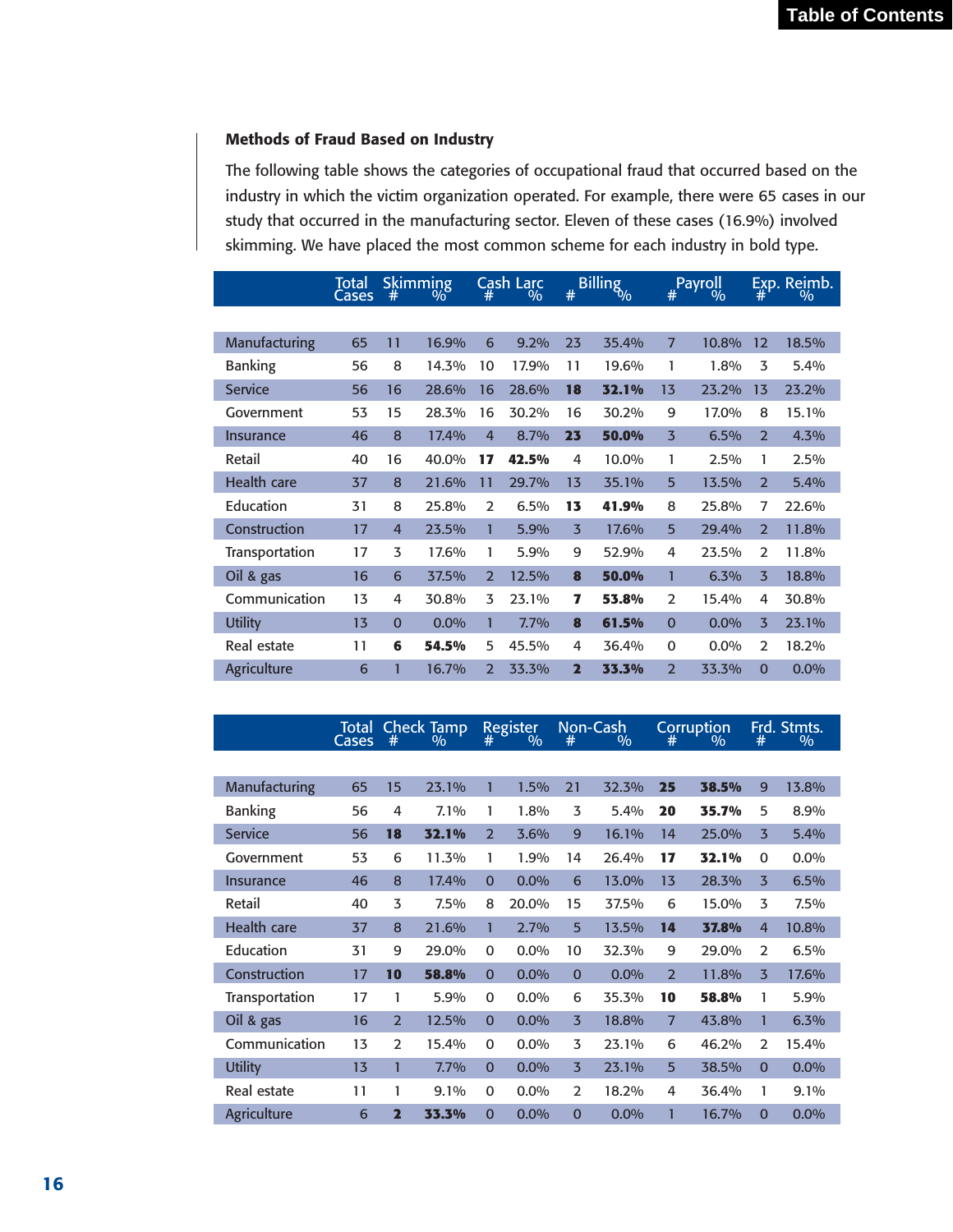#### **Methods of Fraud Based on Organization Type of the Victim**

Different types of organizations tend to have different attitudes toward fraud prevention and detection, as well as different vulnerabilities to occupational fraud. The following table shows the methods of fraud that were committed based on the type of organization that was victimized.

|                        | <b>Total</b><br><b>Cases</b> |     | Skimming<br># | Cash Larc<br>#<br>$\frac{0}{0}$ |                          | <b>Billing</b><br># |       | Payroll  <br> -<br># |            | Exp. Reimb.<br># $\frac{1}{\%}$ |          |
|------------------------|------------------------------|-----|---------------|---------------------------------|--------------------------|---------------------|-------|----------------------|------------|---------------------------------|----------|
|                        |                              |     |               |                                 |                          |                     |       |                      |            |                                 |          |
| Not-for-Profit         | 58                           | 14  | $24.1\%$      | <b>10</b>                       | $17.2\%$                 | 27                  | 46.6% | 10                   | $17.2\%$   | 8                               | 13.8%    |
| Government             | 75                           | -17 | 22.7%         | - 14                            | 18.7%                    | 24                  | 32.0% | 12                   | 16.0%      | 10                              | $13.3\%$ |
| <b>Public Company</b>  | 144                          | 22  | 15.3% 26      |                                 | 18.1% 55                 |                     | 38.2% | 6                    | $4.2\%$ 21 |                                 | 14.6%    |
| <b>Private Company</b> | 199                          | 64  |               |                                 | <b>32.2%</b> 52 26.1% 55 |                     | 27.6% | 32                   | 16.1%      | - 27                            | 13.6%    |

|                        | <b>Total</b><br>Cases | Check Tamp<br># $\frac{1}{\%}$<br># |         |      |                | $R$ egister Non-Cash |          | Corruption |       | Frd Stmts<br>$\frac{0}{0}$ |         |
|------------------------|-----------------------|-------------------------------------|---------|------|----------------|----------------------|----------|------------|-------|----------------------------|---------|
|                        |                       |                                     |         |      |                |                      |          |            |       |                            |         |
| Not-for-Profit         | 58                    | 26                                  | 44.8%   | 2    | $3.4\%$        | 5                    | 8.6%     | 12         | 20.7% | 3                          | $5.2\%$ |
| Government             | 75                    |                                     | $9.3\%$ | 1.   | $1.3\%$        | 24                   | 32.0% 25 |            | 33.3% | $\mathcal{L}$              | $2.7\%$ |
| <b>Public Company</b>  | 144                   | -11                                 | 7.6%    | $-5$ | 3.5%           | 40                   | 27.8%    | 57         | 39.6% | 12                         | $8.3\%$ |
| <b>Private Company</b> | 199                   | 54                                  | 27.1%   |      | $6\quad 3.0\%$ | 30                   | 15.1%    | 47         | 23.6% | 20                         | 10.1%   |

#### **Methods of Fraud in Small Businesses**

Because our survey suggests that small businesses are disproportionately vulnerable to occupational fraud, we also broke down the categories of frauds that were committed in small businesses (those with fewer than 100 employees) versus those that were committed in larger organizations.

|                | Total<br>Cases |    | $\mathsf{Skimming}\atop\#$         | Cash Larc<br>0/0<br># |                            | <b>Billing</b><br>#<br>ዕ/ $\sigma$ |       | Payroll<br>#<br>$\frac{0}{0}$ |                 | #                      | Exp. Reimb.<br>0/0 |   |                                   |
|----------------|----------------|----|------------------------------------|-----------------------|----------------------------|------------------------------------|-------|-------------------------------|-----------------|------------------------|--------------------|---|-----------------------------------|
|                |                |    |                                    |                       |                            |                                    |       |                               |                 |                        |                    |   |                                   |
| Fewer than 100 | 224            | 68 | 30.4%                              | 56                    | 25.0%                      | 74                                 | 33.0% | 45                            | 20.1%           | 41                     | 18.3%              |   |                                   |
| 100 or More    | 265            | 53 | 20.0%                              | 44                    | 16.6%                      | 91                                 | 34.3% | 18                            | $6.8\%$ 28      |                        | 10.6%              |   |                                   |
|                | Total<br>Cases | #  | <b>Check Temp</b><br>$\frac{0}{0}$ | #                     | Register<br><sup>#</sup> % |                                    | #     |                               | Non-Cash<br>0/0 | Corruption<br>0/0<br># |                    | # | <b>Frd Stmts</b><br>$\frac{0}{0}$ |
|                |                |    |                                    |                       |                            |                                    |       |                               |                 |                        |                    |   |                                   |
| Fewer than 100 | 244            | 74 | 33.0%                              | 7                     | $3.1\%$                    | 39                                 | 17.4% | 56                            | 25.0%           | 22                     | 9.8%               |   |                                   |
| 100 or More    | 265            | 24 | $9.1\%$                            | 6                     | $2.3\%$                    | 60                                 | 22.6% | 91                            | 34.3%           | 17                     | 6.4%               |   |                                   |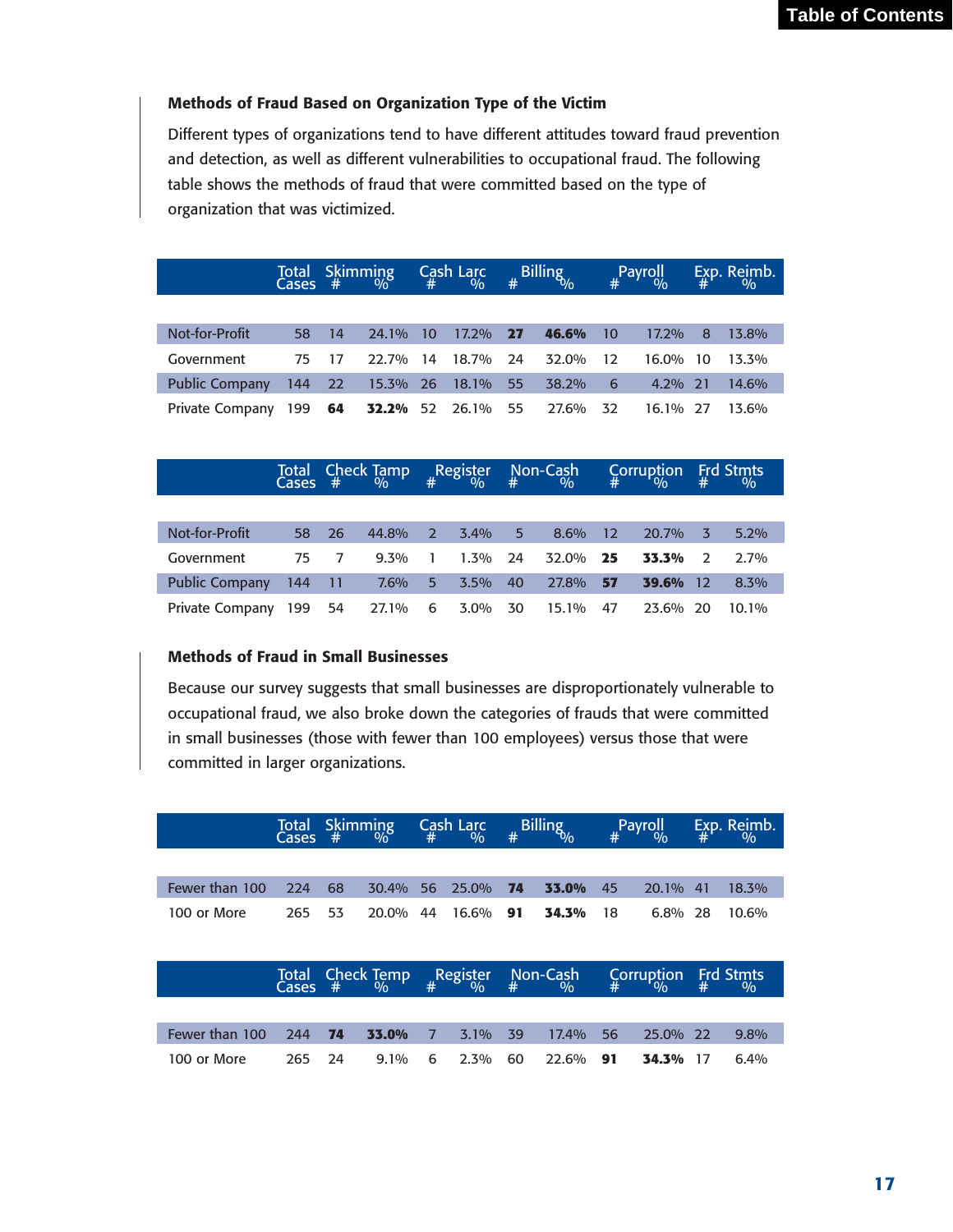# <span id="page-23-0"></span>*Detecting Occupational Fraud 5*

In any study of occupational fraud cases, perhaps the most important question that can be asked is, "How was the fraud detected?" After all, next to preventing fraud, the primary goal of any organization when it comes to this topic is to detect ongoing crimes as quickly as possible in order to minimize their negative impact. With this goal in mind, we sought to determine how the frauds in our study were initially detected by the organizations that were victimized. By studying how past frauds were identified, we hope to provide some guidance to organizations on how they can design their fraud detection efforts to catch future crimes.

Respondents were given a list of common means for detecting fraud, and were asked to identify how the frauds in their cases were initially discovered. As the following chart shows, the most common means of detection – by a wide margin – was through tips. The same was true in our 2002 study. We note that Section 301 of the Sarbanes-Oxley Act ("SOX") amends the Securities Exchange Act of 1934, requiring audit committees of publicly traded companies to establish procedures for "the confidential, anonymous submission by employees of the issuer of concerns regarding questionable accounting or auditing matters." This data, which suggests that tips are the most effective way to detect fraud, seems to support that mandate.



#### **Initial Detection of Occupational Frauds10**

<sup>&</sup>lt;sup>10</sup> The sum of percentages in this chart exceeds 100% because in some cases respondents identified more than one detection method.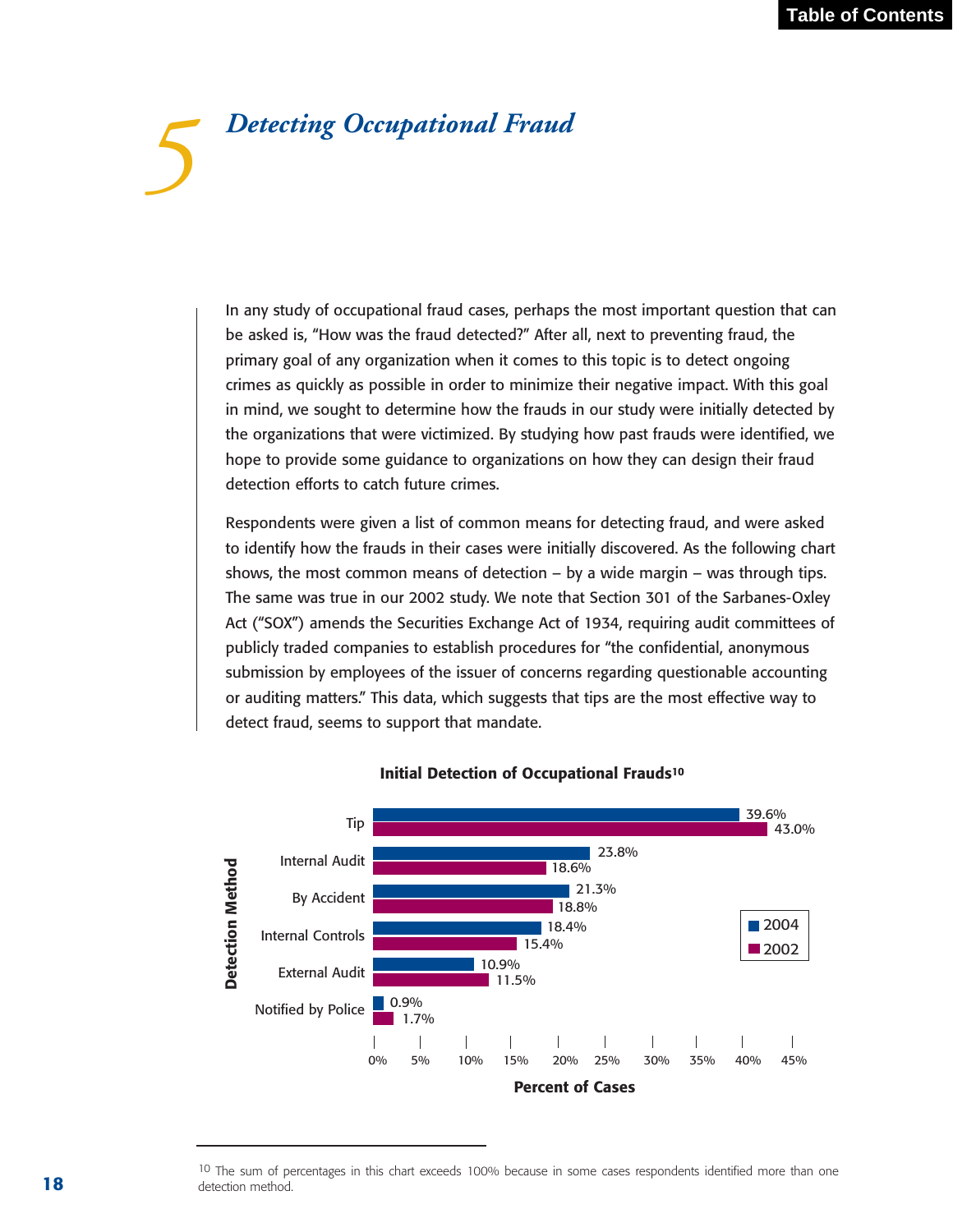The majority of tips in our study came from employees, but it is worth noting that tips from customers, vendors, and anonymous sources, were also common, each accounting for between 10 and 20% of all *tip* cases in 2004 and 2002.

Many organizations establish internal reporting mechanisms, but fail to make these known or available to third parties such as customers and vendors who conduct business with the organization. It is often these third parties who are in the best position to see characteristics of occupational fraud. Although Section 301 of SOX only requires audit committees to establish procedures for confidential reporting by *employees*, our study clearly indicates that any effective reporting structure should be designed to reach out to customers, vendors, and other third party sources as well.



**Percent of Tips by Source 11**

#### **Detecting Fraud by Owners and Executives**

Although the data from our survey strongly supports Sarbanes-Oxley's call for the establishment of anonymous reporting mechanisms, the information we gathered did not provide the same measure of support for the significant burden SOX (particularly Section 404) places on the internal controls as a fraud detection tool. Obviously, strong internal controls can have a significant impact on fraud and a well-designed control structure should be a priority in any comprehensive anti-fraud program. But as the chart on the preceding page shows, internal controls placed fourth among the cases we reviewed – behind *By Accident* – in terms of the number of cases detected.

The limited effect of internal controls in detecting fraud was particularly evident when we measured the method of detection in cases committed by owners and executives. These schemes were the most costly in our study and they would be expected to be among the most difficult to detect, given the level of authority and the ability to override controls that owners and executives generally possess. Furthermore, under Section 302 of SOX, these cases must be disclosed to auditors and the audit committee regardless of whether they are material.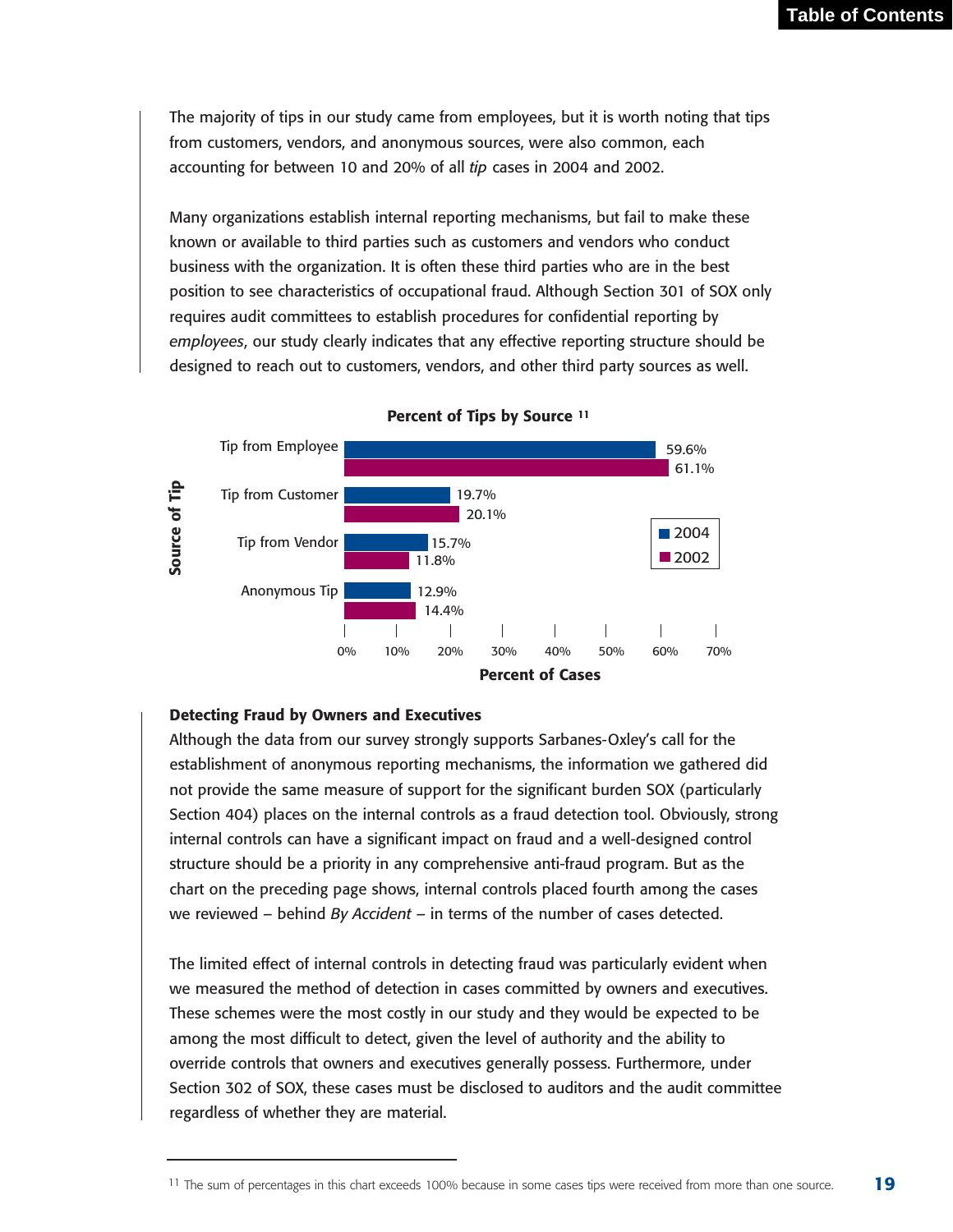As the following chart shows, only 6% of the owner/executive cases were detected through internal controls, which was only one-third the rate for all cases. Of six detection methods that were tested, internal controls ranked fifth in owner/ executive cases. On the other hand, over half of all owner/executive cases were initially discovered through a tip. This lends additional credence to SOX's mandate that audit committees establish internal reporting mechanisms such as hotlines.



#### **Detection of Frauds by Owner/Executives12**

#### **Detecting the Largest Frauds**

We also wanted to determine what methods of detection were most effective in highdollar fraud cases. Limiting our review to the 71 cases in our study that caused losses of \$1 million or more, we found that tips were again the most effective detection method, at 43%, which was slightly higher than the rate among all cases. Internal controls again faired poorly as a detection method, catching only 8% of the million-dollar cases in our study. External audits had a better rate of success among these high dollar frauds than among all cases, but they still only ranked fourth in terms of effectiveness, and they still lagged significantly behind internal audits in terms of catching high-dollar schemes.<sup>13</sup> External audits also trailed accidental detection in this category.

<sup>&</sup>lt;sup>12</sup> The sum of percentages in this chart exceeds 100% because in some cases respondents identified more than one detection method.

<sup>13</sup> Of the 71 cases in our study exceeding \$1 million in losses, we received 45 responses that specified the gross annual revenues of the victim organization at the time of the fraud. (This question only applied to commercial enterprises). Of these 45 cases, the loss caused by fraud appeared to exceed 5% of annual income (a common initial test for materiality) in 26 cases. Defining these frauds as "material", we found that only six of the 26 cases (23%) were detected by external audits. Narrowing this focus to "material" frauds that occurred in publicly traded companies, we encountered only five "material" fraud cases, none of which were identified by an external audit.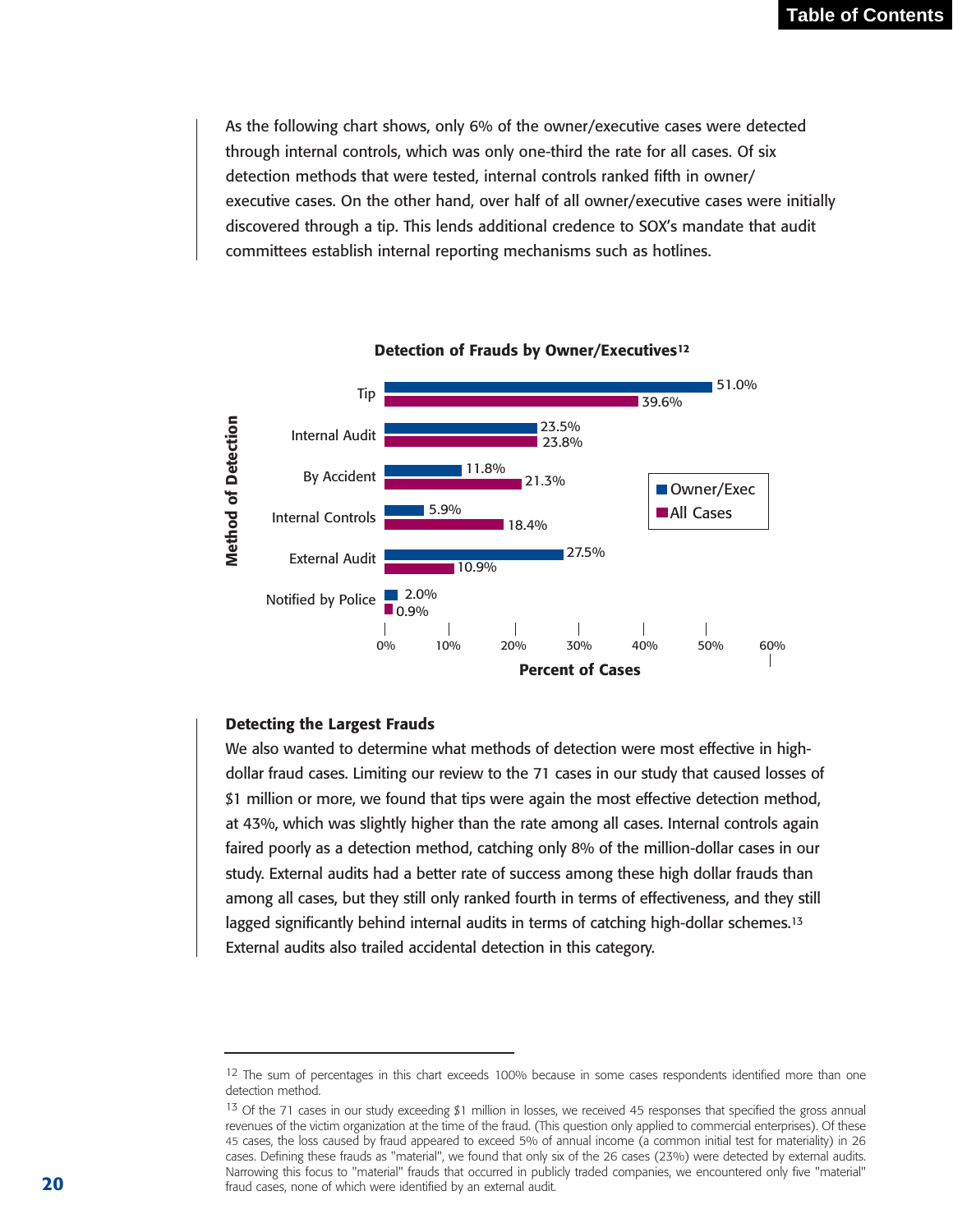

**Detection Method for Million-Dollar Schemes14**

Another way to measure the effectiveness of various detection methods in identifying large schemes is to measure the median loss in frauds based on how they were detected. When we ran this data, we found, to our surprise, that the median loss in schemes detected *By Accident* was \$140,000, which exceeded the median loss in all other categories. The fact that so many large frauds are detected by accident certainly implies that there is much more opportunity for organizations to reduce costs by proactively seeking out fraud and abuse.

The data in this chart also, once again, suggests that traditional internal controls do a poor job of catching large frauds. The median loss among schemes detected by internal controls was \$40,000, which was less than half of the loss in the next-lowest category.

<sup>&</sup>lt;sup>14</sup> The sum of percentages in this chart exceeds 100% because in some cases respondents identified more than one detection method.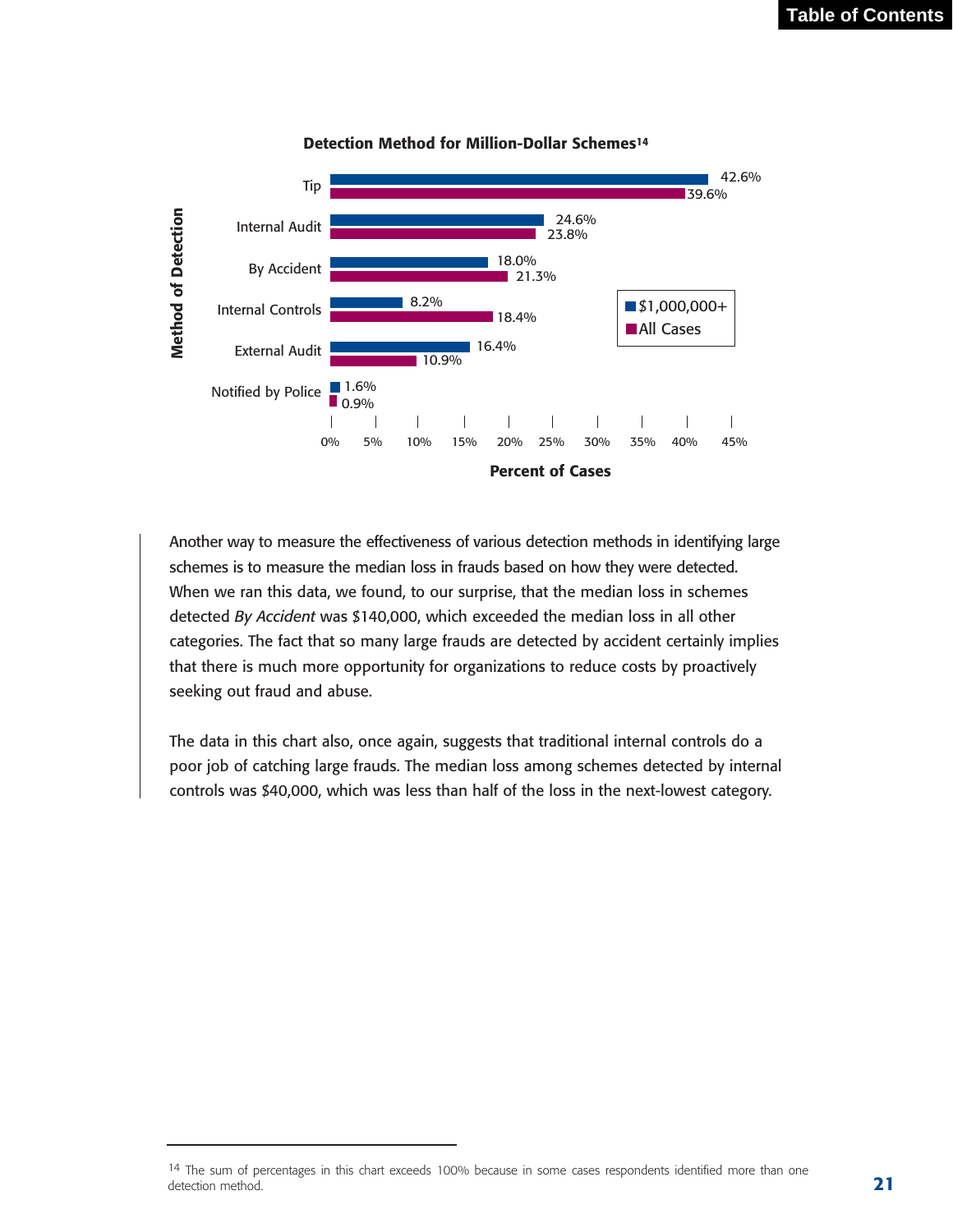

#### **Median Loss Based on Method of Detection**

#### **Detecting Fraud in Small Businesses**

Frauds in small businesses were more likely to be detected by accident or by external audit than was the case among all frauds. Conversely, they were less likely to be detected by internal controls and internal audit. It should be noted, however, that only 70 small businesses had internal audit or fraud examination departments, yet in 35 small business cases the fraud was detected by an internal audit, which translates to an adjusted rate of 50%. This would tend to indicate that internal auditors can have a real impact in detecting occupational fraud and minimizing fraud losses in small businesses.



#### **Detection of Frauds in Small Businesses <sup>15</sup>**

<sup>&</sup>lt;sup>15</sup> The sum of percentages in this chart exceeds 100% because in some cases respondents identified more than one detection method.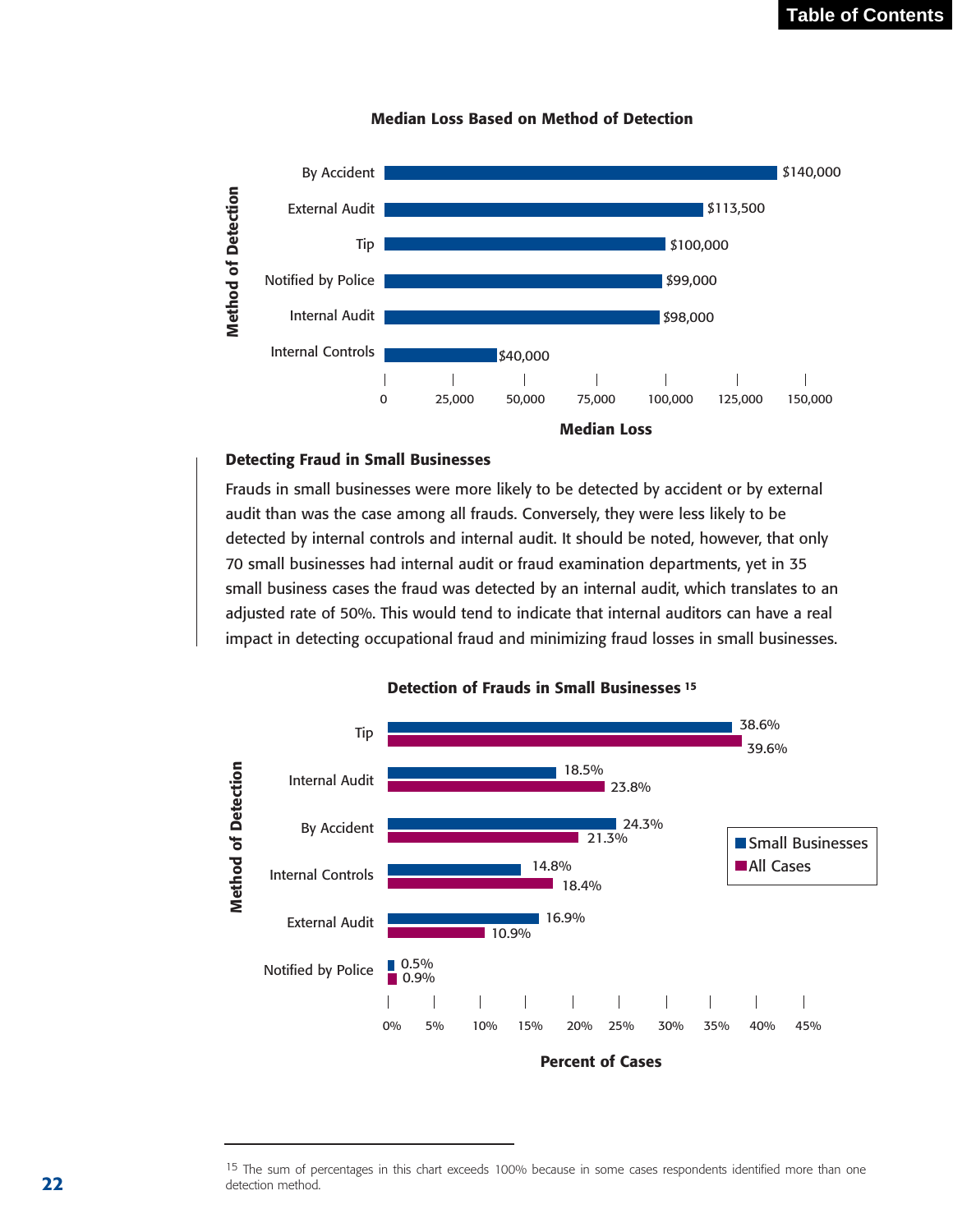#### **Detection Based on the Type of Victim Organization**

The following series of charts shows how frauds were detected based on the types of organizations in which they occurred.

#### *Publicly Traded Companies*

Public companies did a much better job of catching fraud through internal controls than did other organizations. Nearly one-third of occupational frauds in publicly traded companies were detected by internal controls, as opposed to less than one-fifth overall. However, the median loss in these schemes was relatively low, at \$63,500, and only one scheme appeared to be material (based on fraud losses that exceeded 5% of gross annual revenue).



#### **Detection of Frauds in Publicly Traded Companies16**

#### **Privately Held Companies**

In privately held companies, the most common method of detection was by accident, which was a very disappointing discovery. Over one-third of all frauds in these companies were detected accidentally, suggesting that private organizations are missing an

<sup>&</sup>lt;sup>16</sup> The sum of percentages in this chart exceeds 100% because in some cases respondents identified more than one detection method.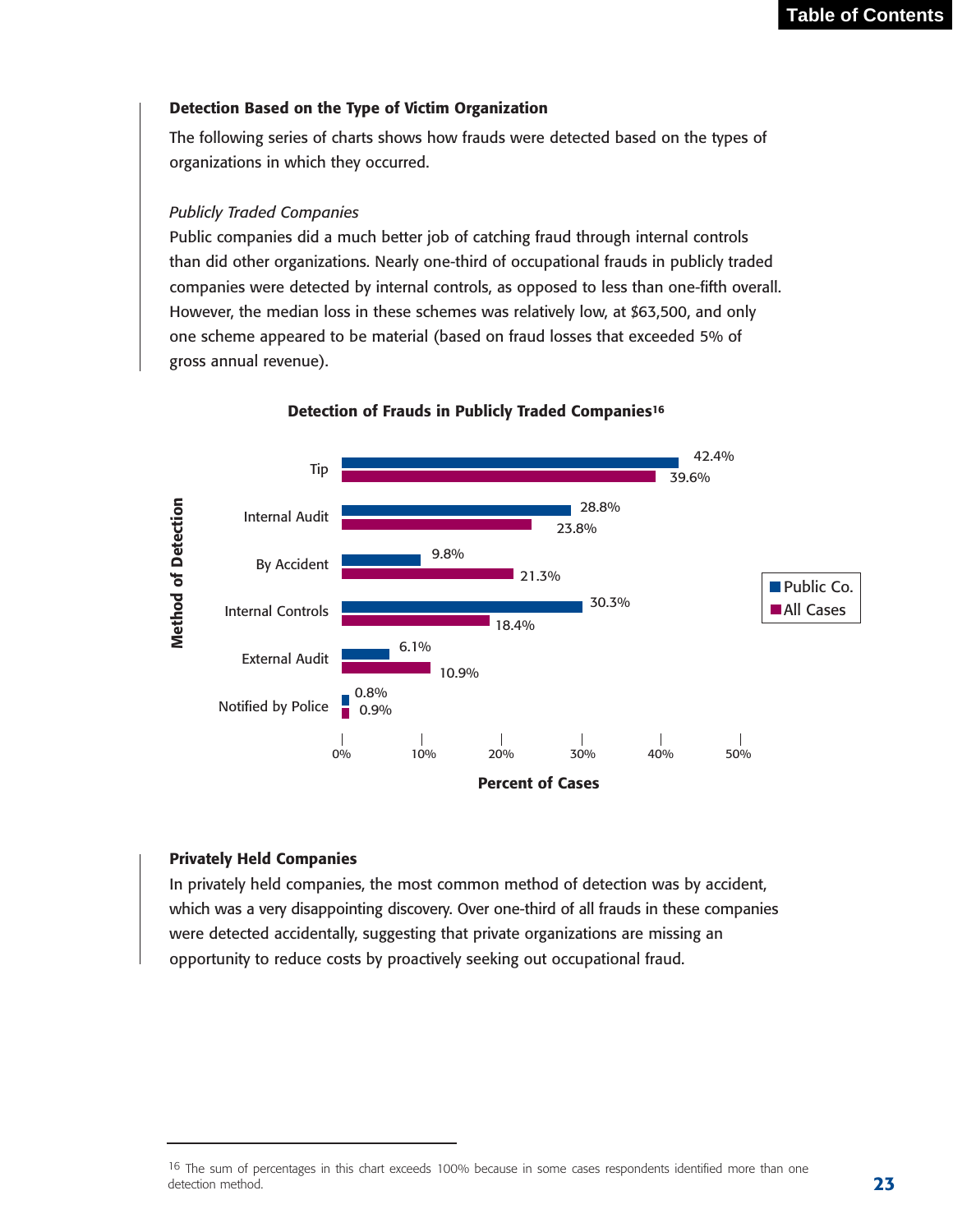

#### **Detection of Frauds in Privately Held Companies17**

#### **Government Agencies**

Government agencies were very successful at detecting occupational fraud through tips and internal audits, while a significantly lower percentage of cases were detected by accident in governmental agencies as opposed to the rate for all cases.



#### **Detection of Frauds in Government Agencies18**

<sup>&</sup>lt;sup>17</sup> The sum of percentages in this chart exceeds 100% because in some cases respondents identified more than one detection method.

<sup>&</sup>lt;sup>18</sup> The sum of percentages in this chart exceeds 100% because in some cases respondents identified more than one detection method.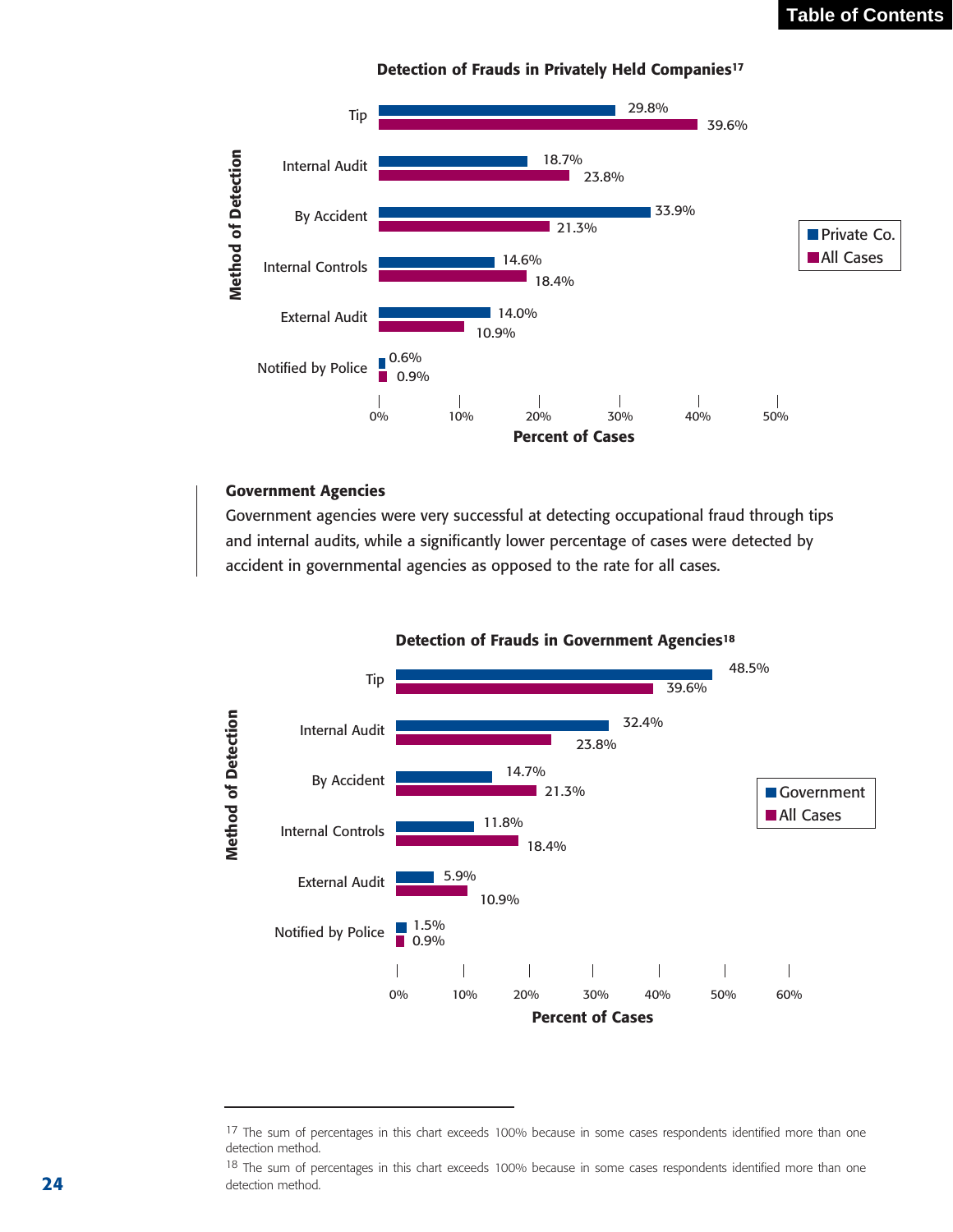#### **Not-for-Profit Organizations19**

Occupational frauds in not-for-profit organizations were much less likely to be detected by internal audits than was the case in other types of organizations. This was partially due to the fact that only 41% of not-for-profit organizations had internal audit departments, although even among this group only 17% detected their frauds through internal audit, which was still lower than the rate among all cases.



#### **Detection of Frauds in Not-for-Profit Organizations19**

<sup>&</sup>lt;sup>19</sup> The sum of percentages in this chart exceeds 100% because in some cases respondents identified more than one detection method.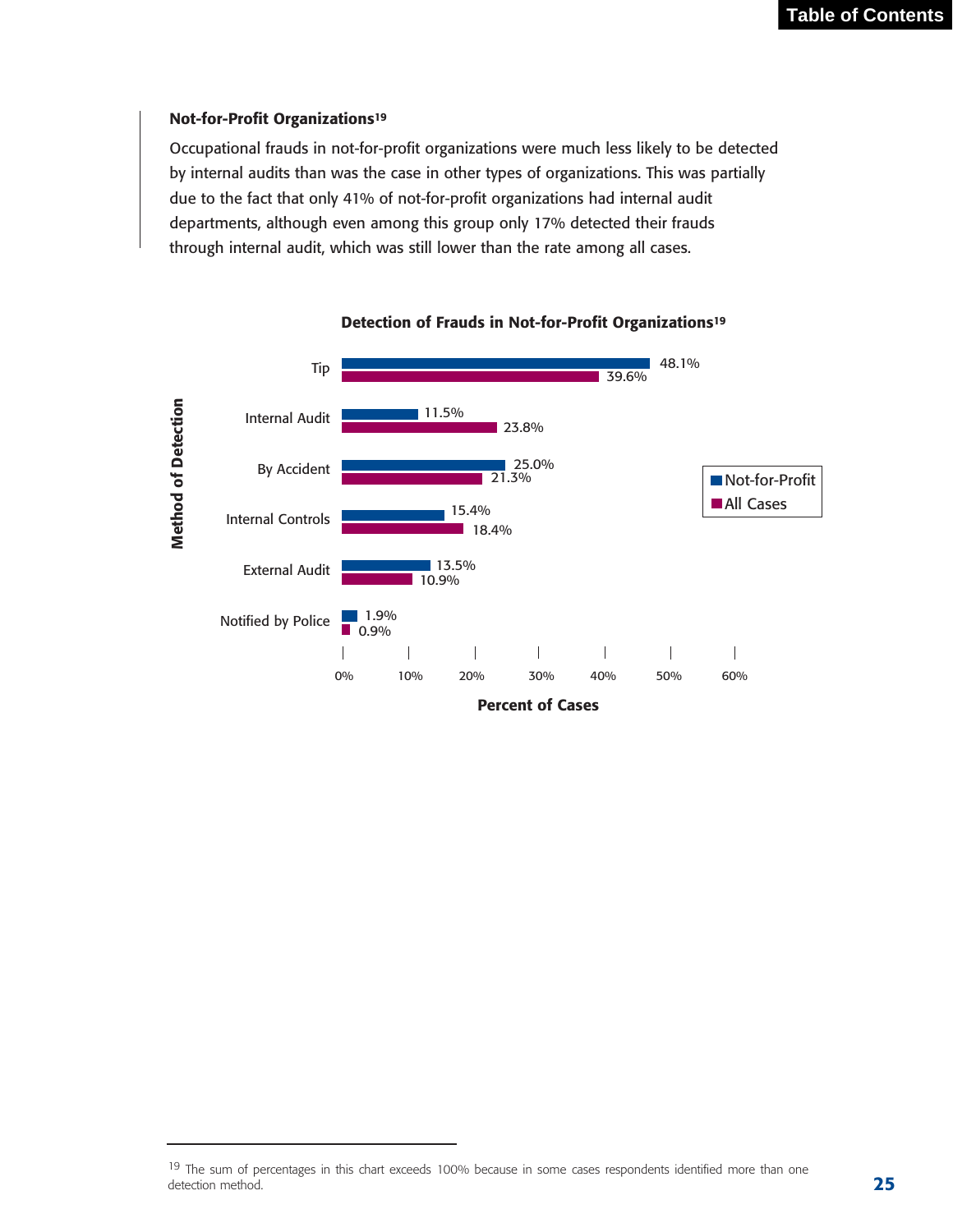# <span id="page-31-0"></span>*Limiting Fraud Losses 6*

Respondents were asked whether the victim organizations in the cases they reviewed had certain anti-fraud measures in place at the time the frauds occurred. The three measures tested for were anonymous reporting mechanisms (typically hotlines), internal audit or fraud examination departments, and external audits. The following chart shows the percent of victim organizations that had adopted these measures at the time of their frauds. The numbers are very similar to the results from our 2002 surveys.



#### **Frequency of Anti-Fraud Measures**

**Percentage of Victims That had Anti-Fraud Measures**

#### **Anonymous Fraud Hotlines**

In order to test the effectiveness of each anti-fraud control in limiting losses, we measured the median loss for organizations that had each control, versus the median

loss in organizations that did not. Using this test, we found that anonymous reporting mechanisms showed the greatest impact on fraud losses. Organizations that did not have reporting mechanisms suffered median losses that were over twice as high as organizations where anonymous reporting mechanisms had been established. This was consistent with the findings of our 2002 Report.

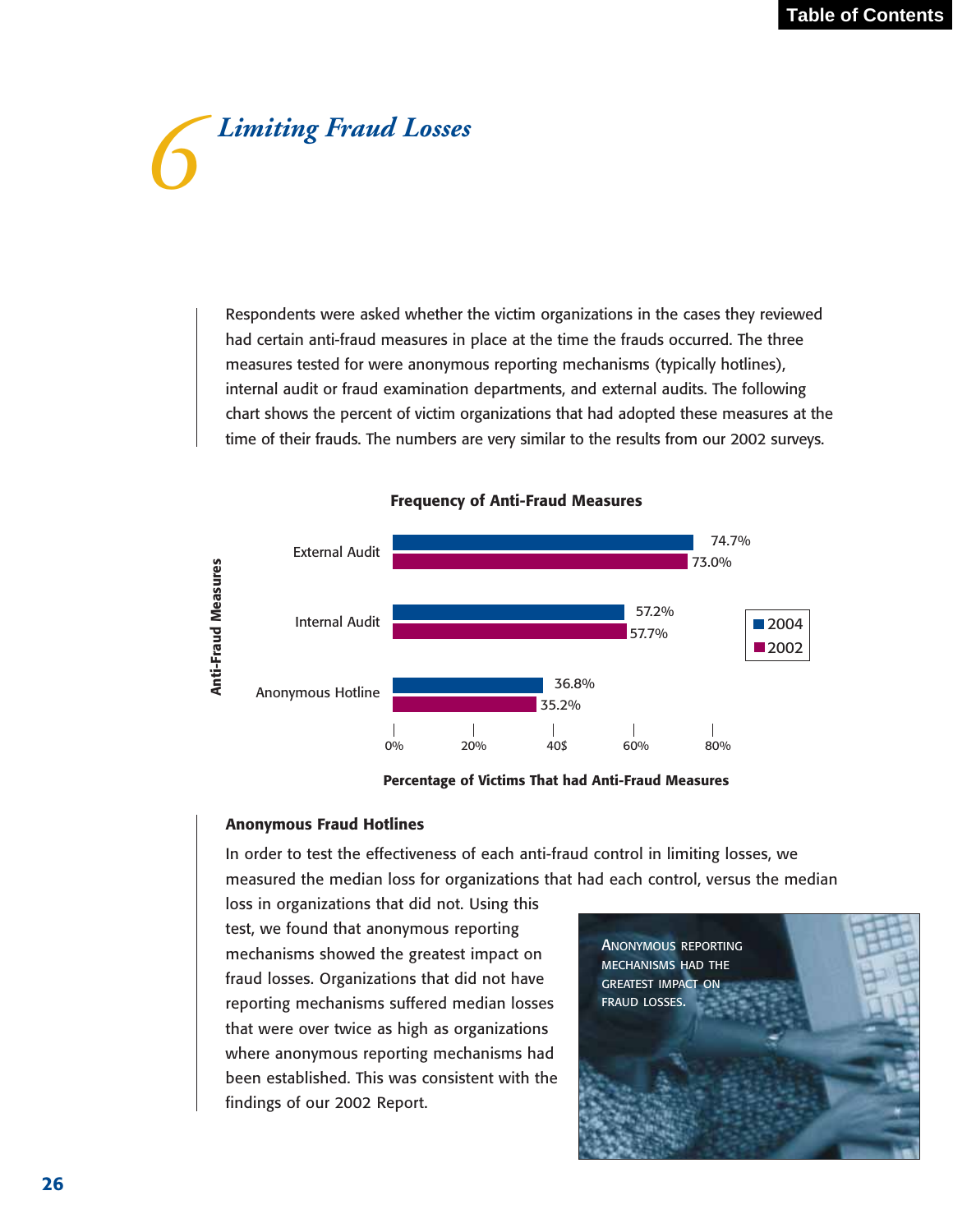This result is also consistent with the data we gathered showing that the most common way for frauds to be discovered is through tips. Obviously, hotlines and other reporting mechanisms are designed to facilitate tips on wrongdoing. The fact that tips were the most common means of detection, combined with the fact that organizations which had reporting mechanisms showed the greatest reduction in fraud losses, indicates that this is an extremely valuable anti-fraud resource, and gives further support to Sarbanes-Oxley's mandate for confidential reporting mechanisms. As was discussed earlier, the effectiveness of these reporting mechanisms is significantly higher when they are made available to customers, vendors, and other third parties, not just employees. Organizations that rushed to implement employee hotlines to comply with Sarbanes-Oxley may not have incorporated those valuable additional sources of information.



**Median Loss Based on Whether Organization had Hotline**

Curiously, anonymous reporting mechanisms were the least common anti-fraud measure of the three we tested for. Only a little over one-third of victim organizations in our study had established anonymous reporting structures at the time they were victimized. Given the data from our study, we believe that anonymous hotlines and other reporting mechanisms provide real, measurable anti-fraud benefits, and given their relatively low cost compared to other anti-fraud controls, it would seem advisable for more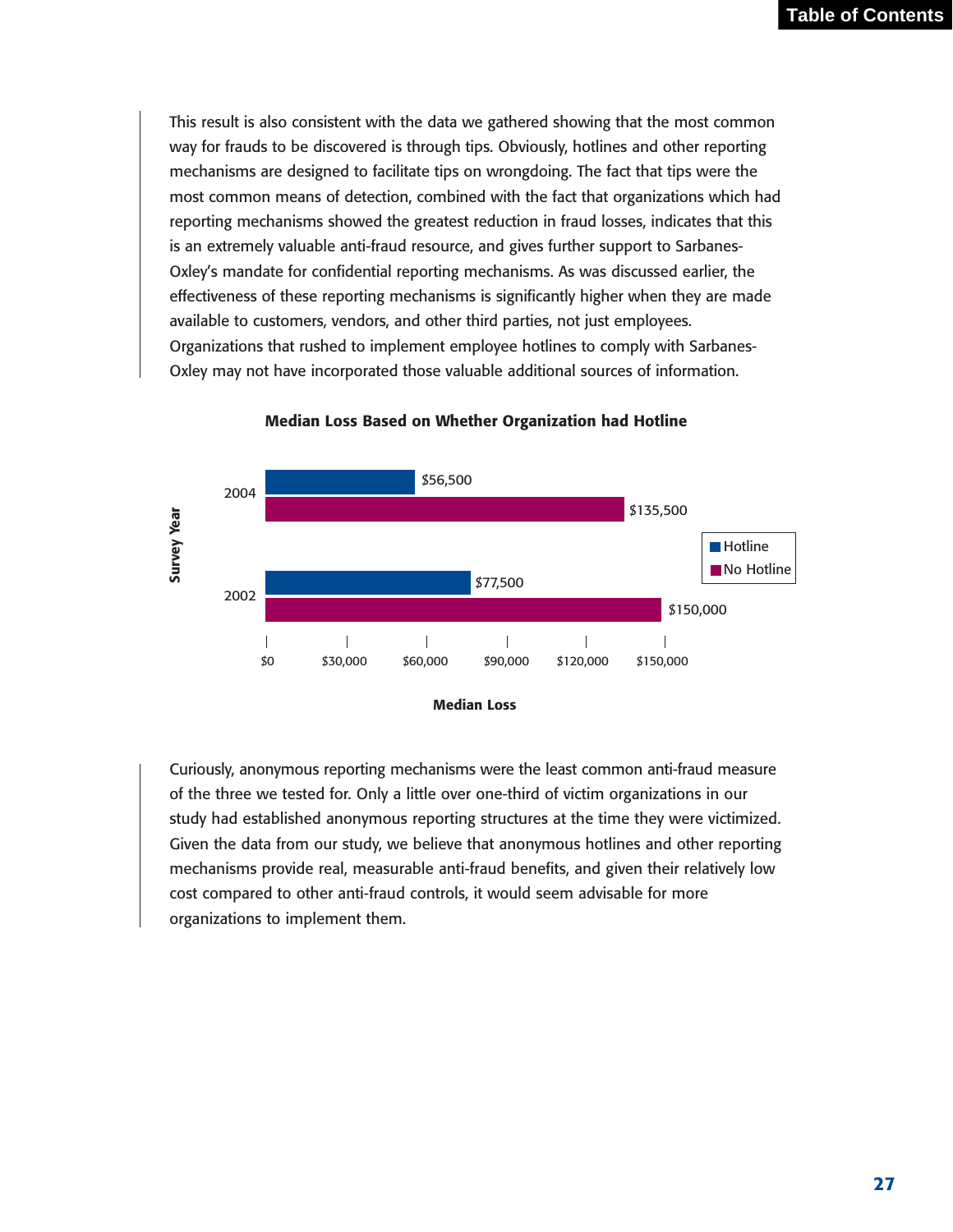#### **Internal Audits**

About 57% of the victim organizations in our study had internal audit or internal fraud examination departments. These organizations suffered a median loss of \$80,000, compared with the median loss of \$130,000 in organizations where there was no internal audit department.



**Median Loss Based on Whether Organization had Internal Audits**

The impact on fraud losses associated with internal audits was much greater than the impact associated with external audits (see below). Additionally, the data presented earlier on *Initial Detection of Occupational Frauds* shows that schemes were identified by internal audits at over twice the rate of external audits, despite the fact that victim organizations in our study were more likely to have external audits. The discrepancy between internal and external audits may be largely due to the fact that internal auditors generally are full-time employees of the victim organization, whereas external auditors spend a limited amount of time in a number of different organizations. In addition, external auditors are responsible only for frauds that may have a material impact on the financial statements as a whole. Nevertheless, the discrepancies between the two disciplines suggest a need for greater fraud training for external auditors, particularly given the enhanced fraud detection responsibilities imposed on them by auditing standard SAS No. 99. **Example 1998**<br> **Example 1998**<br> **Example 1999**<br> **Example 1999**<br> **Example 1999**<br> **Example 1999**<br> **Example 1999**<br> **Example 1999**<br> **Example 1999**<br> **Example 1999**<br> **Example 1999**<br> **Example 1999**<br> **Example 1999**<br> **Example 1999**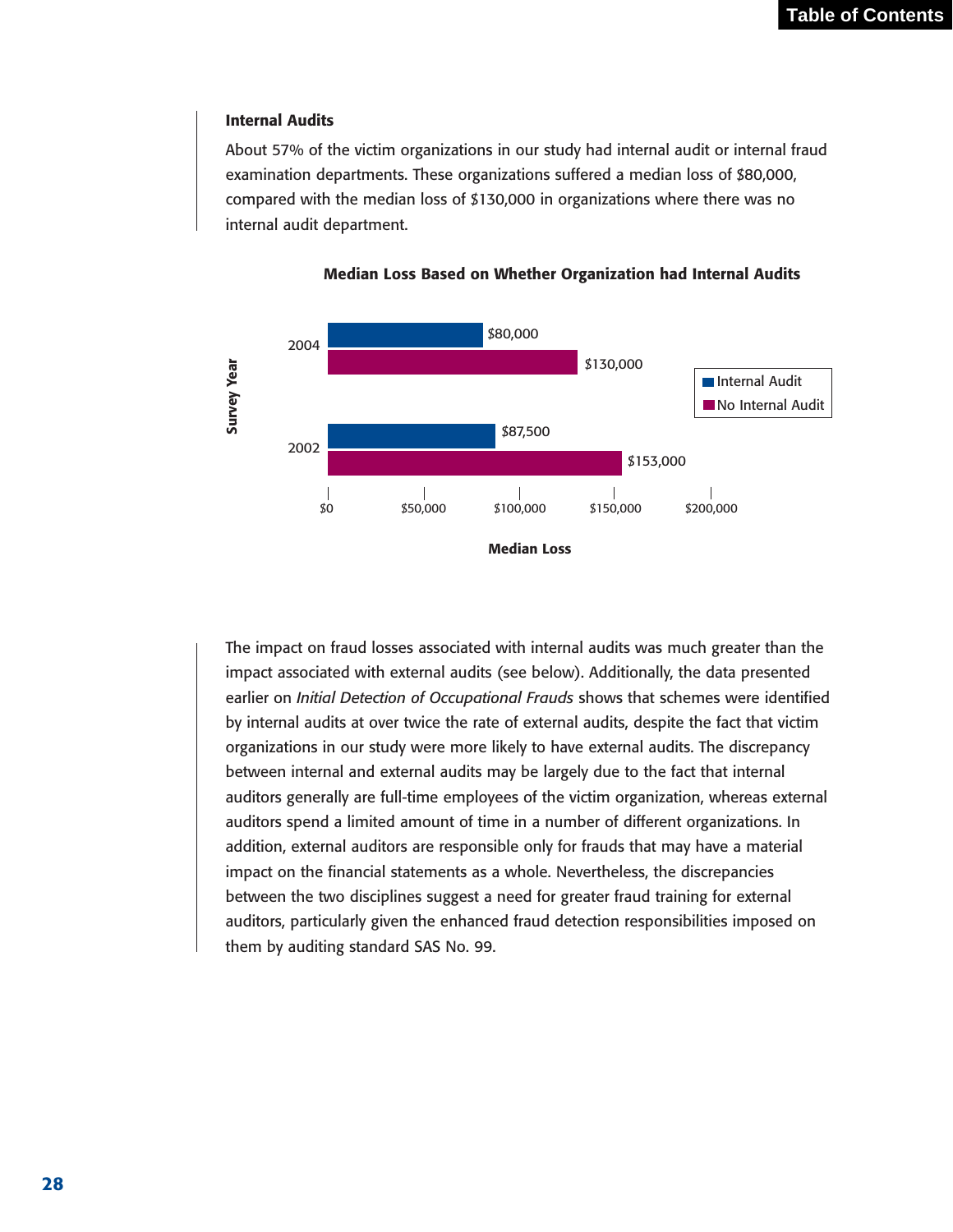#### **External Audits**

The most common anti-fraud measure among the victims in our study was the external audit. Seventy-five percent of victims employed independent auditors. However, the effectiveness of external audits in reducing fraud losses was not observable in our study. In fact, the median loss was actually *higher* in organizations that had external audits, as opposed to those that did not. Of course, there are several factors that contribute to the presence and size of fraud. But it was disappointing to find no trend indicating reduced losses as a result of external audits (such a trend did exist in 2002). The absence of a measurable impact as a result of external audits is consistent with the data we gathered on fraud detection, which showed that external audits generally ranked low – behind *By Accident* – as a means of catching fraud.



**Median Loss Based on Whether Organization had External Audits**

**Median Loss**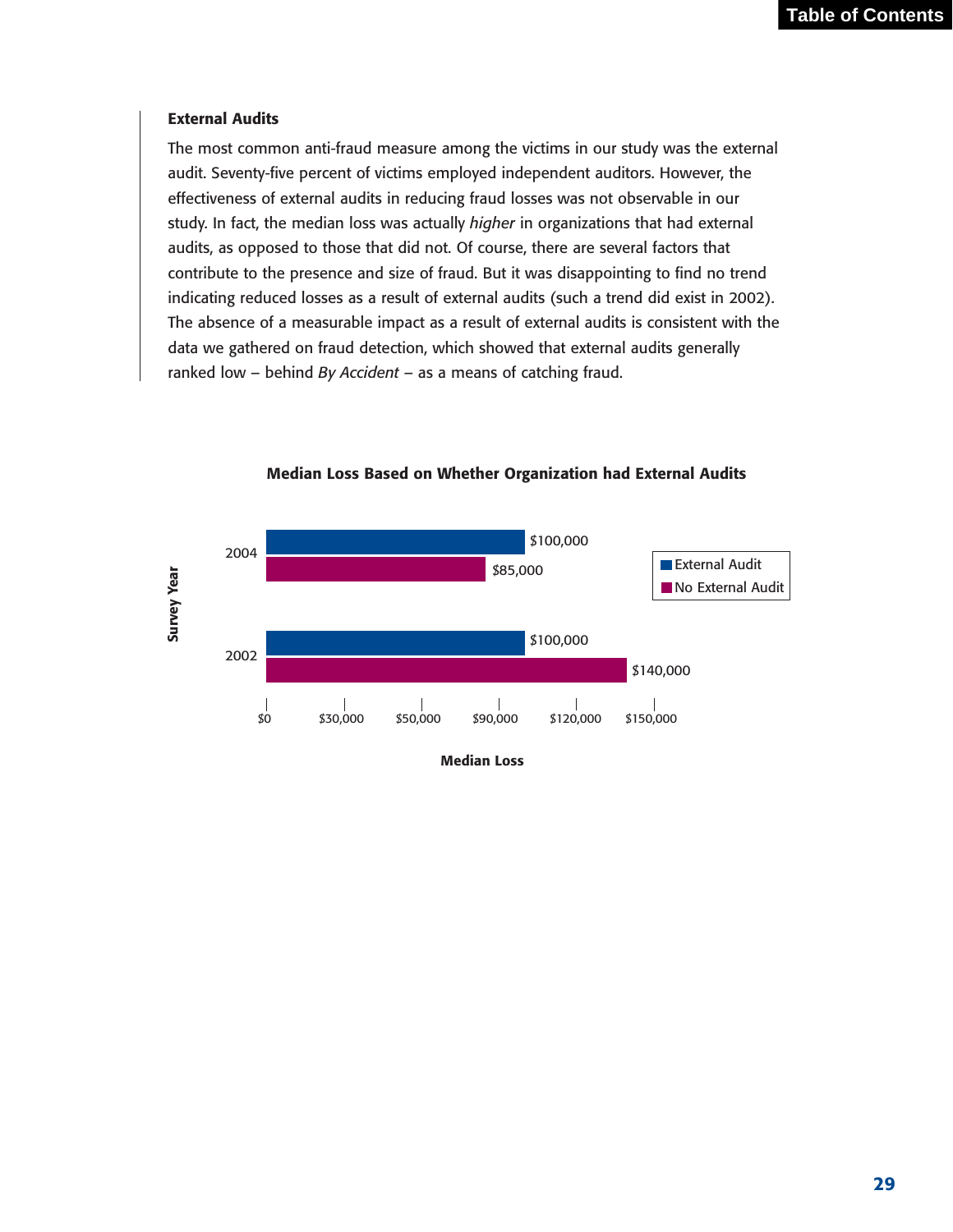# <span id="page-35-0"></span>*The Perpetrators 7*



The perpetrators of occupational fraud are the people who use their positions within an organization for personal enrichment through the deliberate misuse or misapplication of the organization's resources or assets. In our survey, we asked respondents to provide detailed information about the perpetrators of the crimes they had investigated.20 This data helps show how certain factors affect the nature of fraud and the size of losses inflicted upon victim organizations.

#### **The Effect of the Perpetrator's Position**

Generally speaking, the position a perpetrator holds within an organization will tend to have the most significant effect on the size of losses in a fraud scheme. As the level of authority for perpetrators rises, fraud losses rise correspondingly. This is borne out by the data in the following chart, which shows that the median loss in schemes involving owners and executives (\$900,000) was more than six times as high as the median loss caused by managers, and more than 14 times as high as the median loss in schemes involving employees.



<sup>&</sup>lt;sup>20</sup> In cases where there was more than one perpetrator, respondents were asked to provide data on the "Principal Perpetrator", the person who was in charge of the scheme and in the respondent's view was the primary culprit. 21The sum of percentages in this chart exceeds 100% because some cases involved multiple perpetrators from more than one category.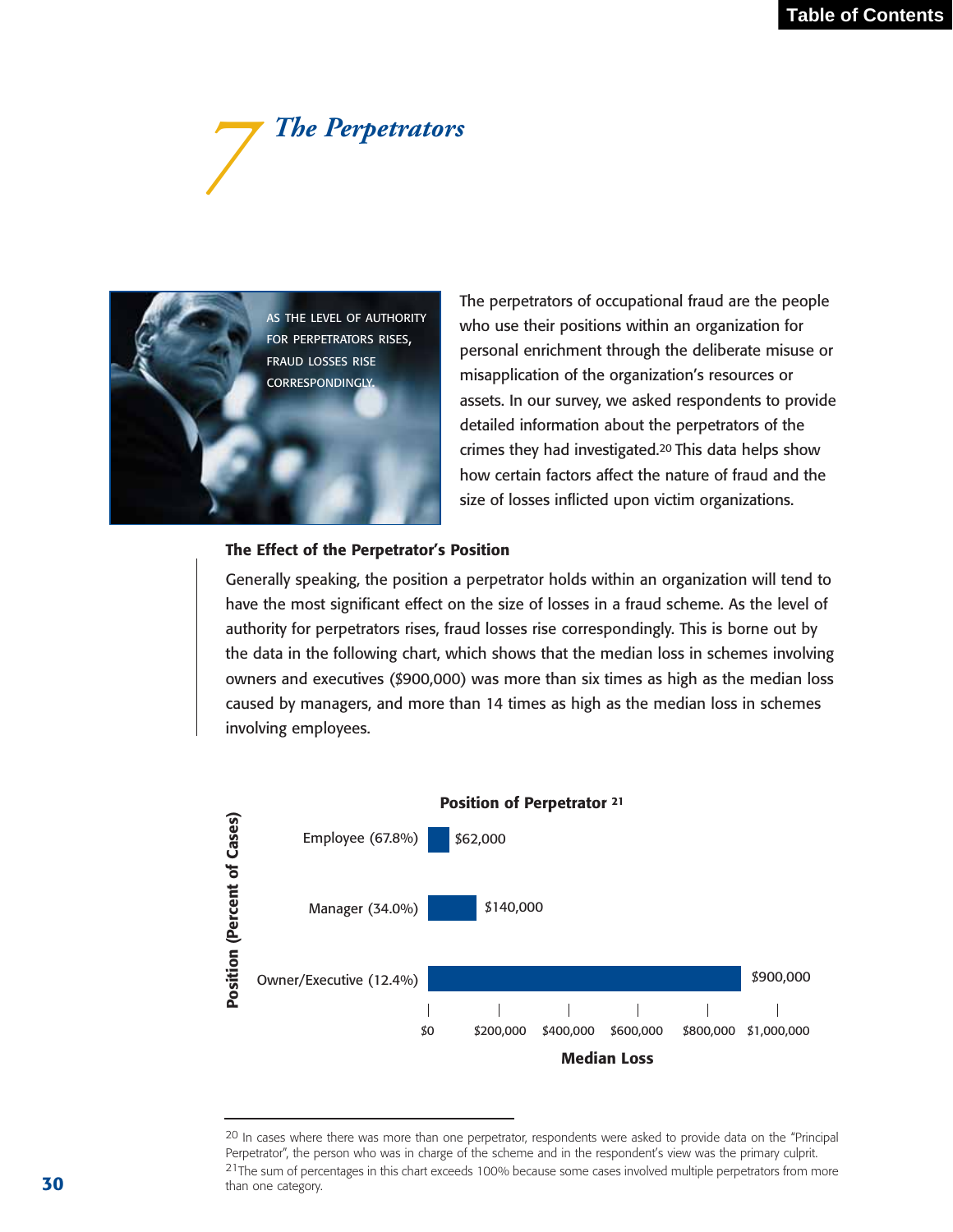#### **The Perpetrator's Annual Income**

Similar to the data on position, the median loss in occupational fraud schemes generally increased as the perpetrator's annual income rose. Obviously, this information is influenced to a great deal by the perpetrator's position, since higher-level personnel would be expected to have higher salaries. There were very few cases in our study in which the perpetrator earned more than \$200,000 a year (just under 5%), but in these cases median losses exceeded \$1,000,000.



#### **Perpetrator's Annual Income – Median Loss and Frequency**

#### **The Effect of Tenure**

Similar to position, we found a direct correlation between the length of time a perpetrator had been employed with a victim organization and the size of the loss in the fraud scheme. This correlation most likely exists for two reasons: 1) the longer an employee works for an organization, the more likely he or she is to advance to higher levels of authority (see *position* data on previous page; and 2) the longer an employee works for an organization, the greater the degree of trust he or she will tend to engender from superiors and co-workers.

This second factor is significant because frauds are crimes that depend upon their victims' trust for success. The more reliance an organization places on an employee, the more autonomy and authority an employee receives, the greater the risk of fraud. This fact highlights the peculiar dichotomy of fraud: these crimes cannot succeed without trust, but neither can business. Employers must be able to delegate authority to employees and must be able to trust that their employees will act appropriately and in their organization's best interests, yet too much delegation, too much trust, creates an environment in which fraud can thrive. The key, in any effective anti-fraud program, is to strike the right balance between oversight and trust.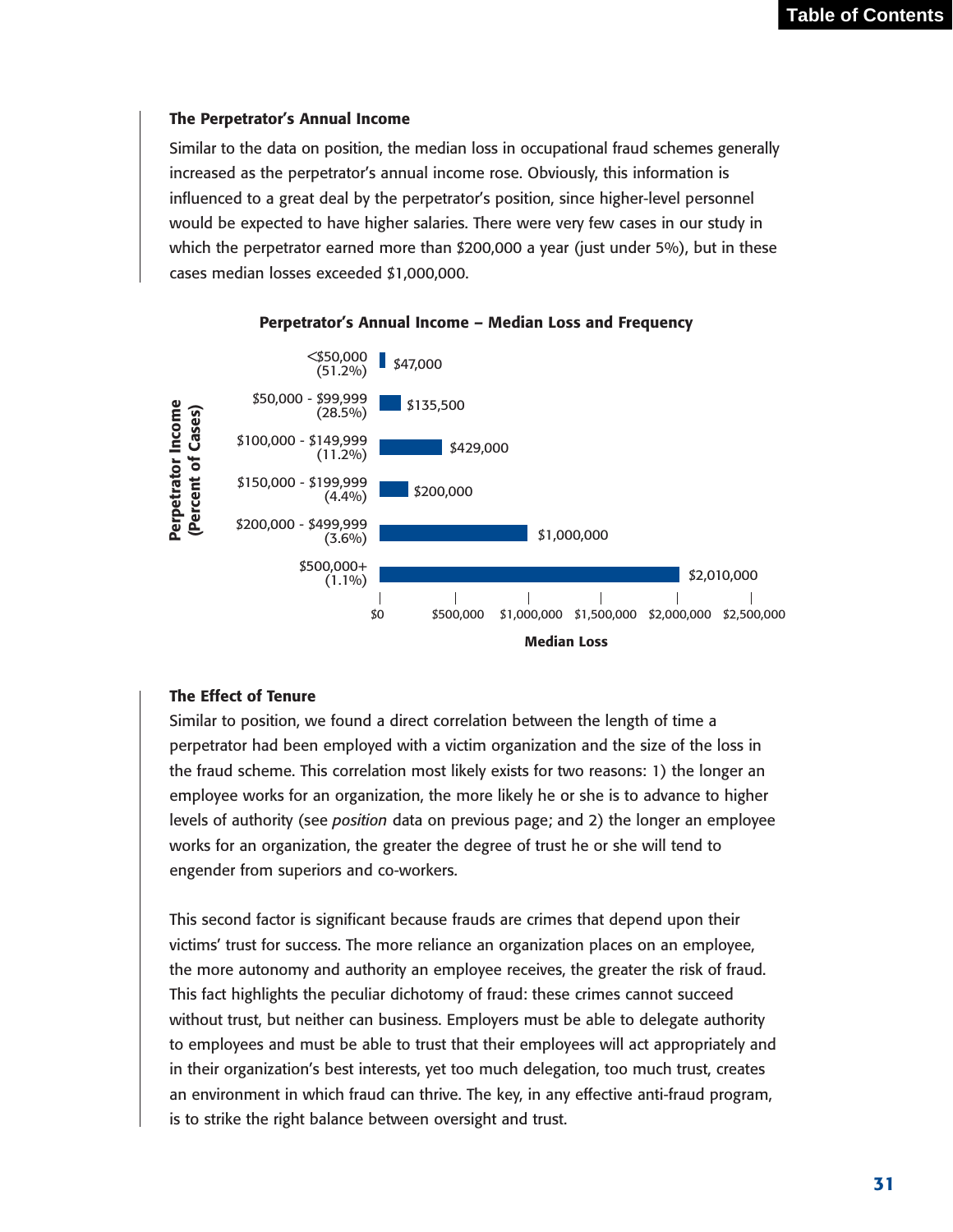

**Tenure of Perpetrator**

#### **The Effect of Gender**

In our first occupational fraud study, conducted in 1996, men dominated the reported frauds, accounting for two-thirds of the cases. Since then, that dominance has largely evaporated. In 2004, we found that the number of schemes was divided almost evenly between men and women, with only slightly more cases (53%) having been committed by men. Whatever strides women have made toward equality in the arena of occupational fraud were not evident when we compared median losses based on gender. Consistent with results from our earlier studies, the median loss in schemes committed by men remains significantly higher than the median loss in schemes committed by women, although the gap has narrowed somewhat from our 2002 results.

Because position appears to play such a strong role in determining the size of the loss in a fraud, we believe that the discrepancy in median loss for the two sexes most likely reflects the "glass ceiling" phenomenon, in which men tend to occupy more positions of high authority than women.





**Percent of Cases**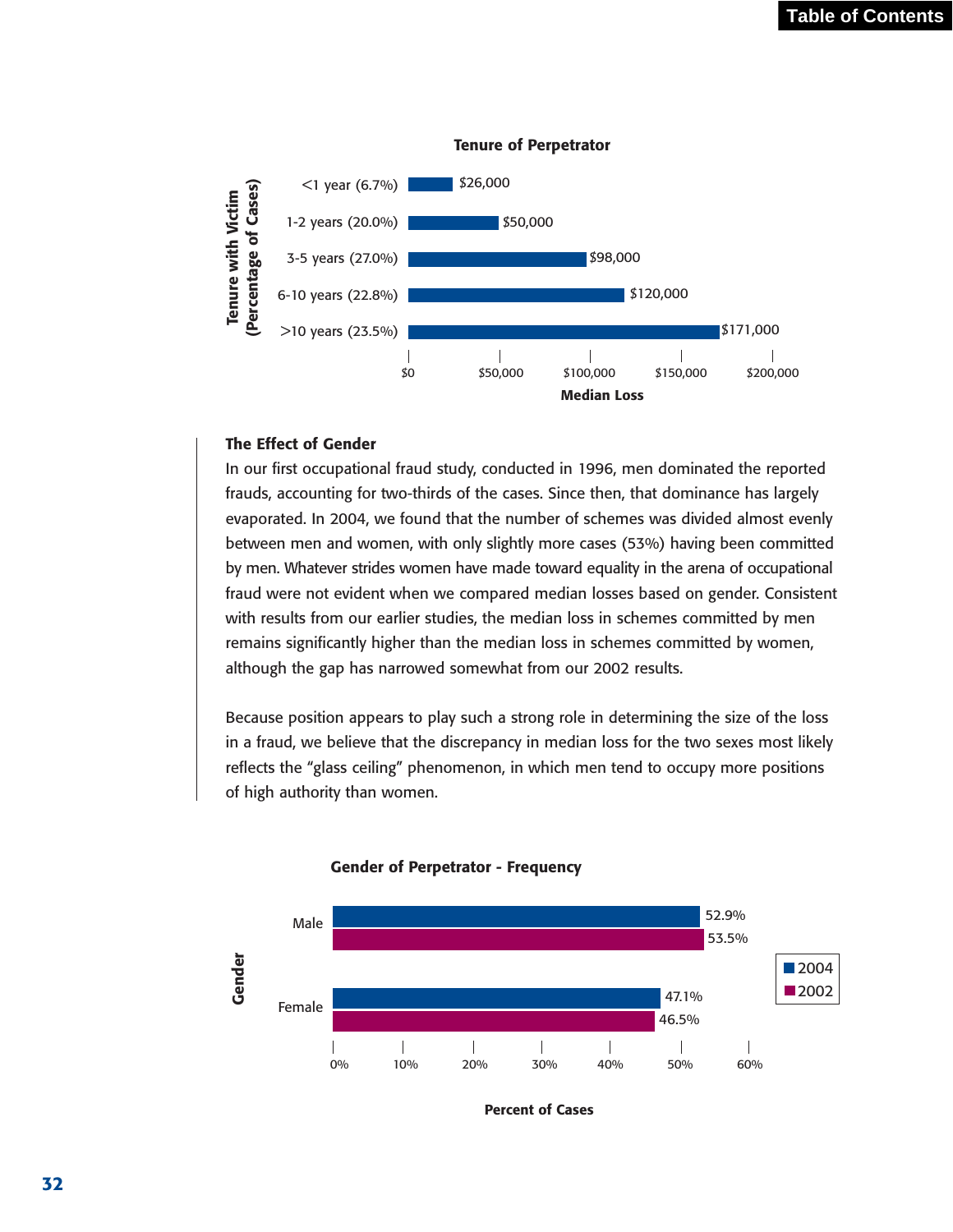

#### **Gender of Perpetrator – Median Loss**

#### **The Effect of Age**

There was a direct correlation in our study between the age of the perpetrator and the size of the median loss, a trend that was consistent with data from our 2002 report. As with income, tenure, and gender, we believe age is most likely a secondary factor, typically reflective of the perpetrator's position in the organization. While there were only nine frauds in our study committed by persons over the age of 60, in those cases the median loss was \$527,000, which was 29 times higher than the losses caused by the youngest perpetrators.

Approximately half of the perpetrators in our study (49%) were over the age of 40, while only one in six (17%) were under the age of 30. This data runs counter to some studies that have suggested that younger employees are more likely to commit illegal acts.



#### **Age of the Perpetrator — Frequency**

**Percent of Cases**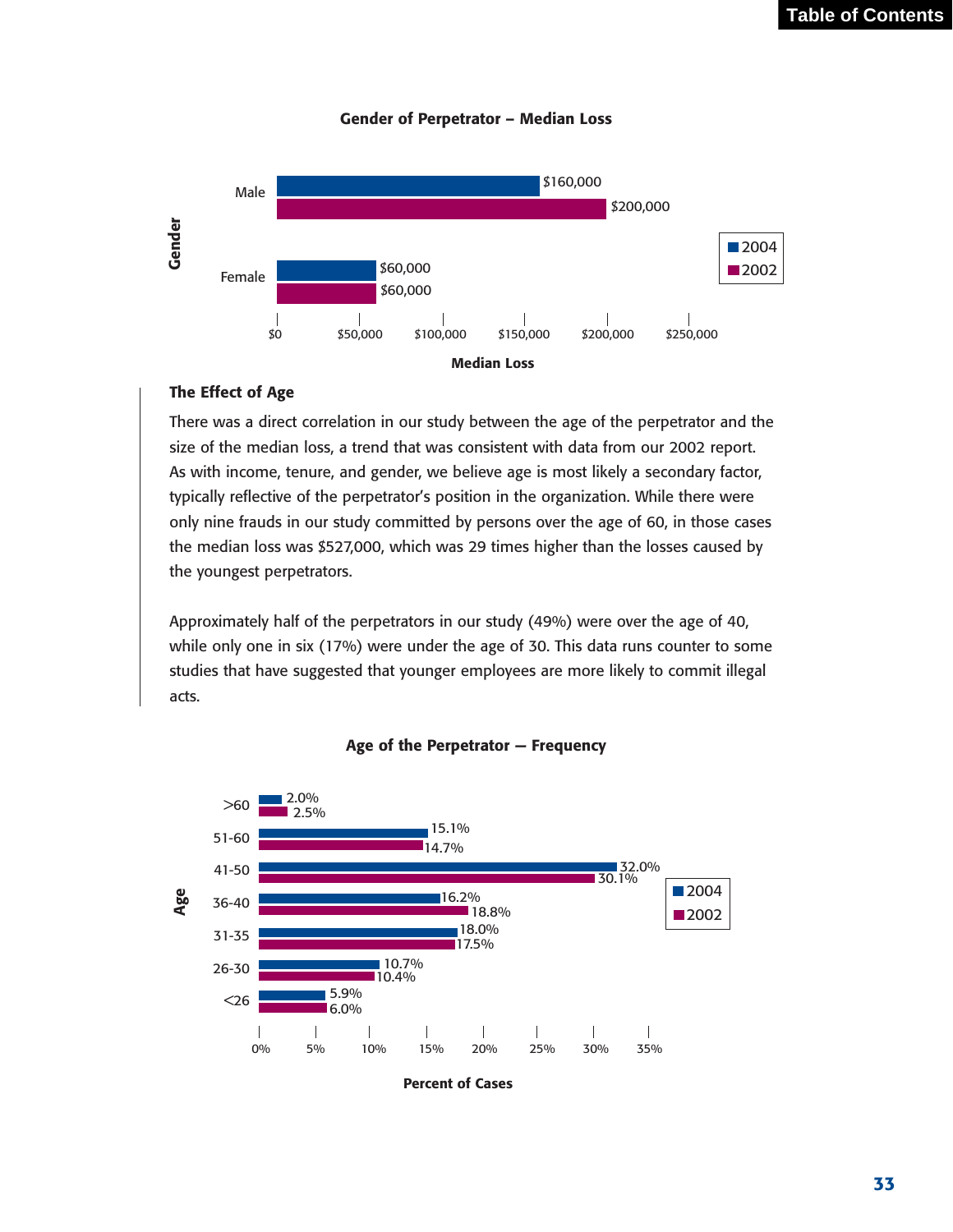

#### **Age of the Perpetrator – Median Loss**

#### **The Effect of Education**

Approximately half of the perpetrators in our study had no more than a high school education, while 42% had a bachelor's degree and 9% had a postgraduate degree. As the education level of the perpetrators rose, so did the losses they caused. The median loss in schemes committed by those with postgraduate degrees was \$325,000, or 6.5 times larger than the median loss in schemes committed by those with a high school degree or less. This trend was to be expected given that those with higher levels of education tend to occupy higher positions and enjoy more authority within an organization. Curiously, this trend did not hold up in 2002, when we found that those with bachelor's degrees caused higher losses than those with postgraduate degrees.



#### **Education of the Perpetrator - Frequency**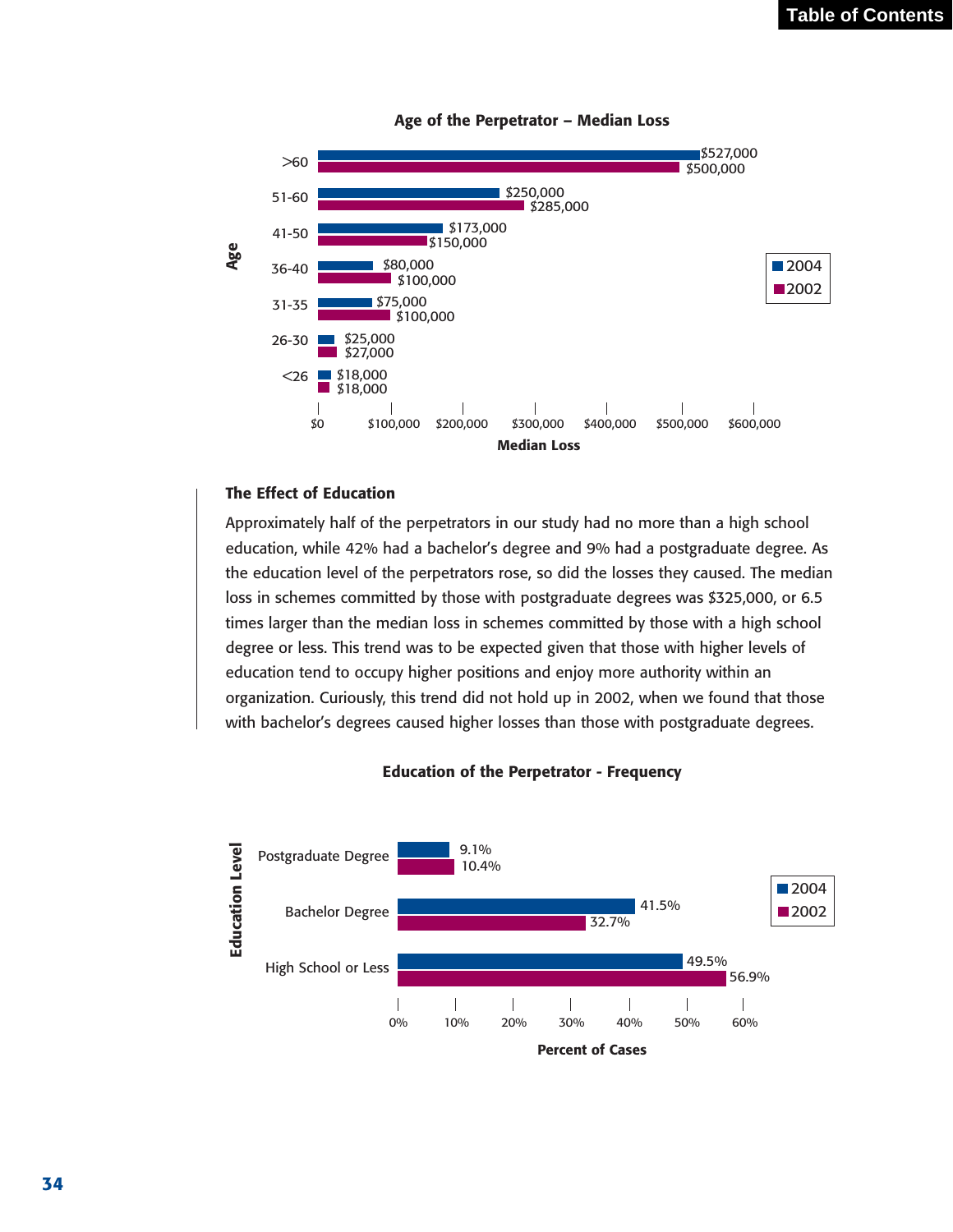#### **Education of the Perpetrator – Median Loss**



#### **The Effect of Collusion**

Approximately two-thirds of the frauds in our study were committed by a single perpetrator, but when more than one person conspired to commit fraud, the median loss rose dramatically, more than tripling. This trend was expected because when multiple perpetrators conspire to commit a fraud, this makes it easier to circumvent anti-fraud controls. For example, collusion among several employees can render ineffective the independent checks that might otherwise flag an internal fraud scheme. The effect of collusion was actually much larger in our 2002 study, where we found that the median loss increased by a multiple of 7 when more than one person conspired to defraud an organization.



#### **Number of Perpetrators – Frequency**

**Percent of Cases**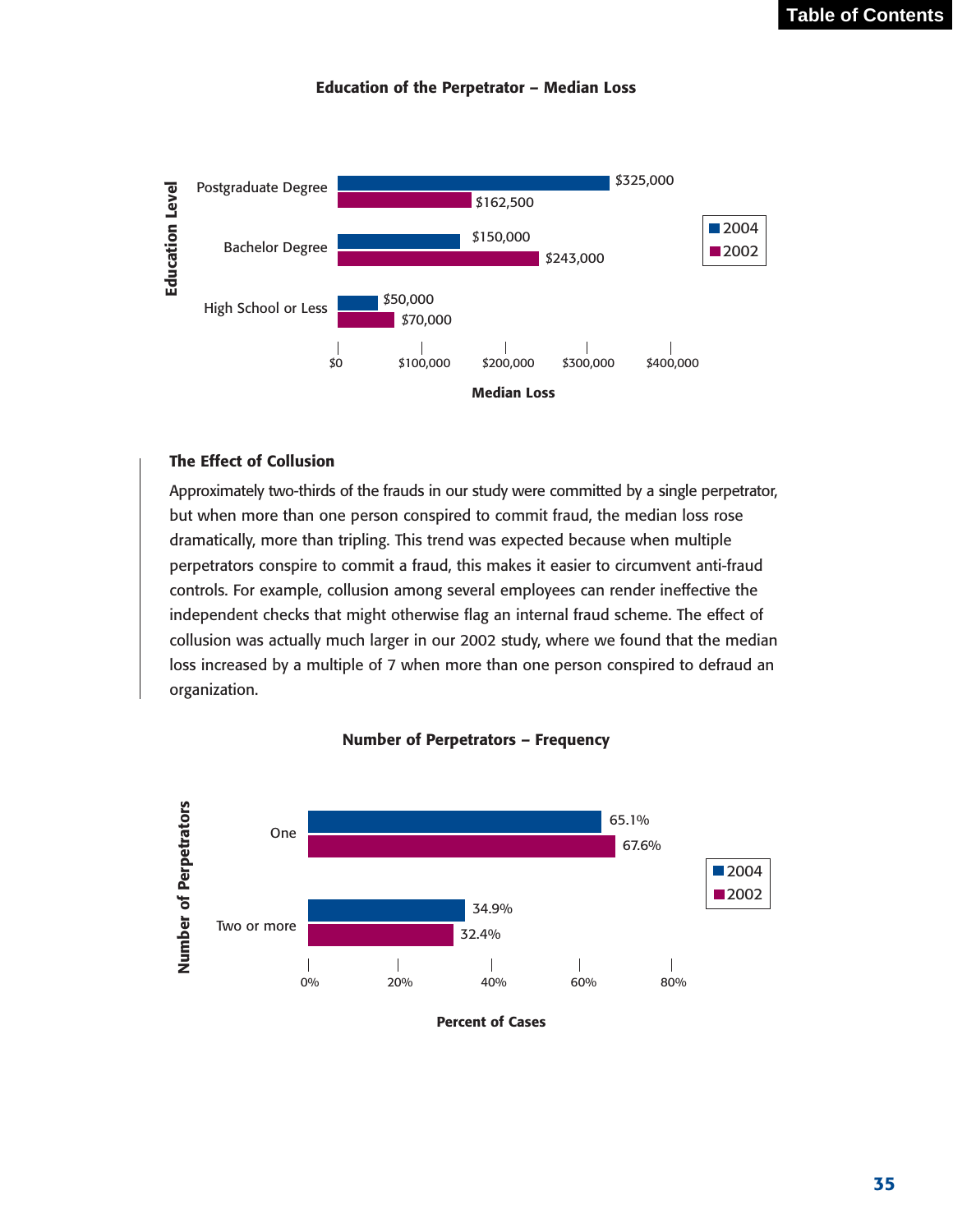

#### **Number of Perpetrators – Median Loss**

#### **The Perpetrators' Criminal Histories**

As was the case in our previous studies, most of the perpetrators we encountered in this survey were first-time offenders. This finding is consistent with other studies, particularly the research of Dr. Donald Cressey, which suggests that most occupational fraudsters are not career criminals. There were 363 cases in which the respondent was able to provide information about the past criminal history of the perpetrator, and in 83% of those cases the perpetrator had never been charged or convicted prior to the offense in question. This number actually reflected a slight decline from the results of our 2002 study. The number of perpetrators with prior convictions rose slightly, from 9% in 2002 to 12% in 2004.



#### **Perpetrators' Criminal Histories**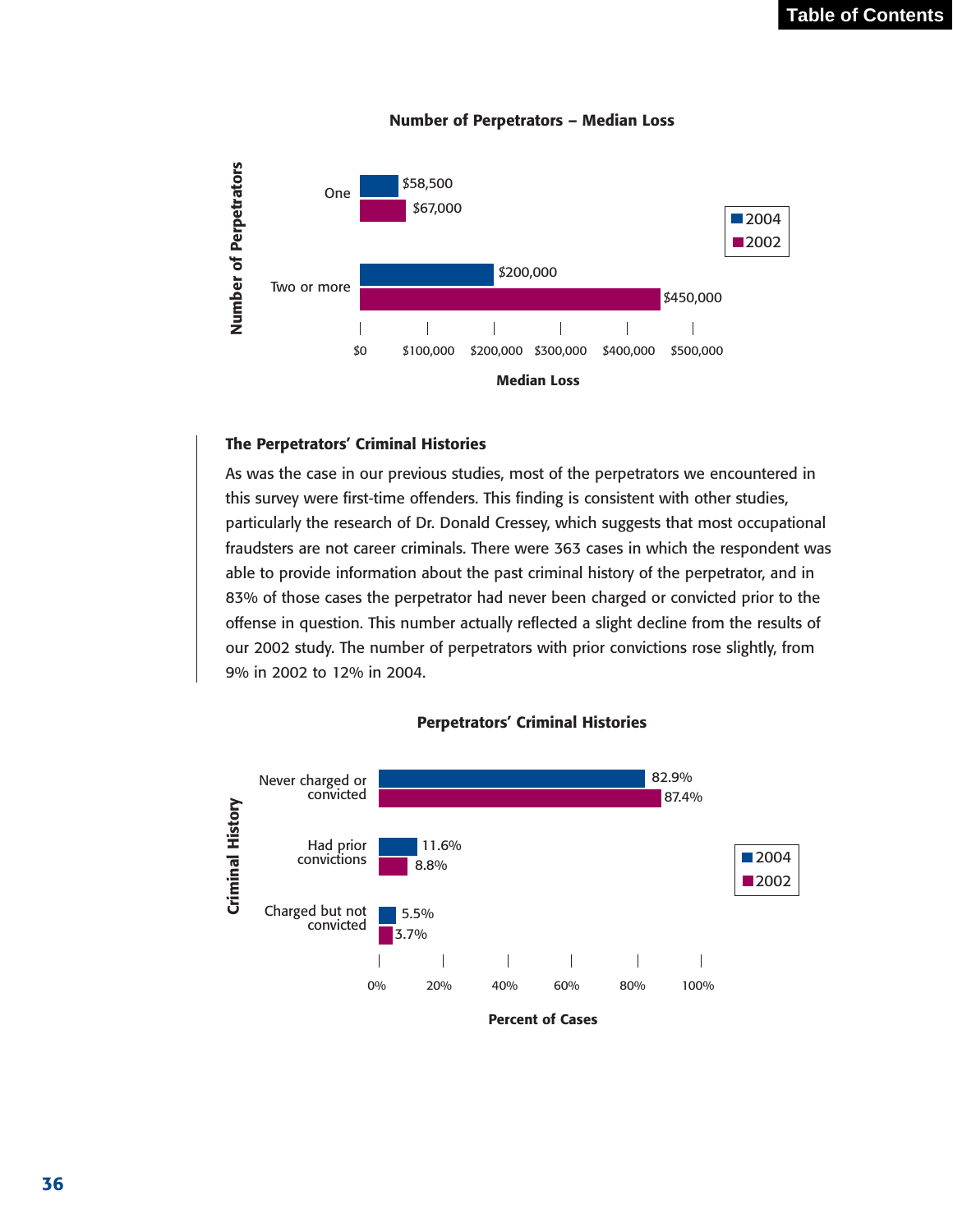# <span id="page-42-0"></span>*Case Results 8*

Respondents were asked to provide information on how the victim organizations dealt with perpetrators after they had caught them. There is a great deal of anecdotal evidence in the field suggesting that organizations are generally reluctant to prosecute fraud offenders; we sought to determine if that would be supported by the data in our study.



THOSE EFFORTS PROVE FUTILE.

#### **Employment Actions Taken Against Fraudsters**

When a person is caught defrauding his or her employer, the

first and most immediate reaction by the victim organization will usually come in the form of an adverse employment action. We received 428 responses in which the CFE identified what adverse employment action was taken against the perpetrator. In 88% of the cases, the victim organization fired the perpetrator.

This does not mean, however, that 12% of organizations retained the fraudsters. In many cases, the perpetrator quit or disappeared when it became apparent that his or her scheme was about to be discovered, before the victim organization had an opportunity to take action. Obviously, it would be rare for an organization to retain an employee, manager, or officer after that person had defrauded the organization, although there are occasions where that occurs.



#### **Adverse Employment Actions22**

<sup>&</sup>lt;sup>22</sup> The sum of percentages in this chart exceeds 100% because in some cases the victim organization took more than one adverse action.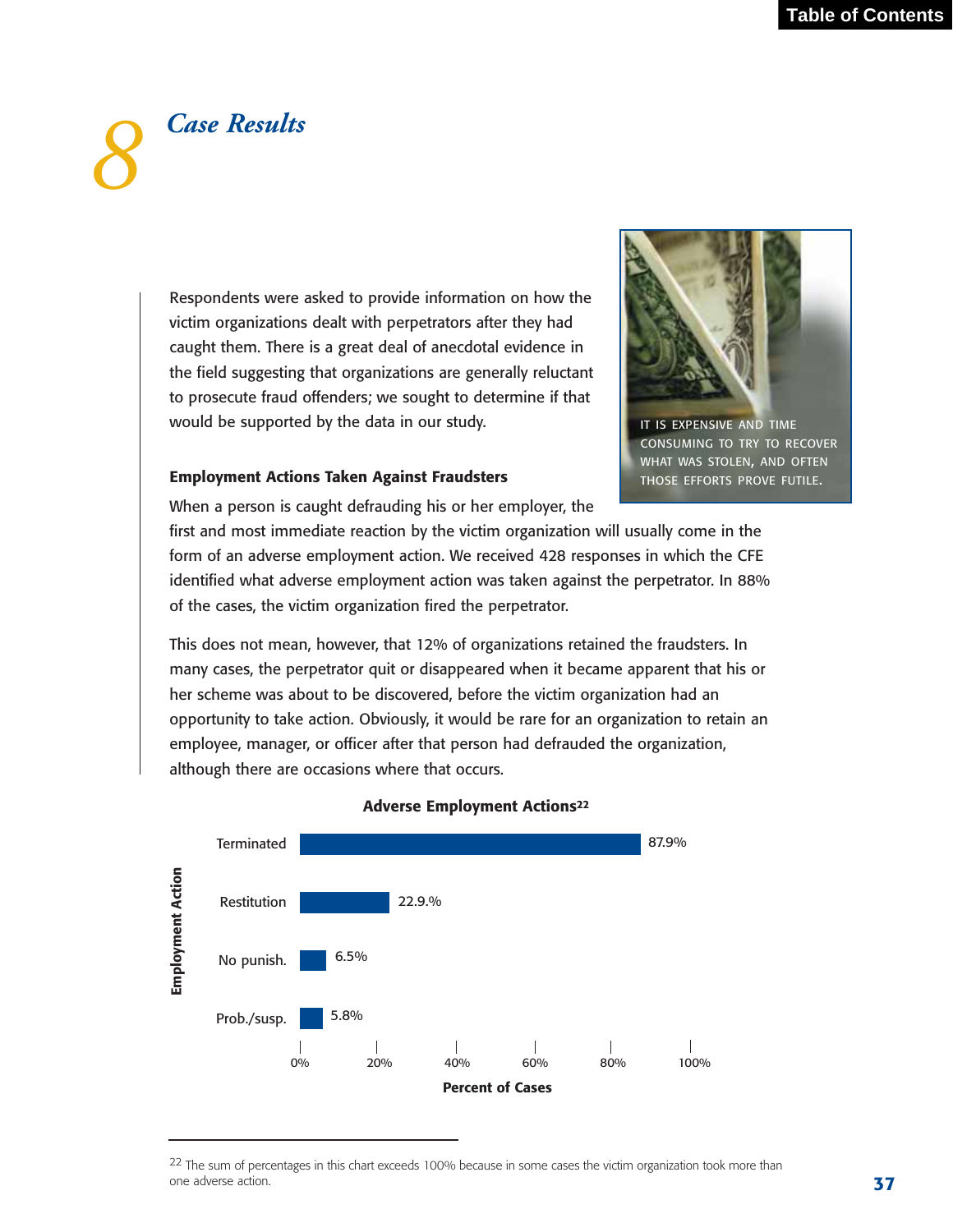As the preceding chart shows, the victim organization entered into a restitution agreement with the perpetrator in 23% of the cases. When a private restitution agreement was reached, the victim company had a median recovery of 95% of its losses. By comparison, the median recovery in all cases was 20%. However, the "private restitution" cases tended to involve small frauds; the median loss in these cases was \$59,000. It is often much more difficult to obtain a significant recovery in a larger fraud case.

#### **Criminal Prosecutions**

Despite frequent claims that organizations are hesitant to prosecute fraud offenders, our data showed that the majority of victim organizations referred their cases to law enforcement authorities. The rate of referral was actually slightly lower than in 2002, but at 69% it was still higher than anecdotal evidence frequently suggests.





Not surprisingly, the decision of whether to refer a case for prosecution seems to be strongly influenced by the size of the fraud. In cases that were referred to prosecutors, the median loss was \$135,000. This was more than double the median loss in cases that were not referred.



#### **Cases Referred to Law Enforcement – Median Loss**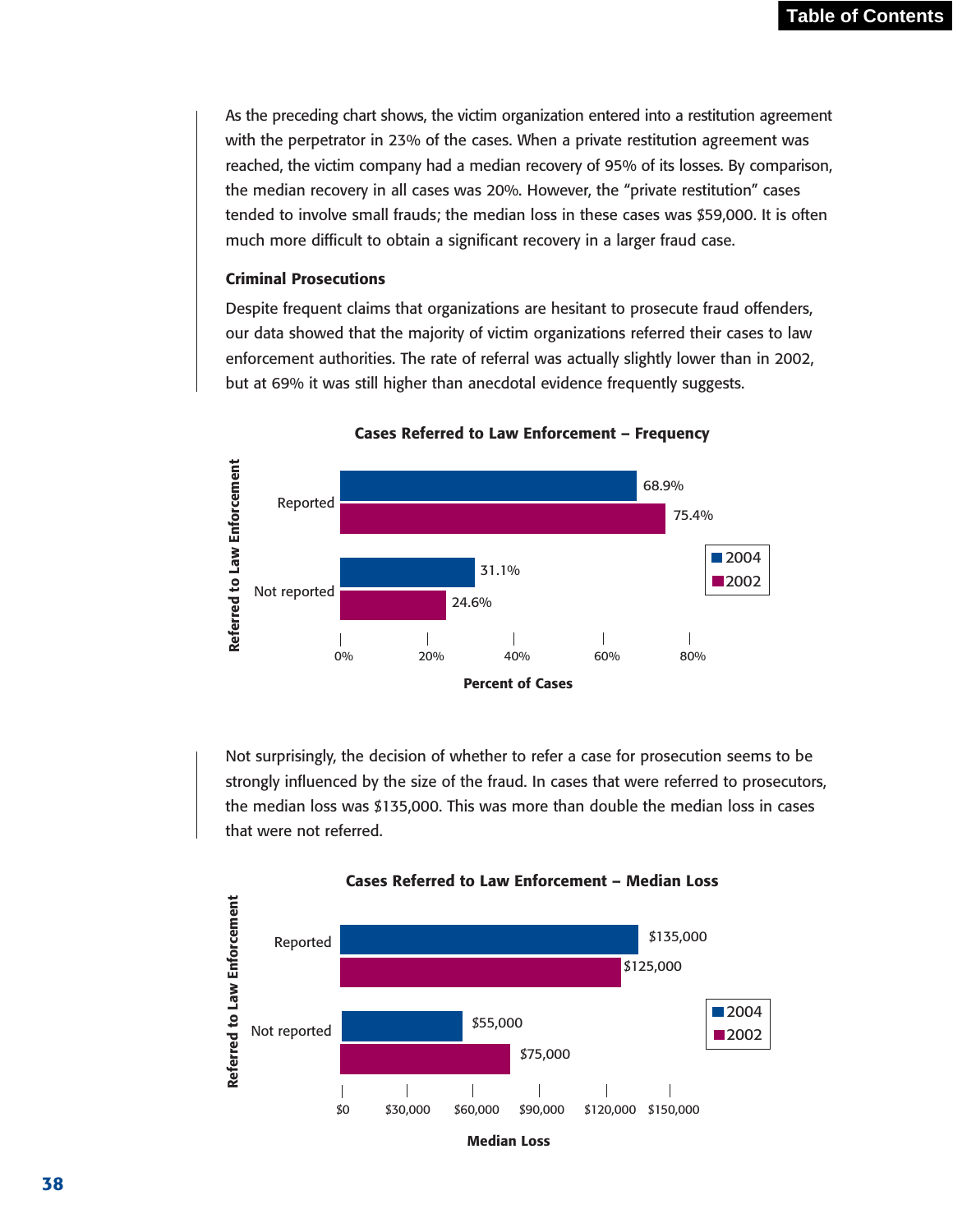There were 339 frauds in our survey that were referred to law enforcement authorities. Among this group, we received 161 responses that specified the outcomes of the criminal actions (over half of the criminal cases were still pending). Among those cases in which the outcome was identified, we found that prosecutors were overwhelmingly successful in convicting fraudsters. Seventy-three percent of perpetrators pled guilty, and another nine percent were convicted at trial, while less than two percent were acquitted. These numbers were very similar to the results of our 2002 study.



#### **Outcomes of Criminal Prosecutions**

#### **Civil Lawsuits**

In addition to, or in place of, criminal prosecutions, organizations may also file civil lawsuits against perpetrators to recover stolen funds. In our study, civil actions were much less common than criminal referrals. This is not surprising, given that civil lawsuits can be very expensive and time consuming. Furthermore, it is common for fraudsters to have spent the proceeds of their crimes by the time they are detected, leaving them unable to satisfy a civil judgment even if the victim organization were to succeed in a lawsuit.

As a result of these factors, civil actions were typically only brought in very large cases. Less than one in five victim organizations filed a civil lawsuit against the perpetrator in their case, and in those cases the median loss was \$470,000. Conversely, the median loss was only \$60,000 in cases where no civil action was taken.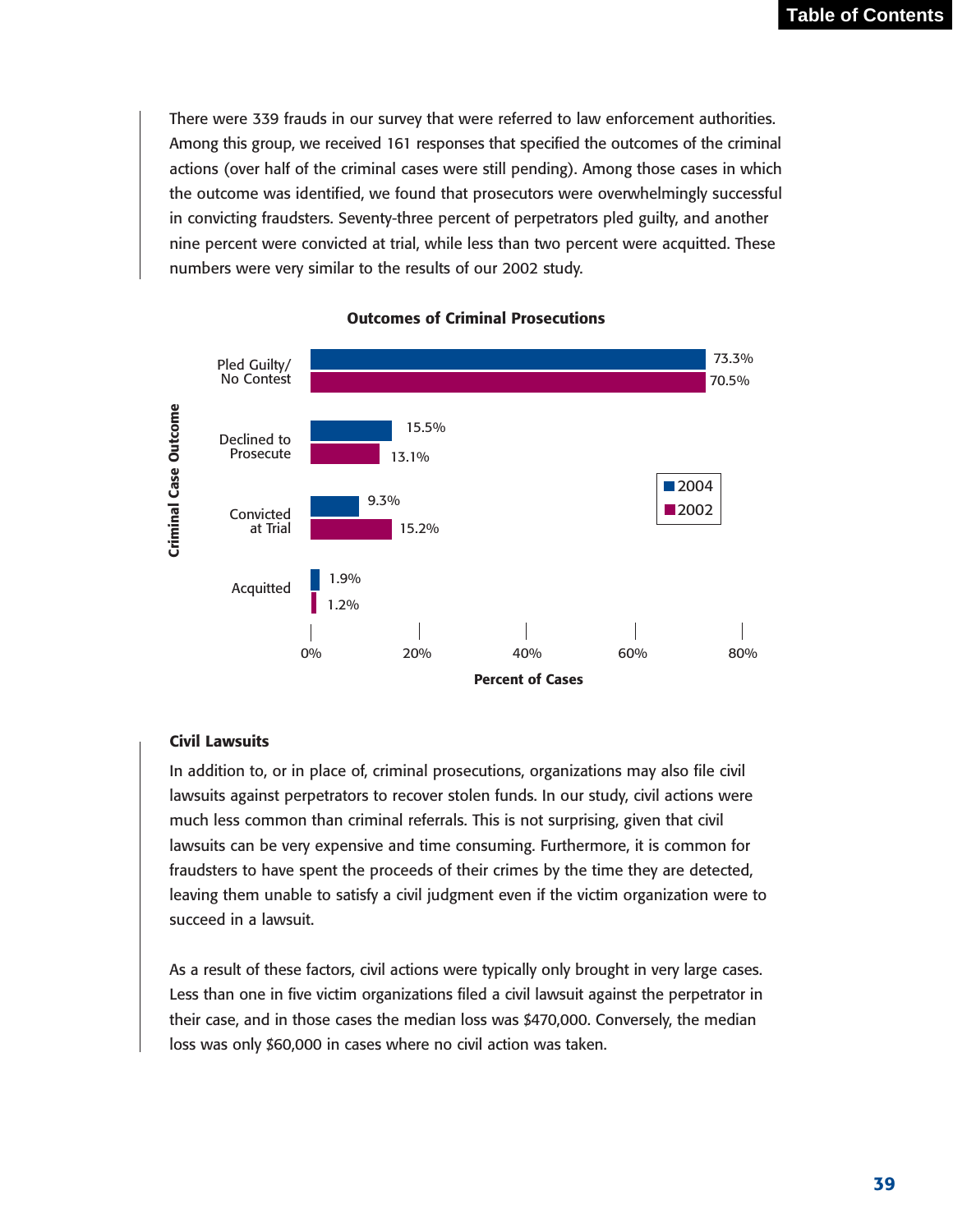

#### **Cases in Which a Civil Suit was Filed — Frequency**





Of the 75 cases in our study that resulted in a civil lawsuit, 49 cases were still pending at the time of our survey. Among the remaining 26 cases, the victims were extremely successful. Twelve of those cases resulted in a judgment for the victim organization, while the remaining 14 were settled. There was not a single judgment in favor of a perpetrator. There were also no judgments in favor of perpetrators in 2002.



#### **Outcomes of Civil Actions**

**Percent of Cases**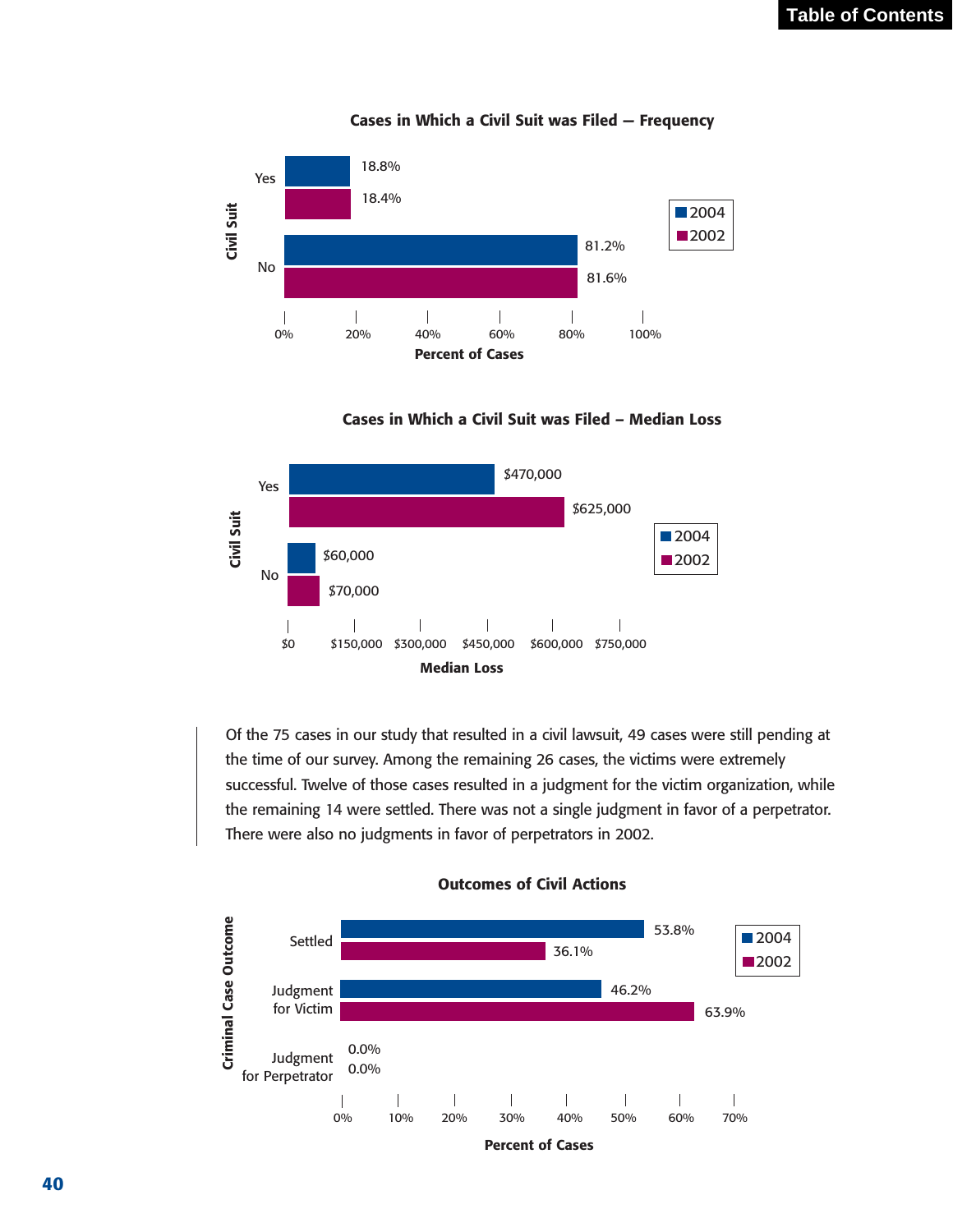#### **Why do Organizations Decline to Take Legal Action?**

In cases where the victim organization declined to take legal action, we asked respondents to tell us why. A list of 12 common reasons was given, and respondents marked as many as applied in their particular case. The following chart shows the results of this inquiry. Although no reason was prevalent, *private settlement* and *fear of bad publicity* were the most commonly cited reasons, each occurring in over a quarter of the "no action" cases.



**Reasons for Declining to Take Legal Action**

We also found that to some extent, the decision of whether to take legal action in a particular case may be influenced by the perpetrator's position within the victim organization. As the following chart shows, the higher a perpetrator's level of authority within an organization, the less likely the organization was to take legal action against that perpetrator. This is an unusual trend, especially given the fact that median losses tend to rise with position level.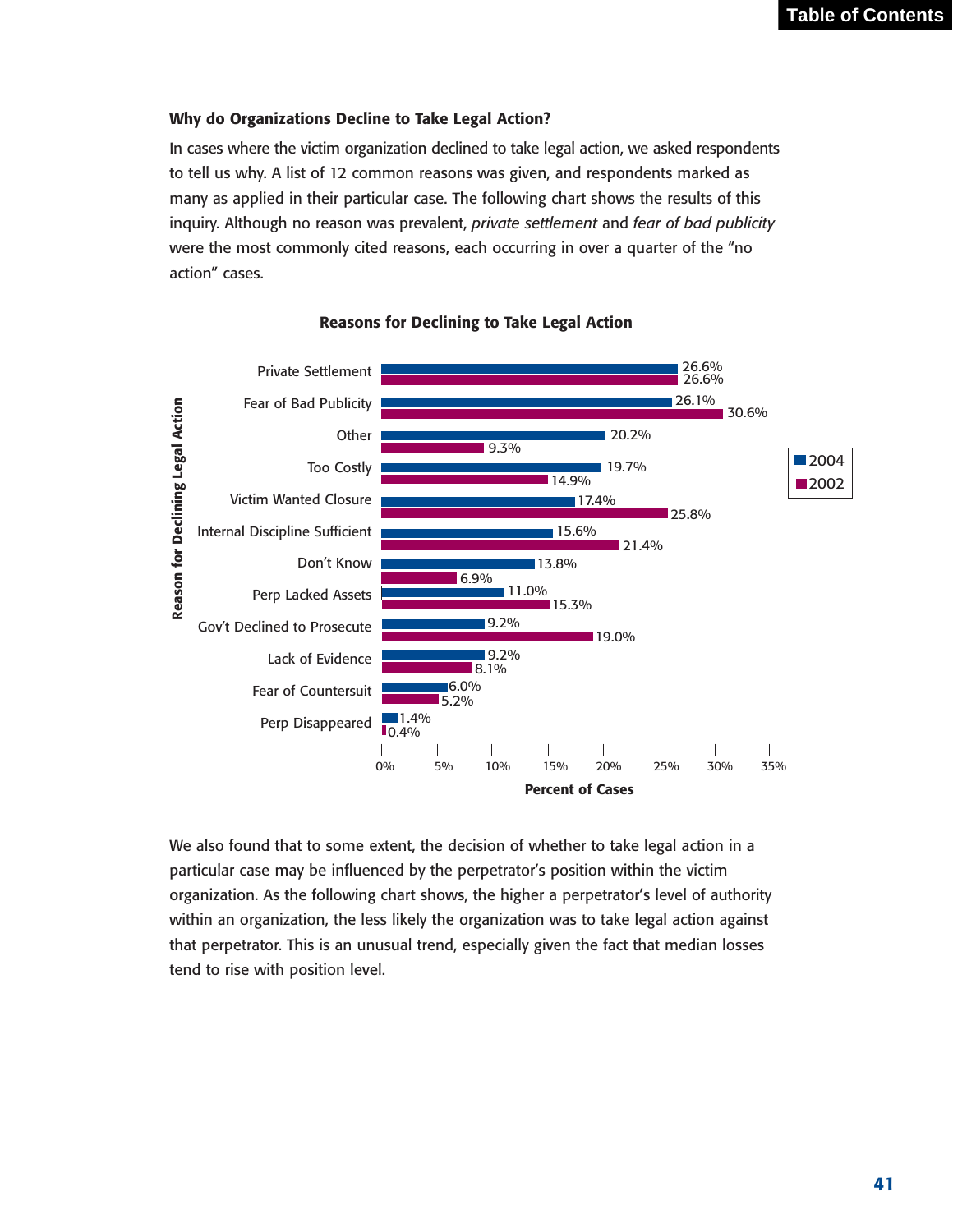

#### **Percent of "no action" cases Based on Perpetrator Position**

#### **Recovering Losses Caused by Fraud**

Even if organizations catch an occupational fraud scheme, they are not likely to recover their losses. As we stated earlier, the median recovery in all cases was only 20%. In over 37% of the cases we reviewed, the victim organization was unable to recover any of its losses, and 63% of the victims failed to recover more than half of what was stolen. About 22% of the victims managed to recover all of their losses (one-third of these did so through their insurance).

These statistics illustrate that the most cost-effective way to deal with fraud is to prevent it. Once fraud occurs, it is expensive and time consuming to try to recover what was stolen, and often those efforts prove futile.



#### **Recovery of Losses in Occupational Fraud Cases**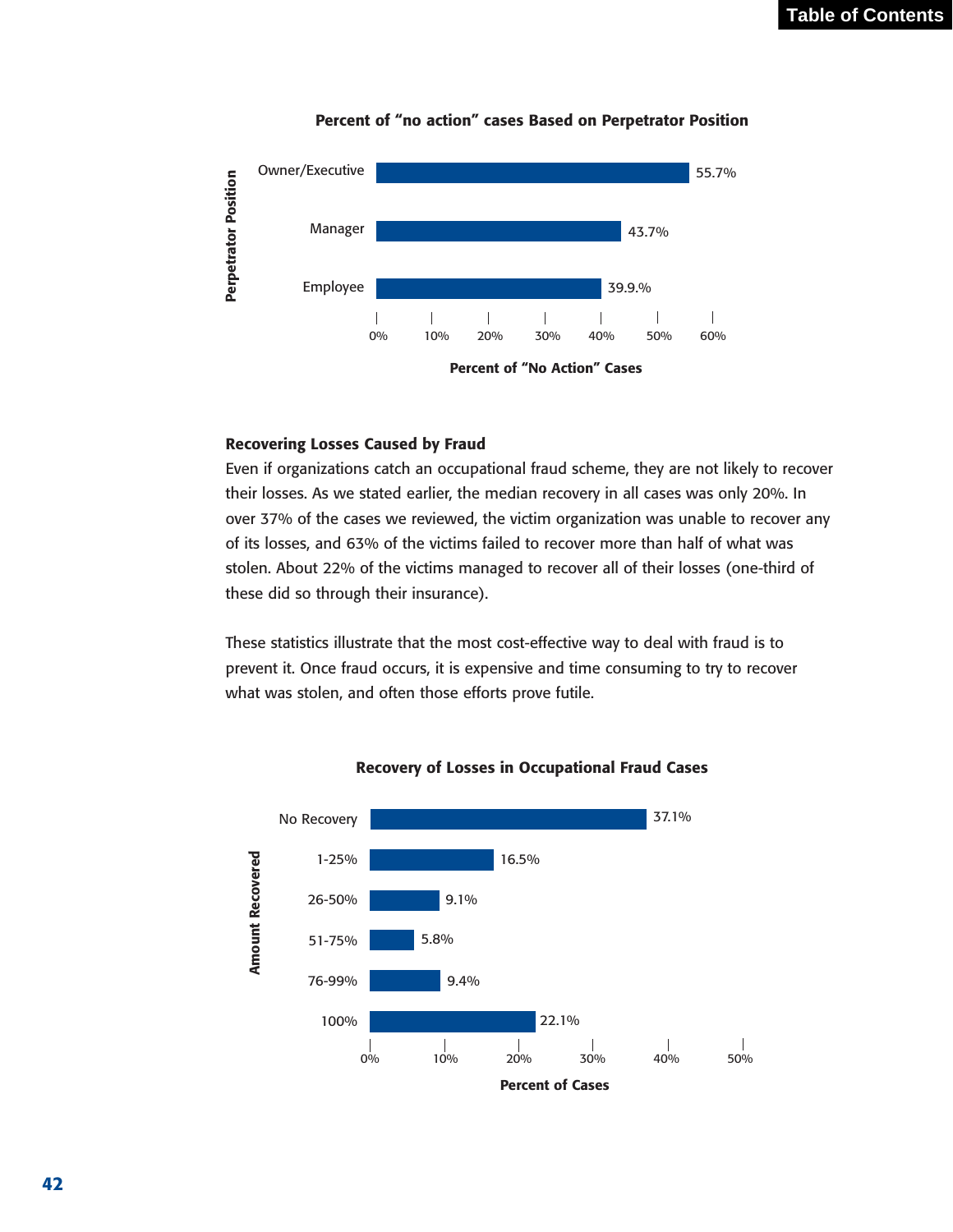The ACFE would like to thank the hundreds of Certified Fraud Examiners who made this report possible. This information shows how having effective fraud prevention, deterrence and detection measures in your organization can save money. Although fraud is widespread today, its potential impact on your organization can be reduced through appropriate anti-fraud programs.

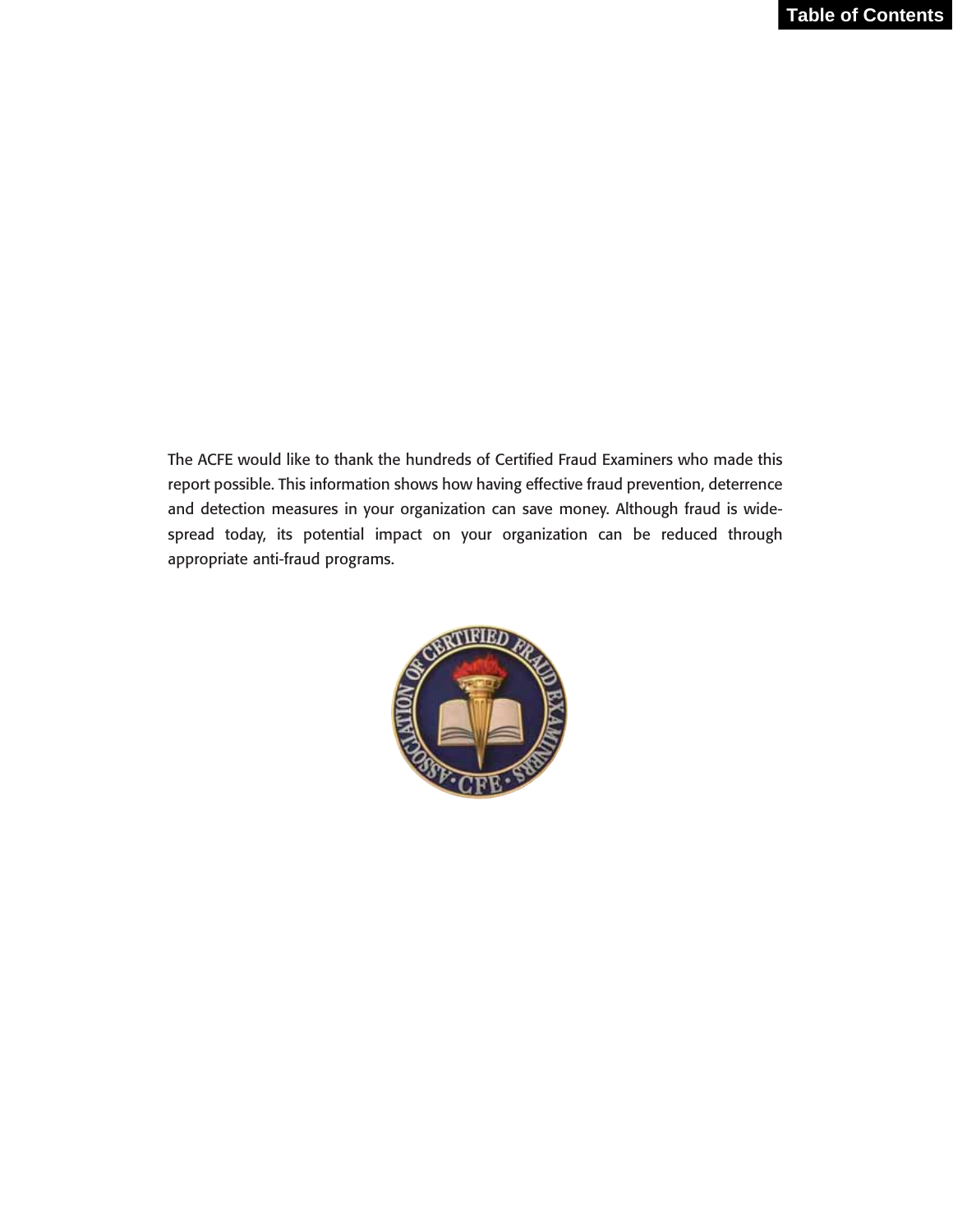#### **Additional copies of this report are available from:**

Association of Certified Fraud Examiners World Headquarters 716 West Avenue Austin, TX 78701-2727 USA

#### **Phone Numbers:**

(800) 245-3321 (USA & Canada) (0800) 962049 (United Kingdom) +1 (512) 478-9000 Fax: +1 (512) 478-9297

## **Member Services Hours:**

7:30 a.m. – 6:00 p.m. Central Time Monday through Friday

#### **Mailing Address:**

Association of Certified Fraud Examiners World Headquarters The Gregor Building 716 West Ave Austin, TX 78701-2727 USA

#### **Web Site:**

[www.CFEnet.com](www.cfenet.com)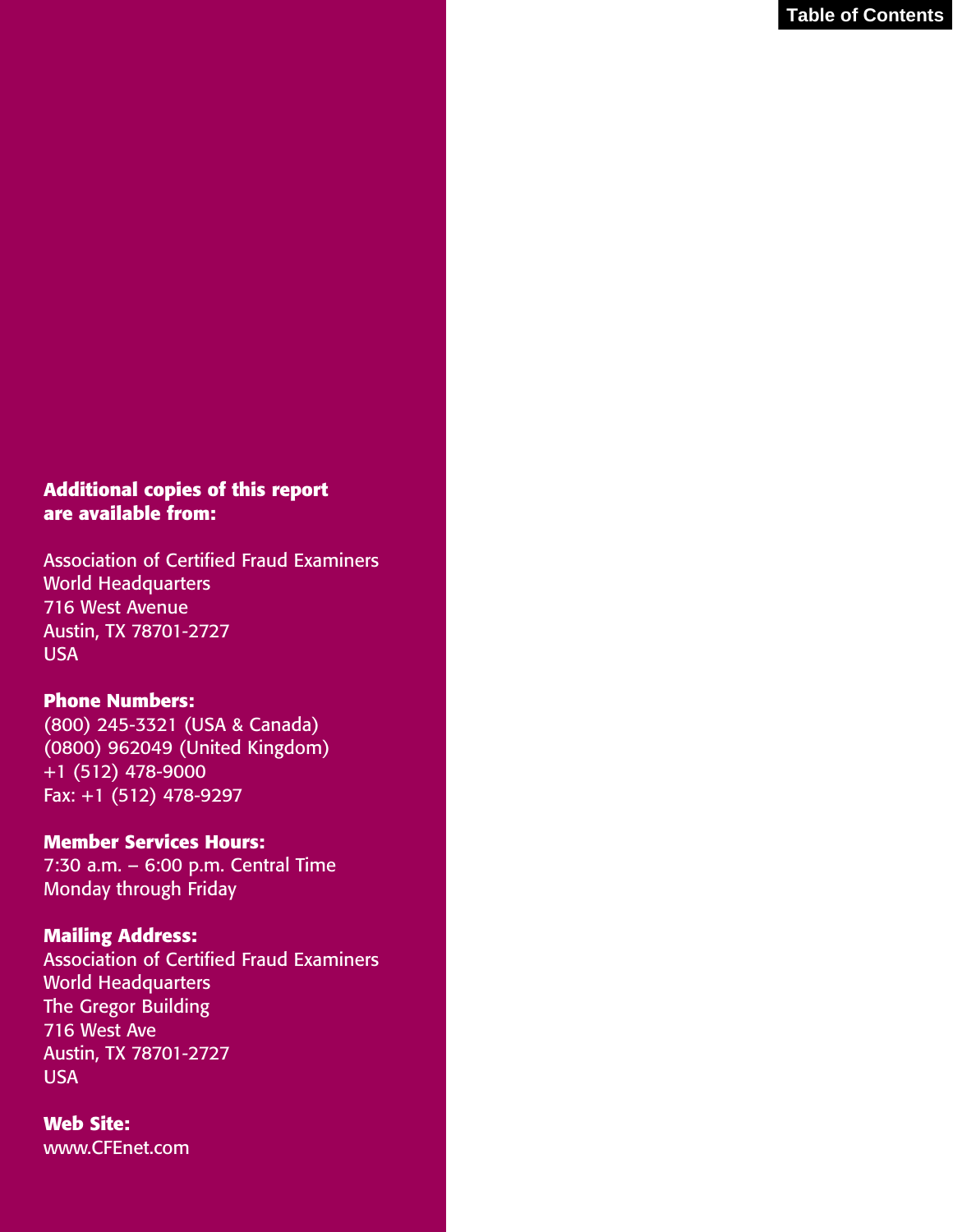#### **Publications:**

*Fraud Magazine*, a bimonthly magazine devoted to timely, insightful articles on white-collar crime and fraud examination techniques. Order yours today by calling 1 (800) 245-3321 or +1 (512) 478-9000.

*FraudInfo*, a bi-weekly e-newsletter containing fraud news, articles and legislation. Subscribe at [www.CFEnet.com/newsletters](www.cfenet.com/newsletters)

### **Additional Information:**

Membership & Certification: [www.CFEnet.com/membership](www.cfenet.com/membership)

Events: [www.CFEnet.com/events](www.cfenet.com/events)

Local Chapters: [www.CFEnet.com/chapters](www.cfenet.com/chapters)